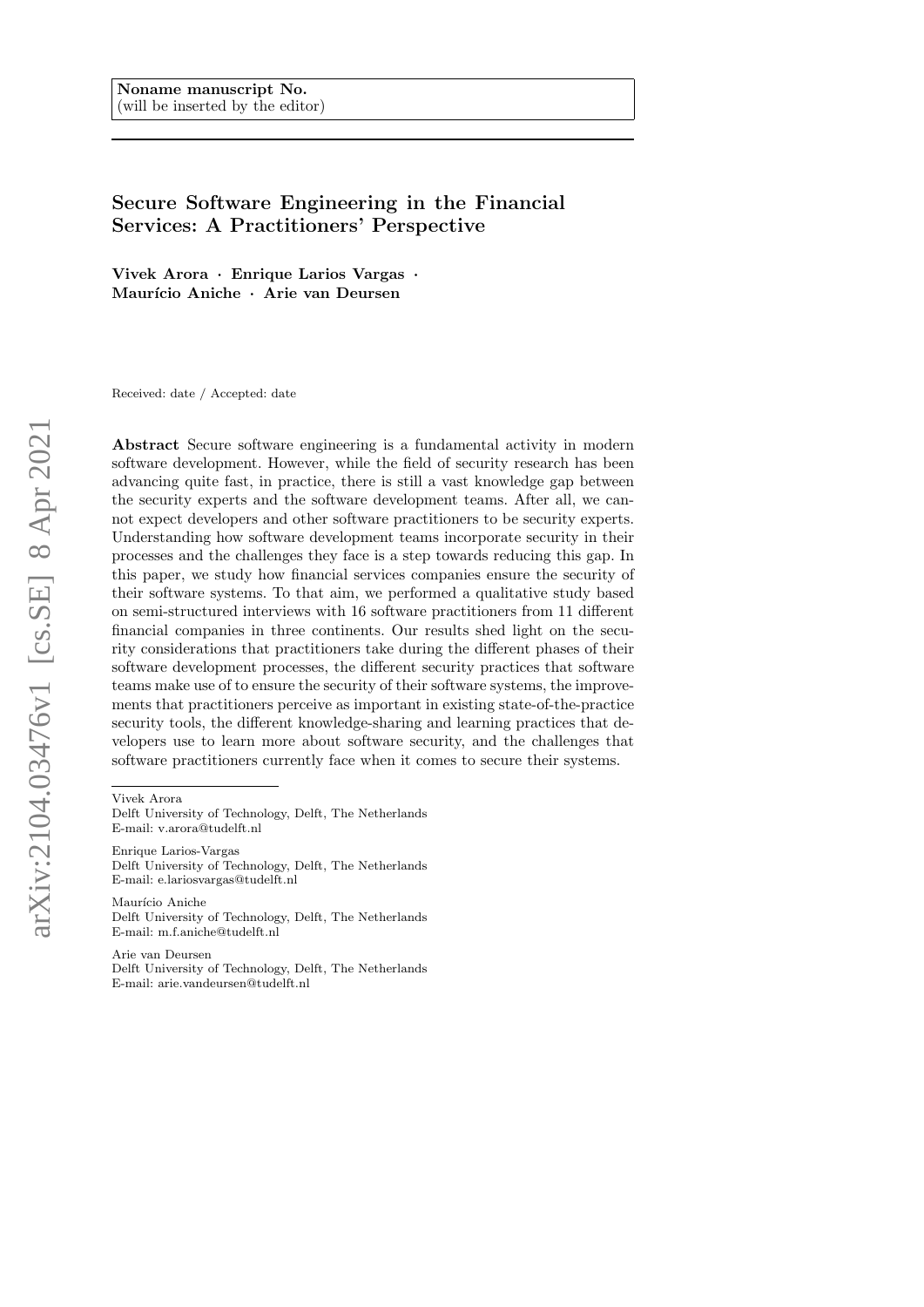Keywords software security  $\cdot$  secure software development  $\cdot$  security tools  $\cdot$ empirical software engineering · qualitative research.

#### 1 Introduction

The advancements in software security mechanisms have not yet been able to stop the increase in the number of reported security vulnerabilities and attacks on critical software systems. The NIST's NVD (National Vulnerability Database) statistical figures report more than  $100\%$  increase in reported vul-nerabilities since 2016 [\[40\]](#page-39-0). According to the  $10<sup>th</sup>$  Veracode report on the state of software security 2019, two in three applications fail to pass the compliance check based on OWASP [\[42\]](#page-39-1) and SANS [\[51\]](#page-40-0) standards. The SANS/CWE's report on the "Top 25 most dangerous software errors" [\[51\]](#page-40-0) shows that memory buffer errors, cross-site scripting, and information exposure are still prevalent security risks.

It is easy to blame software developers and development teams for the lack of security in software systems. After all, security experts have been quite rapidly advancing the field when it comes to API security guidelines, tools, and secure coding practices. Meanwhile, it is not uncommon to see development teams following poor secure development practices or having lack of security know-how [\[20,](#page-38-0)[61\]](#page-40-1). However, the community now recognizes that it is unrealistic to expect developers to become security experts [\[3,](#page-38-1) [29,](#page-39-2) [61\]](#page-40-1). There is simply a considerable knowledge gap between the skills required for developing a software system and to ensure that it is secure. We therefore argue that a critical question is how to support software developers in adopting effective security practices and knowledge during the software development process.

Historically, Saltzer et al. [\[50\]](#page-40-2) first mentioned the requirement of a psychological base while discussing security design principles. Zurko et al. [\[62\]](#page-41-0) later introduced the term "user-centered security" to refer to the security models, mechanisms, and systems that take usability (i.e., how end users, such as developers or system administrations, interact and make use of them) as a primary goal. This new research area started to include the human and social aspects into security research. Since then, we see researchers considering security problems that were once only explored from the technical perspective, being now also explored from the human side. For example, Whitten et al. [\[59\]](#page-40-3) emphasized that email security is a usability problem rather than a technical one. Since then, usable security research has produced many interesting results  $(e.g., [18, 26, 36, 47, 48, 52, 59]).$  $(e.g., [18, 26, 36, 47, 48, 52, 59]).$  $(e.g., [18, 26, 36, 47, 48, 52, 59]).$  $(e.g., [18, 26, 36, 47, 48, 52, 59]).$  $(e.g., [18, 26, 36, 47, 48, 52, 59]).$  $(e.g., [18, 26, 36, 47, 48, 52, 59]).$  $(e.g., [18, 26, 36, 47, 48, 52, 59]).$  $(e.g., [18, 26, 36, 47, 48, 52, 59]).$  $(e.g., [18, 26, 36, 47, 48, 52, 59]).$ 

However, seeing other software practitioners (e.g., developers, security engineers, product owners) as also the consumers of the security knowledge generated by the security experts is somewhat less frequent. Acar et al. [\[3\]](#page-38-1) realized this and included developers in the context of usable security in their research. They utilized the learning from two decades of research in usable security for end-users, and proposed a developer-centric research agenda. The agenda con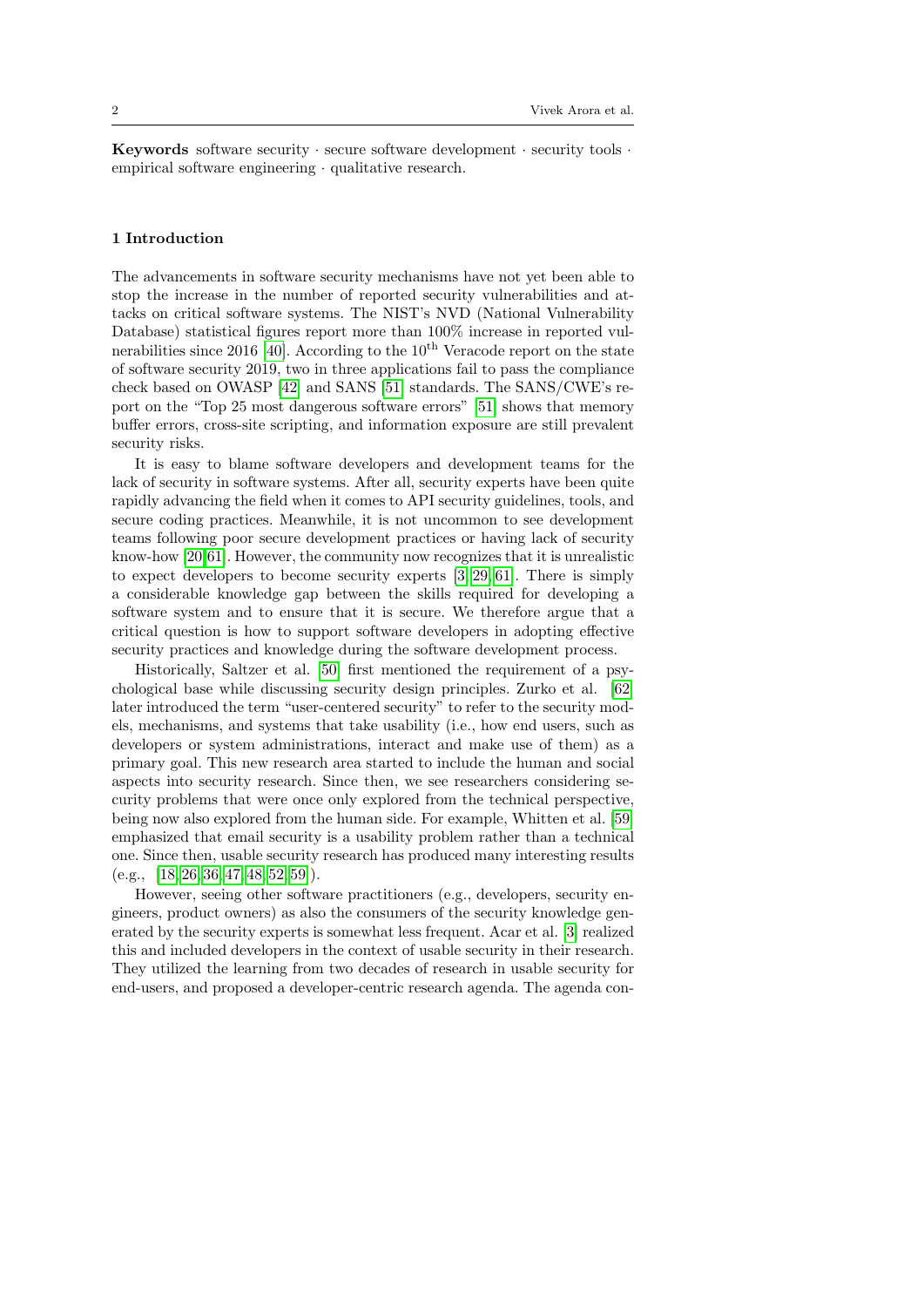sisted of developing new methodologies and security mechanisms, as well as understanding the developers' motivation, attitudes, and security knowledge.

Inspired by their observations, we aim at understanding how software development teams have been ensuring the security of their software systems. More specifically, we seek to discern how security is incorporated in their development processes, what practices and tools they use, what types of challenges they face, and how they spread security knowledge. In particular, we focus on software teams that build financial services, as security is paramount in such systems. We argue that studying the development processes of such sensitive applications can provide researchers and practitioners with extensive insights into the real-life secure software engineering practices.

To that aim, we performed a qualitative study, based on semi-structured interviews of a cohort of 16 software practitioners involved in the development of applications for financial services from 11 different companies geographically distributed in three different continents. Our results make the following contributions:

- 1. The security considerations that practitioners take during the different phases of their software development processes,
- 2. A set of 23 security practices that software teams use to ensure the security of their software systems,
- 3. A list of improvements that practitioners perceive as important in existing state-of-the-practice security tools,
- 4. Different knowledge-sharing and learning practices that developers use to learn more about software security, and
- 5. The challenges that software practitioners currently face when securing their systems.

#### 2 Background and Related Work

Software security introduces different engineering aspects into the existing software development process. In the following sections, we discuss related work focused on the secure software development process, security tools, and the human factors in secure software engineering.

## 2.1 Secure Software Development

A variety of research in secure software development suggests improvements in the development process or creating proprietary development methods [\[19,](#page-38-3) [24,](#page-39-5) [39\]](#page-39-6). With the evolution of software development methods, we see the focus of researchers shifting towards the comparison of secure development methods and integrating security into the development process or vice-versa [\[10,](#page-38-4) [38,](#page-39-7) [45,](#page-40-7) [46\]](#page-40-8).

Earlier work by Flechais et al. [\[25\]](#page-39-8) proposes a secure software engineering method that integrates risk and threat assessment with other project-specific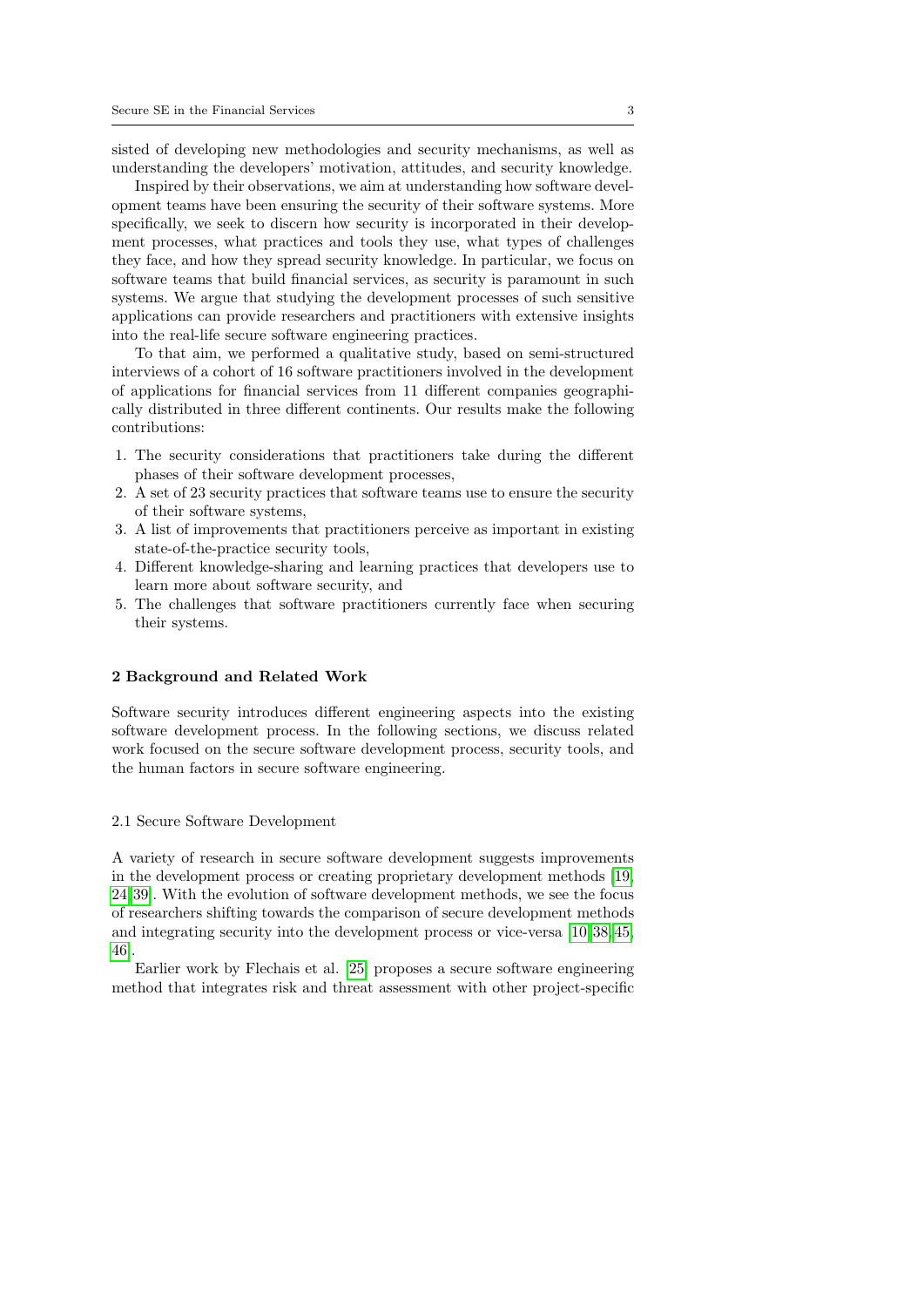parameters to provide security analysis during the development process. Later, Davis et al. [\[21\]](#page-38-5) looked at the problem of developing secure software and identified that producing secure software has challenges at three levels: software engineering practices, technical practices, and management practices. To build more secure and reliable software, the authors provide short-term, mid-term, and long-term recommendations. The short-term recommendation focuses on improving the software development process with a very low defect rate  $(< 0.1$ defects/1000 LOC), mid-term on improving the security of the products and processes, keeping the focus on software specifications and design, and finally, the long-term recommendation focuses on preparation for security by certification, training and evaluating emerging technologies. While the authors provide a large set of recommendations and organizational changes, they agree that the recommendations are not realistic for most organizations.

With the adoption of the agile methodology by industry, a variety of work on agile security assurance explored the large gap between security assurance methods and agile methods [\[15,](#page-38-6) [17\]](#page-38-7). Beznosov et al. [\[17\]](#page-38-7) in their research, examined if the security assurance techniques and methods fit with the agile methods. They found that approximately half of the conventional security assurance methods (e.g., formal/information validation, external review, security evaluation, etc.) do not fit the agile methods. On the other hand, incorporating security practices in agile processes increases the developers' workload, resulting in dissatisfaction [\[12,](#page-38-8) [17\]](#page-38-7).

Related work by Assal et al. [\[8\]](#page-38-9) explores how security fits in the software development workflow. Researchers identified that the real-life practices of the developers vary significantly. Researchers also identify the best practices from various resources and find that the developers generally ignore best practices. The authors pointed out that the best practices sometimes conflict with their role. For example, the developer carrying out the functional testing will be in conflict if security testing is blended into the task. Similarly, developers that are less (or not) equipped with security knowledge will not do justice with the assigned security task. Additionally, the company's culture, resource availability and security-incidents directly impact the adoption of security practices. In another study, Assal et al. [\[9\]](#page-38-10), explored how developers influence and get influenced by organizational processes. They found that the organization process needs better structure to support the developers. While the participants in their research were self-motivated but lack of support from the organizational processes is a roadblock in ensuring security. This study extends the results in secure software engineering by studying the security consideration and challenges in the development process of financial services where security is of utmost importance.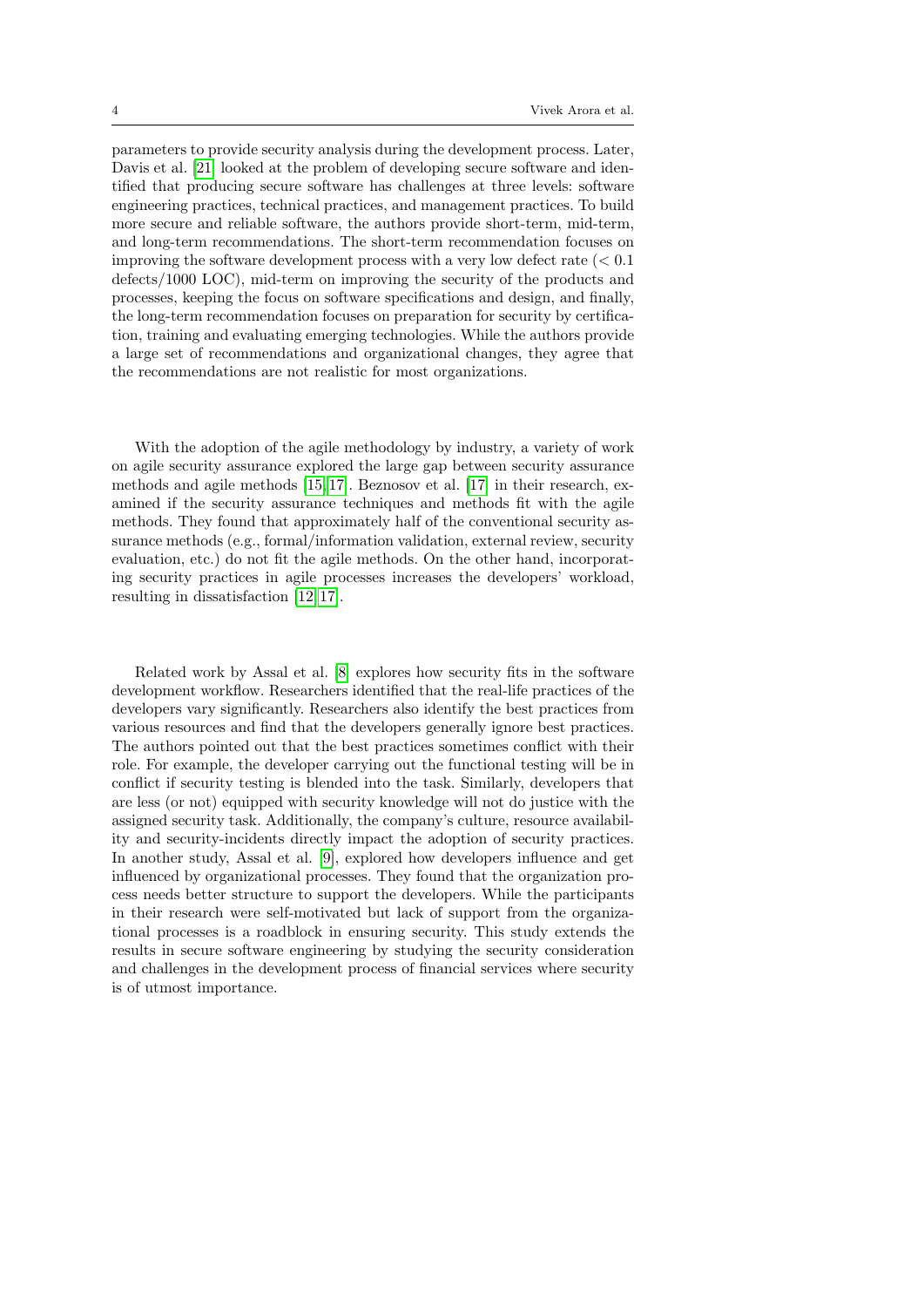## 2.2 Security Tools

There is a good amount of research on static and dynamic analysis tools. For example, Astree [\[22\]](#page-39-9), CPPcheck [\[37\]](#page-39-10), Joern<sup>[1](#page-4-0)</sup> are the static analysis tools for C language projects, Findbugs<sup>[2](#page-4-1)</sup> for Java bytecode, and Coverity<sup>[3](#page-4-2)</sup>, SonarQube<sup>[4](#page-4-3)</sup>,  $K$ locwork<sup>[5](#page-4-4)</sup> are multi-language commercial static analysis tools. Companies highly depend on automated tools to detect security vulnerabilities, mainly because with a large codebase, it is expensive to perform the manual code review [\[16,](#page-38-11) [44\]](#page-40-9). The security tools can detect various security issues with the help of static and dynamic analysis techniques. They are crucial when finding bugs automatically without manual inspection [\[11\]](#page-38-12), such as SQL injections, issues with the pointer de-referencing, and off-by-one errors. Despite the benefits, developers find security tools hard to use [\[13,](#page-38-13) [49\]](#page-40-10) because of their high false-positives rate and their (lack of) usability aspects [\[30,](#page-39-11) [34\]](#page-39-12). Interestingly, Witschey et al. [\[60\]](#page-40-11) in their research, identified that the security tools' adoption is correlated with the developer's experience and inquisitiveness. Researchers pointed out that adoption of security tools are more likely to happen if they is observed to be used by peers [\[60\]](#page-40-11).

Türpe et al. [\[57\]](#page-40-12) in their research argue for the development of better security tooling in the context of interaction of threat actors. According to the researchers, the existing security tools are more focused on low-level identification of security issues. Additionally, the author shared a "property degree" (low to high) framework to visualize software security in multiple ways. A low or microscopic property degree corresponds to attack action, a medium or mesoscopic property degree corresponds to an attack object. Finally, a high or macroscopic property degree corresponds to the population of adversaries.

Sadowski et al. [\[49\]](#page-40-10) point out the integration issues of static analysis tools with the developer workflow and with each other. They propose a program analysis platform, "Tricorder", and the philosophy on how they created the platform, which developers use across Google. They propose the guiding principles while creating future tools, such as, data-driven usability improvements (e.g., developers will decide if the analysis tool has an impact, empowering users to contribute, focus on workflow integration, etc).

In this research, we aim to add to the results by studying the aspects of security tools where software practitioners want to see the improvement to help them ensure security.

<span id="page-4-0"></span><sup>1</sup> https://joern.io/

<span id="page-4-1"></span> $^2\,$ http://findbugs.sourceforge.net/

<span id="page-4-2"></span> $^3\,$ https://www.synopsys.com/software-integrity/security-testing/static-analysis-

sast.html

<span id="page-4-3"></span><sup>4</sup> https://www.sonarqube.org/

<span id="page-4-4"></span><sup>5</sup> https://www.perforce.com/products/klocwork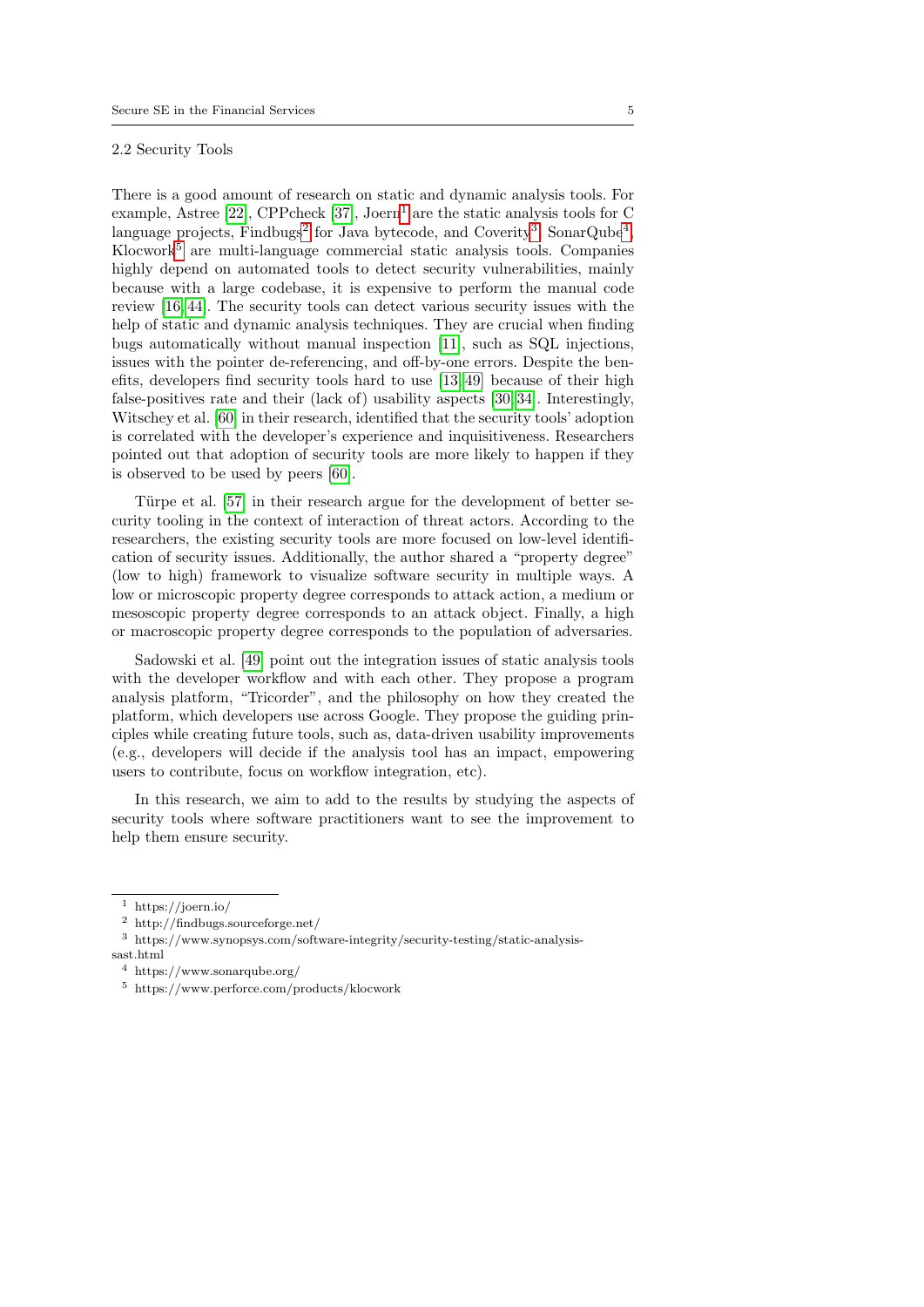## 2.3 Human Factors

The security aspects from the end-user perspective have been studied a lot in the last two decades [\[3\]](#page-38-1), and recently the security focus has included developers and security experts.

A recent systematic literature review focusing on the developers' context in secure software development by Tahaei et al. [\[54\]](#page-40-13) identified multiple themes and research gaps. The identified themes include organization and context, structuring software development, privacy and data, third-party updates, security tool adoption, application programming interfaces (APIs), programming languages, and testing assumptions. Researchers highlighted gaps in experiment design by researchers, addressing security tools limitations, security issue communication by developers, learning support for developers, and security and privacy awareness among developers.

Acar et al. [\[3\]](#page-38-1) produced a research agenda focusing on developers. They used the learning from two decades of usable security for end-users to produce a list of research questions aiming at developing new methodologies, developer's motivation, attitude, knowledge, and security mechanisms (API security, documentation, and tools). Pieczul et al. [\[43\]](#page-39-13) explored the real-life challenges with developer-focused security, including the agenda by Acar et al. [\[3\]](#page-38-1) and pointed out the need to look at it from a different perspective. The authors pointed out that treating developers as end-users can be a good first step; however, the software development process involves many individuals with different roles, responsibilities and limitations. Furthermore, the emphasis on end-user perspective, i.e., design for use before use, may not translate well with a developer-centered approach because the development task is more complex than secure usage of the artifact.

Thomas et al. [\[56\]](#page-40-14) found that application security is mainly performed by security experts rather than developers. They observed that separating security and development delays security bug fixing. Researchers emphasize the organizational level efforts and tools for software practitioners to reduce the workload.

In another study by Votipka et al. [\[58\]](#page-40-15), the quantitative analysis of a developer contest on secure-programming showed that developers are more prone to make security errors because of the misunderstanding of security concepts.

Related research work in the direction of learning support for software practitioners includes interviews and surveys. Acar et al. [\[1,](#page-38-14) [4\]](#page-38-15), highlight the information resources that developers trust and the impact of insecurities associated with them. The researchers looked into the 19 general advice resources (CERN, OWASP, etc.), which the developer looks towards when finding answers to security-related issues. They argue that the developers recognize the need to integrate security and upgrade their skills; however, the current ecosystem needs to address their needs and better evaluate existing knowledge acquisition resources. They report that the developers lean towards more accessible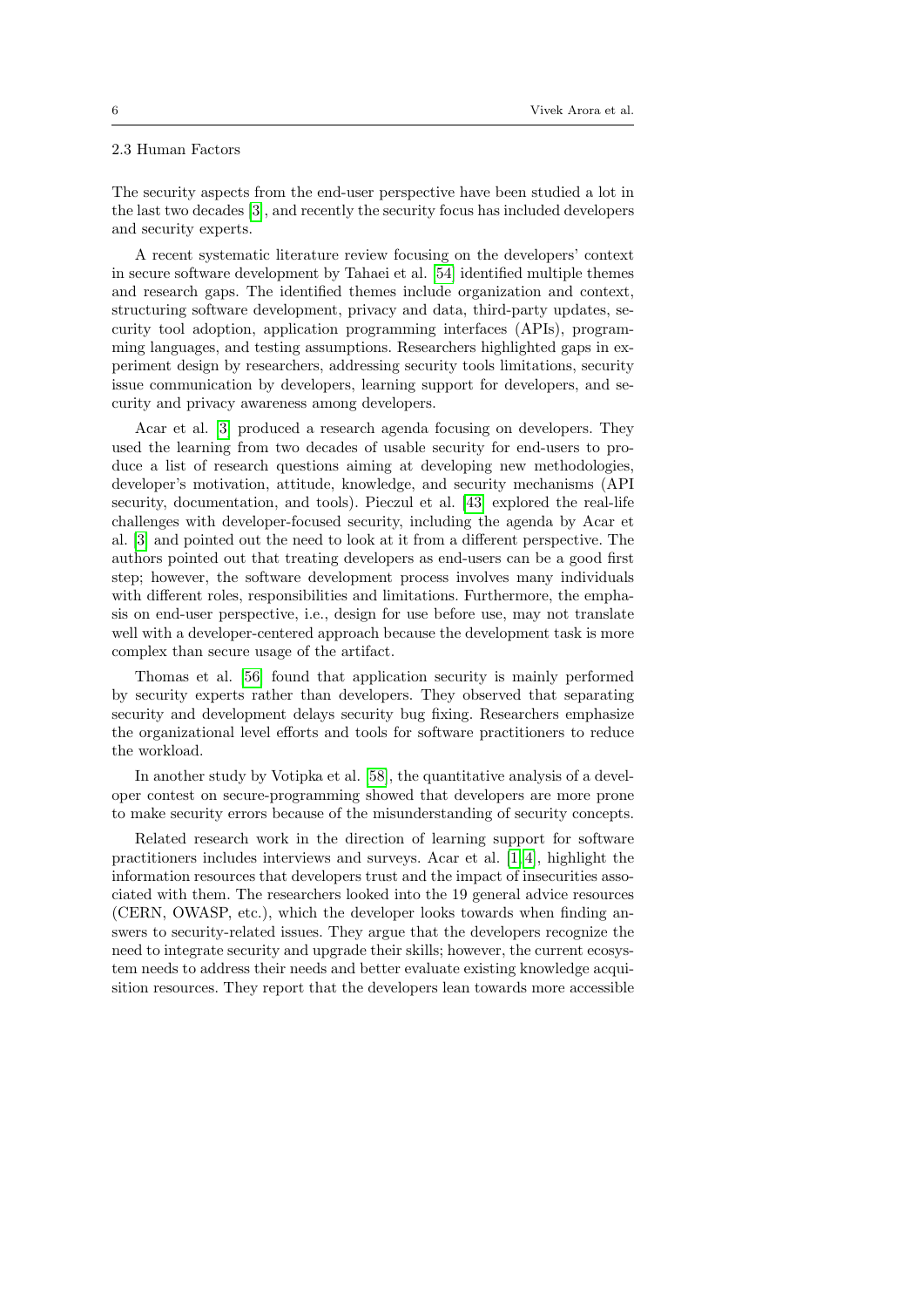but less secure resources (such as StackOverflow<sup>[6](#page-6-0)</sup>) because more robust and secure API documentation is hard to comprehend. It is highly likely that developers will not stop using such resources soon. The researcher interviewed 19 developers and a survey with 228 developers about privacy and security behavior. They found that there is a lack of education and interest in security and privacy.

Additionally, researchers found that developers seek consultation online and among the social networks and friends [\[14\]](#page-38-16). Unfortunately, the online resources are found to harm code security [\[2\]](#page-38-17). Tahaei et al. [\[54\]](#page-40-13) in their research, found that learning support for developers in secure software development is an area yet to be addressed well.

In this study, we take the viewpoint of software practitioners employed in different financial service companies worldwide. We aim to add to these results by consolidating the software practitioners' real-life security practices.

#### 3 Research Method

The goal of this study is to *understand how software development teams ad*dress security concerns in the context of financial services. To that aim, we propose the following research questions:

- $-$  **RQ**<sub>1</sub>: How is security incorporated into the different phases of the software development life cycle (SDLC)?
- $\mathbf{R}\mathbf{Q}_2$ : What practices and techniques do software practitioners apply to ensure security?
- RQ3: What are the limitations of security tools used by software practitioners?
- $\mathbf{R}\mathbf{Q}_4$ : What resources do practitioners use to learn and share knowledge about software security?
- $\mathbf{R}\mathbf{Q}_5$ : What challenges do practitioners face while incorporating security to the software development process?

We designed a qualitative study, based on semi-structured interviews with software practitioners involved in the development of applications in various financial services. Figure [1](#page-7-0) shows an overview of our research methodology. In the following sections, we describe the recruitment process, the participants' profiles, the interview procedure, and the data analysis.

#### 3.1 Recruitment and Participants

We recruited participants that are currently employed in financial services companies and are involved in ensuring the security of the company's software systems. The pool of participants came from convenience sampling. The

<span id="page-6-0"></span><sup>6</sup> https://stackoverflow.com/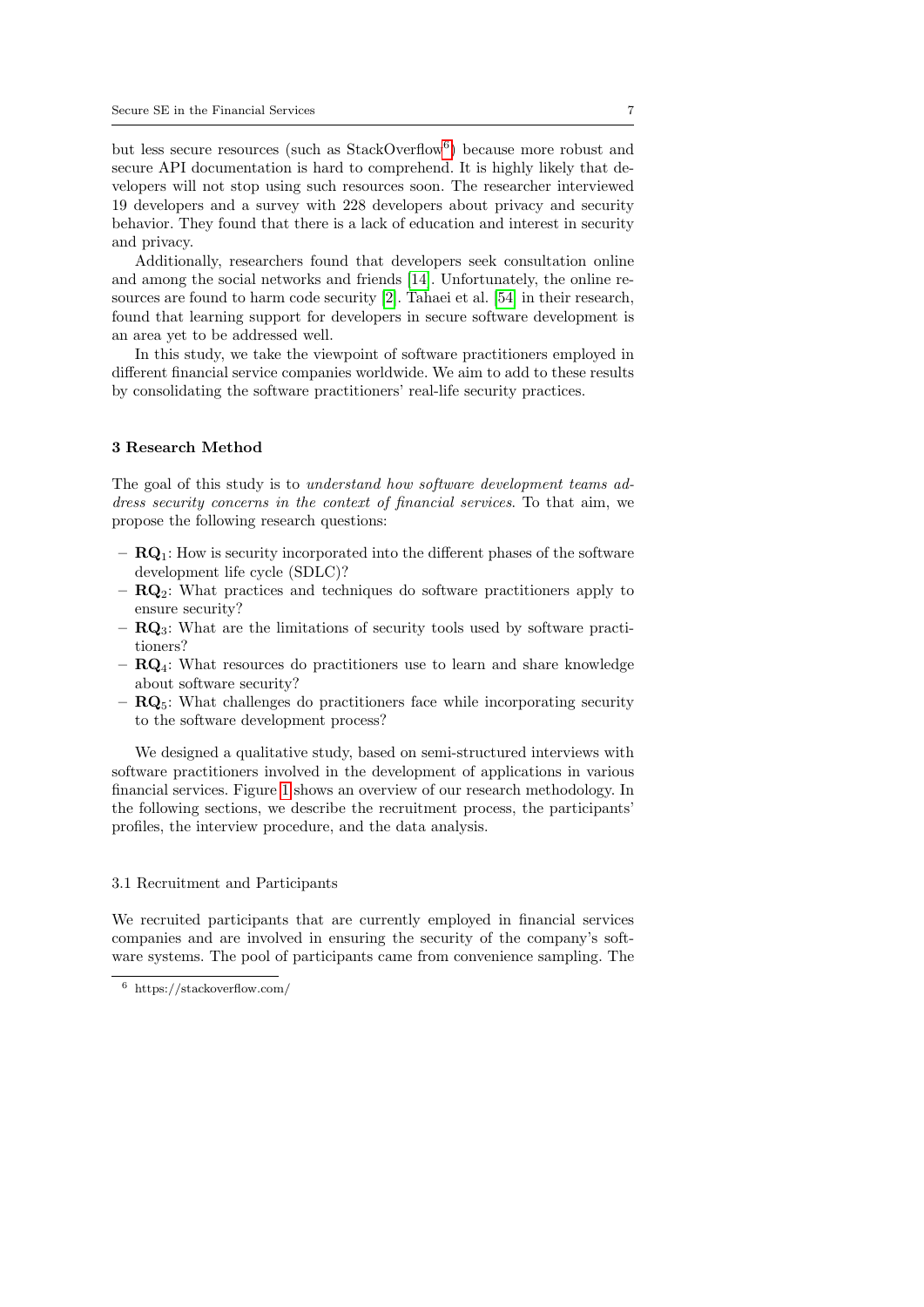

<span id="page-7-0"></span>Fig. 1 Overview of the research methodology.

authors of this study invited professionals from their networks. Our selection criteria admitted only participants who had at least 4 years of experience in the software industry, and have been involved directly or indirectly in security decisions. We also aimed for a high diversity of financial companies.

In the end, we recruited a cohort of 16 participants from 11 companies, which we detail in Table [1.](#page-8-0) We observe that their professional working experience ranges from 4 to 32 years, companies range from small up to large enterprises and are based on different regions such as Europe (5 companies), North America (1 company), and South America (5 companies).

#### 3.2 Interview Procedure and Analysis

We conducted semi-structured interviews aiming at collecting the participants' descriptions, experiences, observations, and assessments of how software security is ensured in financial services. We opt for semi-structured interviews as they tends to encourage participants to share their thoughts and perceptions, while providing researchers with the opportunity to explore new ideas as they emerge during the interview [\[31,](#page-39-14) [33\]](#page-39-15).

The interview protocol was centered around the research questions. Each research question inspired a specific set of questions, designed to trigger discussions on that topic. The protocol was collectively developed and revised several times by the authors of this paper. In the following, we provide a few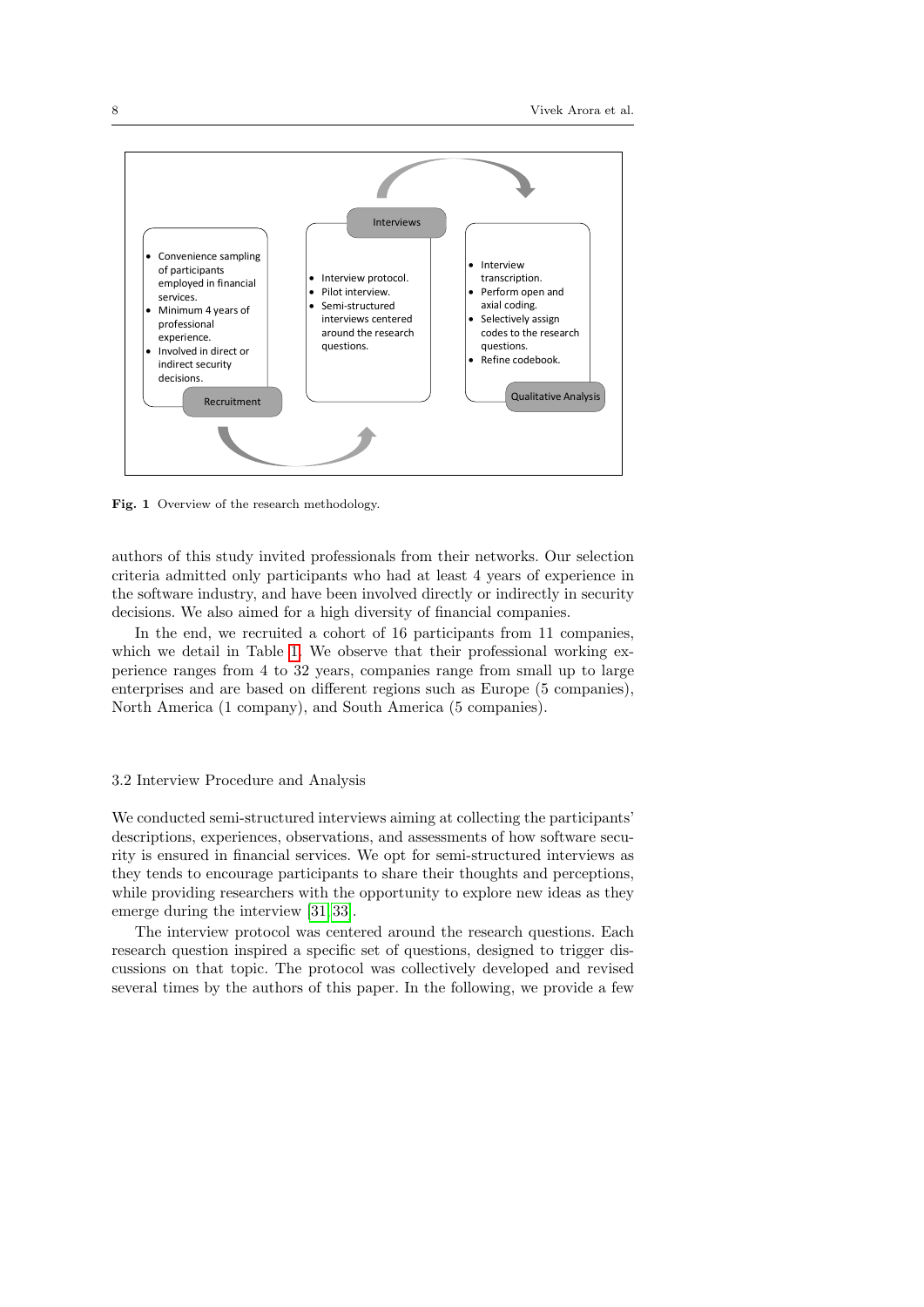<span id="page-8-0"></span>

| ID               | Role/<br><b>Function</b>                                       | Years<br>of Exp | Company         | Company<br>Size | Region                              | Interview<br>Duration |
|------------------|----------------------------------------------------------------|-----------------|-----------------|-----------------|-------------------------------------|-----------------------|
| P <sub>1</sub>   | Cyber Specialist Leader                                        | 9               | C1              | Large           | NA                                  | 56                    |
| P3               | Software Architect                                             | 10              | C1              | Large           | SA                                  | 70                    |
| $\bar{P}\bar{2}$ | Cyber Specialist Leader                                        | 13              | $\overline{C}2$ | Large           | $\overline{\text{SA}}$              | 88                    |
| P <sub>4</sub>   | Cyber security manager                                         | 11              | C <sub>3</sub>  | Large           | SA                                  | 88                    |
| $\overline{P}5$  | Software Developer                                             | 9               | $\overline{C4}$ | Medium          | $\overline{\text{SA}}$              | 111                   |
| $\overline{P6}$  | DevSecOps Engineer                                             | 7               | $\overline{C}5$ | Large           | EU                                  | 60                    |
| P7               | Developer                                                      | 20              | C5              | Large           | ΕU                                  | 67                    |
| P8               | Sr. Information Security Ex-                                   |                 | C5              | Large           | ΕU                                  | 47                    |
| P <sub>11</sub>  | pert<br>Information Security Architec-<br>$t$ /Project Manager | 16              | C5              | Large           | EU                                  | 83                    |
| $\overline{P}9$  | Software Engineer                                              | 13              | C6              | Large           | $E\overline{U}$                     | 55                    |
| $\overline{P10}$ | Development Coordinator                                        | 10              | C7              | Large           | $\overline{\text{S}}\bar{\text{A}}$ | 84                    |
| P12              | Chief Security Architect                                       | 32              | C8              | Small           | EU                                  | 47                    |
| P13              | Developer                                                      | 8               | C9              | Large           | EU                                  | 83                    |
| $\overline{P14}$ | Product Owner & Data Scien-                                    | 4               | C10             | Large           | EU                                  | 61                    |
|                  | tist                                                           |                 |                 |                 |                                     |                       |
| P <sub>16</sub>  | Lead, Architect, Cyber Innova-                                 | 24              | C10             | Large           | EU                                  | 79                    |
|                  | tion                                                           |                 |                 |                 |                                     |                       |
| $\overline{P}15$ | $Cy$ bersecurity — DevSecOps<br>Specialist                     | $\overline{7}$  | C11             | Large           | SA                                  | 46                    |

Company size is based on their number of employees (small  $\leq$  = 50, 50  $\leq$  medium  $\leq$  = 250, large > 250). The interview duration is represented in minutes. Regions are SA=South America, NA=North America, EU=Europe. Participants are grouped by their companies.

examples of the questions in our interview protocol (which is fully available in our appendix [\[7\]](#page-38-18)):

- (a) RQ1, Security in the SDLC: Can you explain to me how the software development process looks like in your current project? Can you tell me what your day-to-day work looks like? Where does security fit into your daily activities?
- (b)  $RQ<sub>2</sub>$ , Security Practices: How do you or your team ensure application security in the current project? How do you prioritize the tasks, and what is the source of urgency?
- (c) RQ3, Security Tools: What security tools do you use and trust in your development pipeline? From a usability perspective, where do you see these tools need improvement, or in other words what do you miss in terms of tooling?
- (d) RQ4, Learning Resources: What type of security knowledge do you, or an engineer from your current team, need to perform in your current project? What do you do to "learn security" in your current project? How do you compare learning about security and learning other domain-specific technologies (e.g. learning relational database), in terms of difficulty and complexity?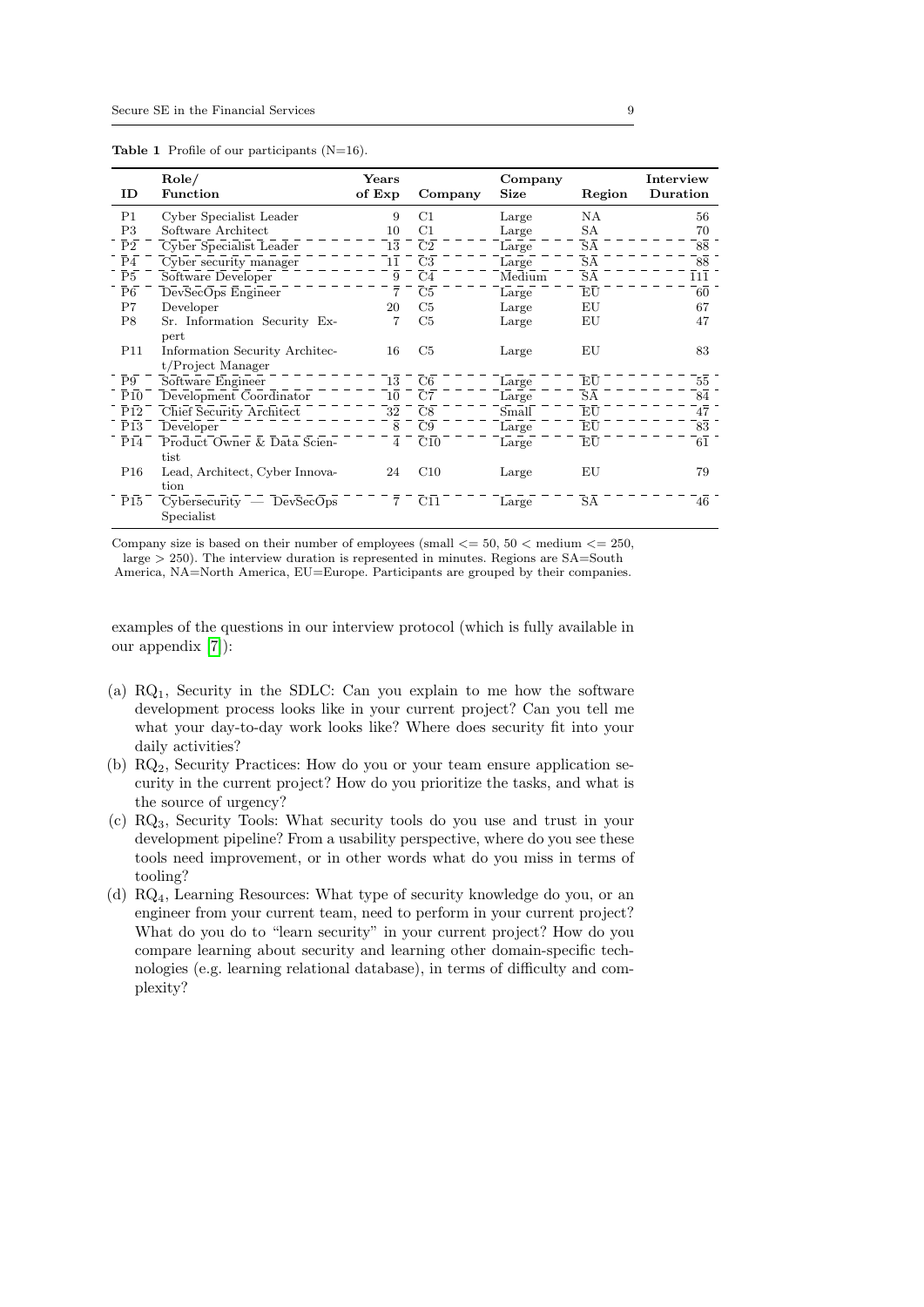(e) RQ5, Challenges in applying security: What challenges do you currently face in applying security in your current project? How do you describe the difficulty of the security tasks you perform in your current project compared to the domain-specific tasks (e.g., to code functionality in the system/application)? What makes them challenging or difficult?

We also followed two guidelines. First, whenever talking about security practices, challenges, and tools, we asked participants to focus on their current experiences, rather than on their general knowledge or beliefs about the topic. Moreover, we constantly asked them to illustrate their point of views with concrete examples from their current project. In practice, we incentivised participants to share stories. While we do not report the concrete stories in the paper to avoid any information leakage, they helped us to understand the participants' point of view. Finally, we also note that, due to the given nature of semi-structured interviews and variability in demographics and professional experience and expertise, not all the topics were discussed at the same length and level with the interviewees (e.g., for interviewees that are software developers, the interviews naturally focused more on the technical aspects of the software security; for interviewees that hold more managerial positions, the interviews naturally focused on the broader challenges that security brings to the software). We followed Glaser and Strauss's recommendation and concluded the data collection when new data didn't add any value to the analysis, i.e., on reaching saturation [\[28\]](#page-39-16).

The interviews were conducted via video conferencing  $(n=15)$  and inperson (n=1), recorded, and transcribed. Each interview lasted between 45 minutes to two hours, totaling 18.7 hours of audio recording. The first author conducted 12 interviews, and the second author conducted four interviews. These four interviews were conducted in Spanish and later translated to English.

## 3.3 Data Analysis

We performed open, axial, and selective coding in the transcriptions of the interviews, as commonly applied in empirical software engineering research [\[32,](#page-39-17) [55\]](#page-40-16). As a first step, the first author of this paper interpreted each discrete piece of information from the interviews, and assigned a code to it. Once the initial open coding was completed, the first author then established relationships between the emerged codes (i.e., related codes were grouped together, codes that could explain possible relationship or consequences were linked together). Finally, the first author then selectively assigned codes to the four main research questions of this paper.

The second author of this paper supported the entire analysis process, by revisiting and refining the code book together with the first author. The final observations that emerged out of the analysis were then revised and discussed with the third author of this paper. At any point of the process, disagreements were solved by means of revisiting the raw data until reaching a consensus.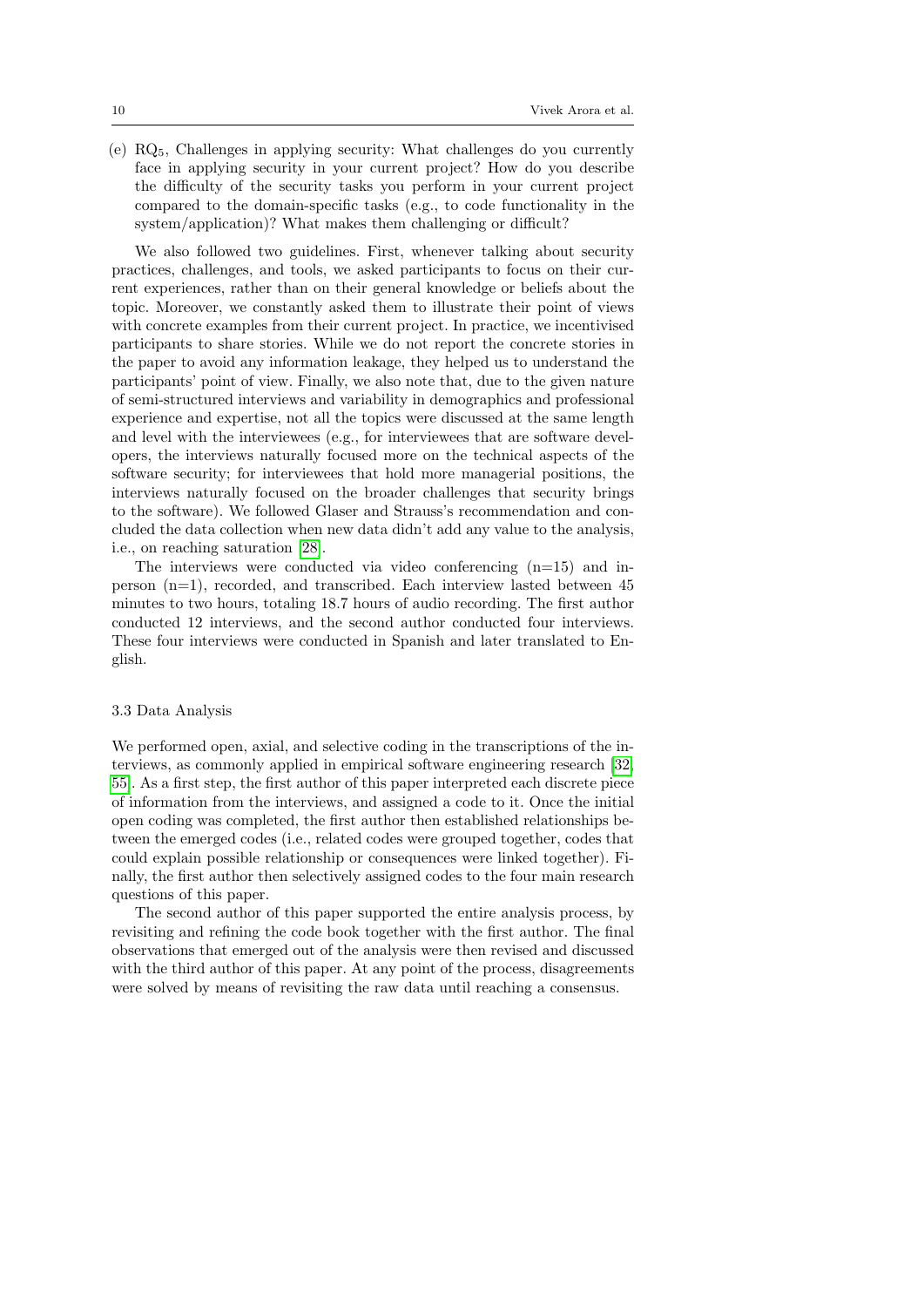

<span id="page-10-0"></span>Fig. 2 Overview of the results and examples of emerged categories according to the research questions (see Tables [2](#page-11-0) to [5](#page-29-0) for complete list).

#### 3.4 Reproducibility

Our appendix [\[7\]](#page-38-18) contains the code book with coded segments, assigned codes and interview protocol document. We do not release the raw interviews as they may contain sensitive information about the participating financial services companies and their projects.

## 4 Results

This section presents the main components of our findings from the interviews with software practitioners, which we illustrate in Figure [2.](#page-10-0) Tables [2](#page-11-0) to [5](#page-29-0) provide a complete list of emerged observations from the qualitative analysis. All interviewees discussed the security aspects from their current project and team's perspective; therefore, the reported results represent the security practices applied and observed at present. We discuss each of these categories in detail and the influential factors in the following sections.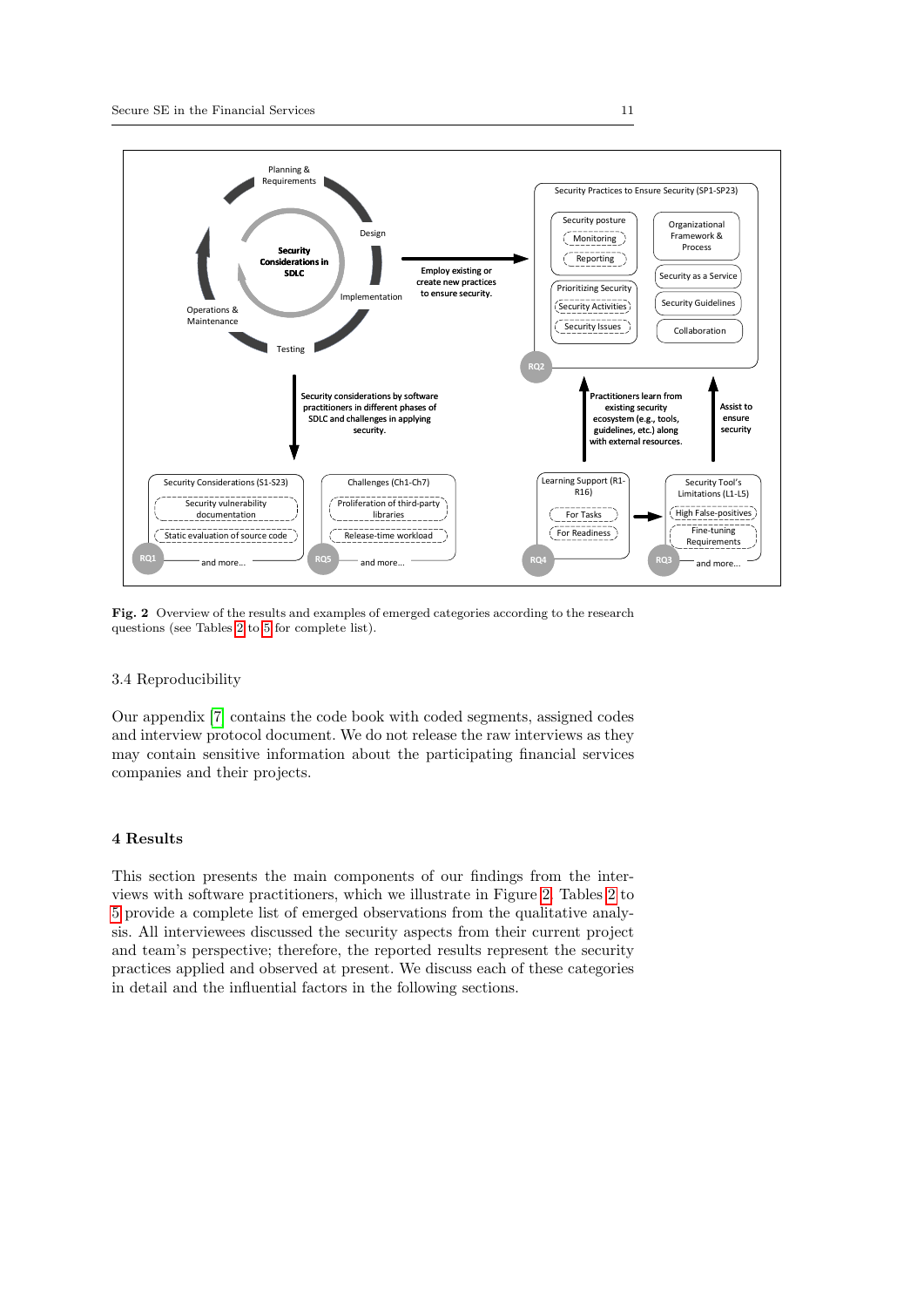## <span id="page-11-1"></span>4.1 Security Considerations in the Software Development Life Cycle (RQ1)

We observed that the security considerations vary across development phases, which we discuss in each subsection. Sections [4.1.1](#page-12-0) to [4.1.5](#page-16-0) present the findings according to the SDLC stages and Table [2](#page-11-0) lists them (S1-S23) for reference. We highlight each SDLC stages' important security considerations and the interviews' key factual descriptions.

Table 2 Incorporating security in the SDLC of financial services domain.

<span id="page-11-0"></span>

| ID              | Security considerations                                                                                                   | Participants                                                                                           |
|-----------------|---------------------------------------------------------------------------------------------------------------------------|--------------------------------------------------------------------------------------------------------|
|                 | Planning & Requirements                                                                                                   |                                                                                                        |
| S1              | Secure from the beginning and secure by design.                                                                           | P <sub>1</sub> , P <sub>2</sub> , P <sub>4</sub> , P <sub>5</sub> , P <sub>7</sub> -P <sub>13</sub>    |
| $\rm S2$        | Products owners are more vigilant for security from the<br>beginning.                                                     | P4, P7, P9, P10, P14,<br>P15                                                                           |
| $^{\rm S3}$     | Security team is involved by-default in this phase.                                                                       | P1, P13                                                                                                |
| S4              | Security team can be involved on-demand by the devel-<br>opment team.                                                     | P9, P10                                                                                                |
| S5              | Identify security requirements and applicable security<br>standards.                                                      | P <sub>2</sub> , P <sub>7</sub> , P <sub>11</sub> , P <sub>13</sub> , P <sub>15</sub>                  |
| S6              | Prioritizing security efforts for the supported software ar-<br>tifacts from the beginning.                               | P <sub>2</sub> , P <sub>4</sub>                                                                        |
| Design          |                                                                                                                           |                                                                                                        |
| S7              | High volume of security related discussions.                                                                              | P2-P4, P6, P7, P11,<br>P <sub>12</sub> , P <sub>14</sub> , P <sub>16</sub>                             |
| S8              | Security team assist developers' implementation of secu-<br>rity by choosing security technology/mechanisms.              | P2-P4, P6, P7, P12,<br>P <sub>14</sub> , P <sub>16</sub>                                               |
| S9              | Security architect plays the most important role in design<br>phase.                                                      | P3, P4, P11, P12, P16                                                                                  |
| S10             | Security team conducts threat modeling and security risk<br>assessment activities in design phase too.                    | P <sub>2</sub> , P <sub>7</sub>                                                                        |
|                 | Implementation                                                                                                            |                                                                                                        |
| S11             | A dedicated team to ensure secure coding.                                                                                 | P <sub>2</sub> , P <sub>3</sub> , P <sub>7</sub> , P <sub>8</sub> , P <sub>10</sub> ,<br>P12, P13, P16 |
| S12             | The focus of developers is primarily on building feature.                                                                 | P7, P9, P10, P11, P13,<br>P <sub>14</sub>                                                              |
| S13             | Static evaluation of source code (manual and/or auto-<br>matic) is an important consideration in implementation<br>phase. | P2, P5, P6, P8, P11,<br>P13                                                                            |
| S14             | Multiple iterations of threat modeling and penetration<br>testing during implementation phase.                            | P <sub>2</sub> , P <sub>16</sub>                                                                       |
| Testing         |                                                                                                                           |                                                                                                        |
| S15             | Security testing primarily depends on automated tools.                                                                    | $P1-P16$                                                                                               |
| S16             | The security issues are identified and prioritized in testing<br>phase.                                                   | P1, P2, P4, P7, P10-<br>P12, P14-P16                                                                   |
| S17             | The use of penetration testing is generally ad-hoc for crit-<br>ical features.                                            | P1-P3, P11, P12, P14,<br>P16                                                                           |
|                 | Operations and Maintenance                                                                                                |                                                                                                        |
| S18             | Incident management process to handle the reported se-<br>curity vulnerabilities.                                         | $P1-P16$                                                                                               |
| S19             | Organization should have a plan of action (playbook) to<br>handle different types of security incidents.                  | P <sub>2</sub> , P <sub>16</sub>                                                                       |
| $^{\rm S20}$    | Multiple levels of escalation for security-related analysis.                                                              | P11, P15, P16                                                                                          |
| $^{\rm S21}$    | Documenting security vulnerability is an important activ-<br>ity.                                                         | P3, P5-P7, P9-P11,<br>P <sub>13</sub>                                                                  |
| S22             | Security reports are not easily comprehended by other<br>teams.                                                           | P6, P7, P10, P11                                                                                       |
| S <sub>23</sub> | Application deployment in the production environment is<br>equally important as security testing.                         | P1, P2                                                                                                 |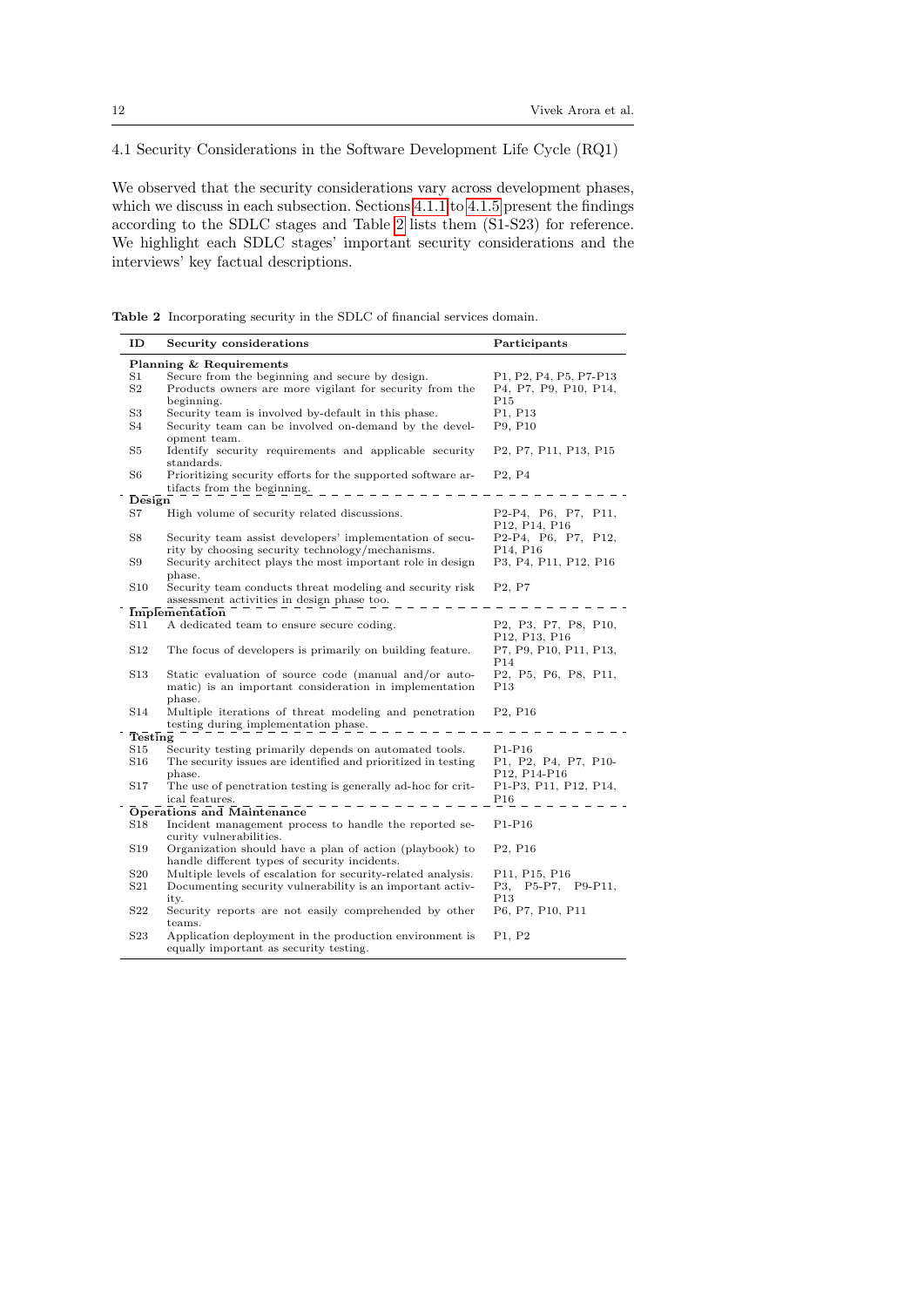#### <span id="page-12-0"></span>4.1.1 Planning & Requirement

In software development, various stakeholders have manifold meetings to define the requirements and decide the product's priorities and goals during the planning and requirement gathering phases.

Financial services companies embrace the idea of "secure from the beginning and secure by design"  $(S1)$   $(P1, P2, P4, P5, P7-P13)$ . The product is design from the beginning to be secure. It implies using security mechanisms and patterns as guiding principles for developers to included security from the beginning of their software development life cycles (SDLC). One of the interviewees (P4) summarized the general role of security teams starting from the requirement phase as: "[...] the security [team] is used to the following: During the requirement phase, list the security requirements, and then later in production, test those requirements with methods like hacking". P11, an information security architect and product owner, emphasizes that considering security in the end is already a lost battle. He explains: "[...] you might have lost the game in the beginning and now you're just basically trying where you have ten holes and you have two hands to cover those two holes and eight still always will be available for threat actors. You have to secure by design, and you have to secure from the beginning.".

We observe that the different stakeholders managing the product's overall development, such as the product owner and program manager, are already more vigilant when it comes to security (S2) right from this phase (P4, P7, P9, P10, P14, P15). Although they are not security specialists, they should be aware of any risk acceptance, according to P7 and P10. Therefore, security and development teams help define the security requirements and later incorporate them into the product's architecture and design.

However, while companies think of security from the very beginning, the way security teams engage varies. More specifically, it can happen in two ways: by-default or on-demand. The by-default involvement happens when the requirement is embedded in the company's standard procedures and policies (S3) (P1, P13). P1 exemplifies, "Part of the standard (company's standard process) [...], is managing (including) a security advisor for each development. This security advisor needs to be involved in every development from the be*ginning.*" On the other hand, security teams involved **on-demand (S4)**, join the process once the development team identifies security-related requirements (P9, P10). For example, the development team first works with the product owner to find the customer requirement's feasibility during the planning and requirement phase. If at that point, a requirement is identified as securityrelated, the security team is engaged for further refinement.

Once a security-related requirement is identified, the development team and the security team work together to identify the known security stan-dards and security patterns [\[23\]](#page-39-18) (S5) that apply to the project (P2, P7, P11, P13, P15). For example, P2 pointed out that requirements are not just about application functionalities but also security considerations. Another participant, P13, pointed out that the security team helped his team to improve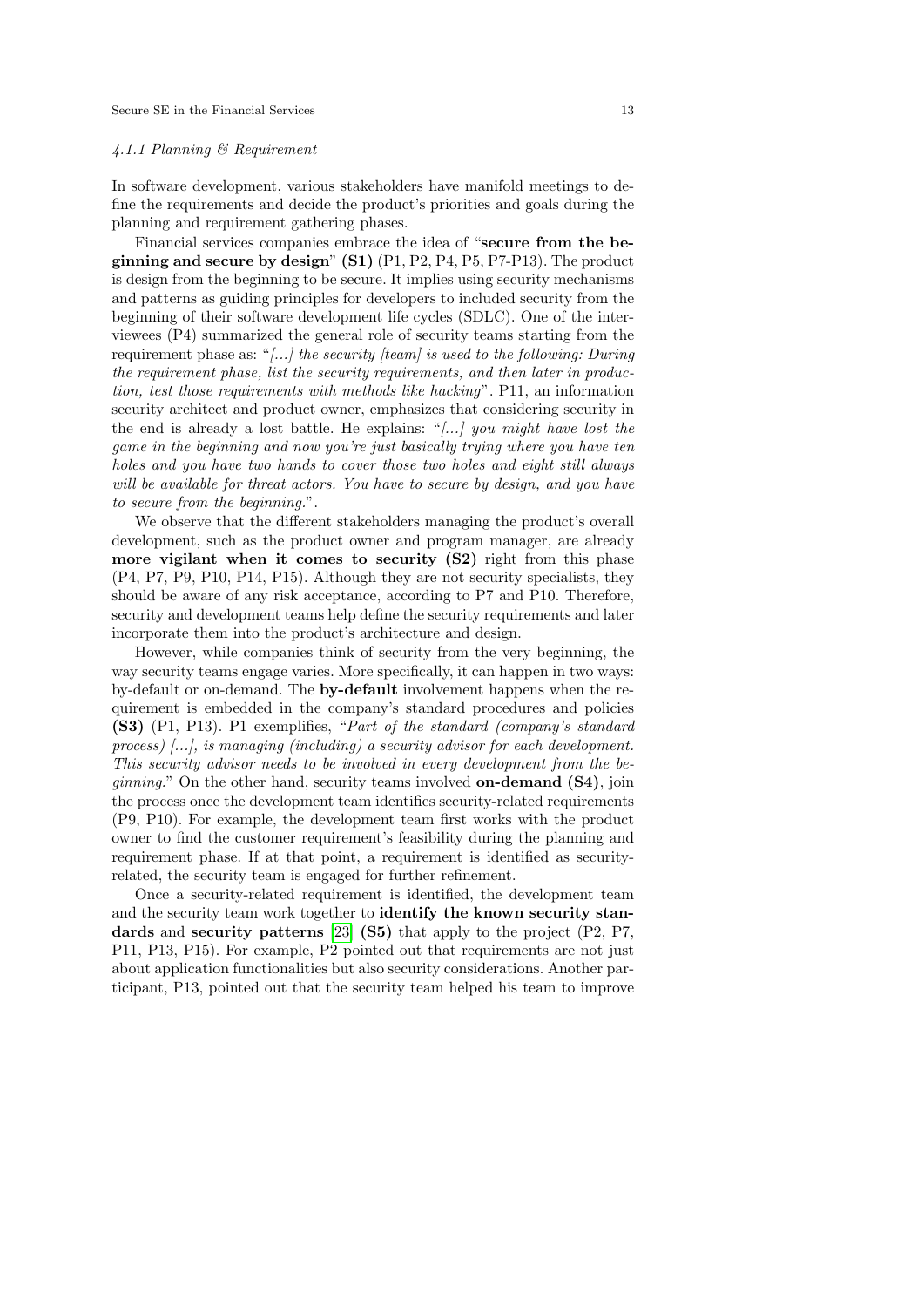the permission checking code by introducing a known security standard. P13 says that, in a particular case, the suggestions offered by the security team not only helped them in having a safer permissions system in place but also ended up in easing the debugging process later on.

Another role of security teams is to support the development team in prioritizing the security efforts of the different features and/or applications in the company's portfolio from the beginning (S6) (P2, P4). After all, different applications require different security efforts, and prioritizing helps companies optimize the allocation of security resources, e.g., automated tools, IT infrastructure, and human resources (P2). P4 exemplifies: " $[...]$  "every once in a while" or " $[...]$  only the functionality of the current sprint" or "the whole application", this kind of decision needs to be made at the beginning. If not, you always do many and long tests, which take a long time and delay production and impact the business."

## <span id="page-13-1"></span>4.1.2 Design

The design phase involves discussion with stakeholders on the design and architecture of the software artifact focusing more on the "how" rather than the "what".

We note that this phase is characterized by the high volume of securityrelated discussions and questioning (S7) (P2-P4, P6, P7, P11, P12, P14, P16). In our interviews, participants (P2-P4, P7, P10-P14, P16) pointed out many discussions about design-time security considerations. These include, decisions on security algorithms, encryption methods, selection of third-party libraries, usage of circuit breakers<sup>[7](#page-13-0)</sup>, selection of development frameworks, security testing, logging, approval of design and architecture, the security pipeline (integrated security checks in CI/CD pipeline) designing and implementing necessary security controls, making a threat model, ensureing secure data and code flow, and update or change the design or architecture.

The security team's role in the design phase is to ease the developer's implementation of security primarily by helping them choose technologies and security mechanisms  $(S8)$   $(P2-P4, P6, P7, P12, P14, P16)$ . The development team takes necessary security-related inputs from the security team. There are differences of opinions, which are discussed positively in the meetings (P4, P7). For example, P14 illustrates a case where security experts gave him some suggestions on using Google Cloud in a much more secure way. P16 pointed out that based on the maturity of the project(s) in progress, he helps developers with design and technology choices. Participant P3 pointed out that the development team contacts him when they have to pass the security check. He exemplifies as "They (developers) explain the architecture and the application. I collect all the diagrams the logic diagram and and also the infrastructure diagram and try to put those in a document. And also what security algorithms are they using if they're using TLS? Are they

<span id="page-13-0"></span> $^7\,$ https://martinfowler.com/bliki/CircuitBreaker.html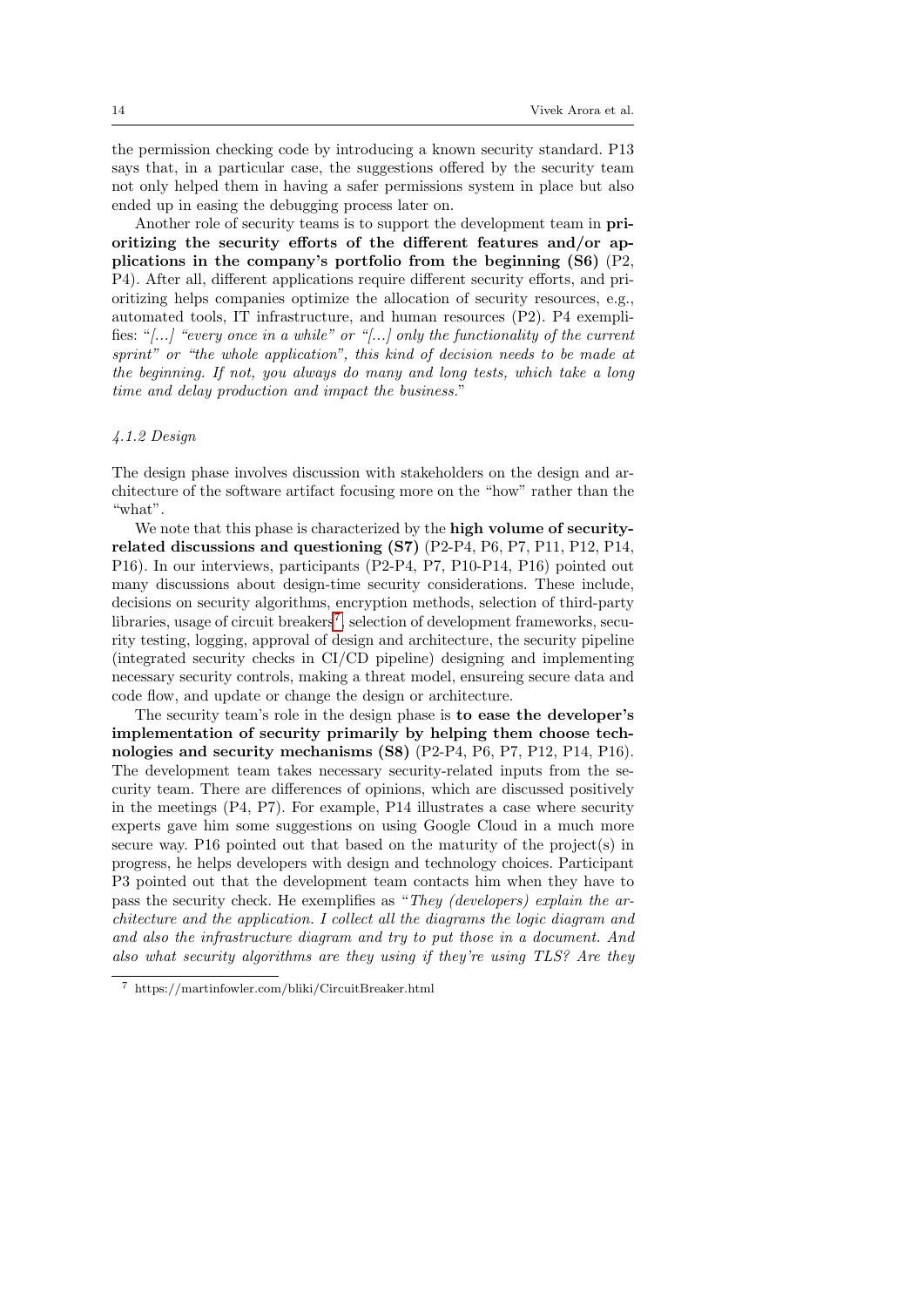using transport level encryption methods? What kind are they using? I need to put that in the document. I need to also state if they're using third party software. I need to put all everyday level that you participate because they need to ensure that all the data that is transferred from one application to another application is safe."

We observed that the security architect plays an important role in the design phase (S9) (P3, P4, P11, P12, P16). The collaboration of development teams and product managers with the security architects is maximum in this phase. This is due to the fact that paying less attention to design and architecture can lead to major challenges later in the development life cycle. A security architect approves the architecture and design-time security requirements. P11 explained to us that architecture is one of the security pillars in his organization, and there is a dedicated team for architecture and design time security considerations. Moreover, the cost of security negligence can be very high in this phase, and it may lead to changes at the architectural level, as emphasized by P10 and P12. P10 exemplifies as "[...], and then you have to deal with an architectural problem because of the data you are storing. And this kind of situation is a bit more difficult because you have to change architecture because of it."

Interestingly, two participants mentioned the threat modeling and security risk assessment  $(S10)$  activities in the design phase  $(P2, P7)$ . Threat modeling is a structured way of identifying and prioritizing potential threats to the system or software artifact and finding possible mitigation techniques. Threat modeling and risk assessment in the design phase is about security preparations in advance. According to P2, with the help of threat modeling and risk assessment, their team was able to identify the security controls<sup>[8](#page-14-0)</sup> to be implemented in advance. P7, a senior developer and lead, pointed out that 25% of their design phase is dedicated to security, and they cannot afford security negligence for the financial services. He further exemplifies, "When you do the risk analysis, you already know that this customer is very important, so we can't afford any negligence or damage here. So, the risk is high for us, which means that that dashboard becomes a CI rating 111 (high priority) because the integrity and availability are critical. We have to make sure that we have night support if things go down. We have to make sure that we have a lot of logging to know if it is a hack (security breach) or something else [...], So all these are thoughts that we have to put in our design phase [...] So this is like preparing for the security  $[...]$ .

## <span id="page-14-1"></span>4.1.3 Implementation

During the implementation phase, decisions related to security requirements from the previous requirements and design phase guide developers while writing and debugging their code.

<span id="page-14-0"></span><sup>8</sup> https://owasp.org/www-community/controls/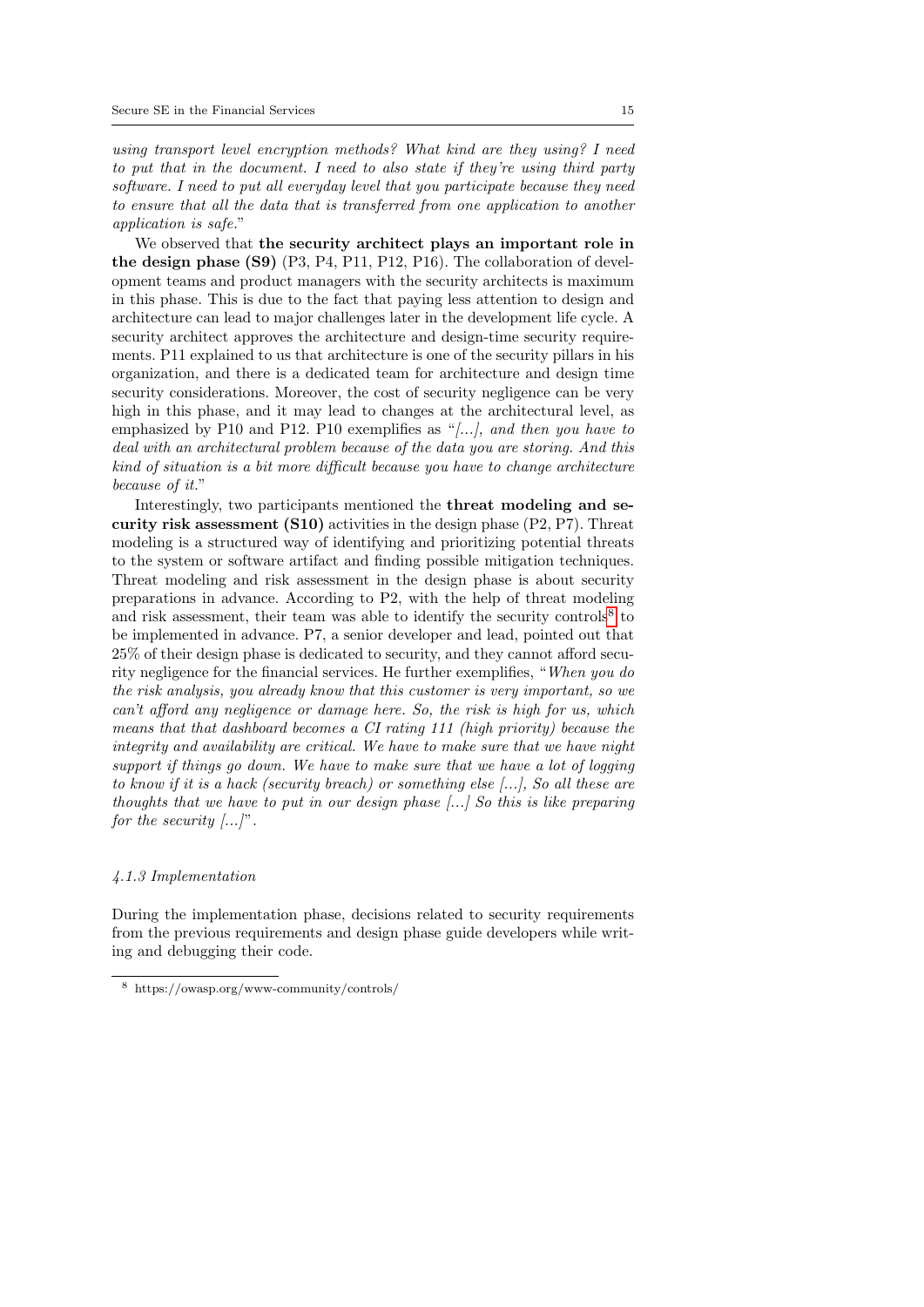We note that the large enterprises have a security team to ensure secure coding of the product under development (S11) (P2, P3, P7, P8, P10, P12, P13, P16). Such a team (the "secure coding team") is responsible for security tasks such as manual code review, monitoring third-party dependencies, handling tool alerts, and monitoring the implementation phase progress (P2, P5, P6, P8, P11). In the case of P5, he is the only security analyst to support the developers from a security perspective in the entire organization.

While the focus of software developers is on building features (S12), developers are still aware of security, but that security is not their primary concern (P7, P9, P10, P11, P13, P14). For example, P9 pointed out that he never got a separate security task, but that could be a part of a development task, such as "creation of endpoint or a controller" or "removal of personally identifiable information from logs". Another participant, P11, explains that the development team understands that they have to implement the backlog features in a secure manner.

The static evaluation of source code (S13) is an important security consideration in the implementation phase (P2, P5, P6, P8, P11, P13). This is done both manually and with the help of automated tools. The security tools can be embedded in the integrated development environment (IDE) to help developers find bugs while writing code. P2 says: "Another important task is the static evaluation of source code. This would be done during the development, preferably. So while developing, the programmer can identify these vulnerabilities. It is a manual process, but nowadays, there are many tools to automatize this, which are integrated into the IDE. The IDE is the software that is used to develop. So, while programming, the IDE's integrated functionality automatically detects faults". The security team on the other hand has continuous work in this phase because it involves code review on the requests from developers or alerts from security pipeline. P8 exemplifies as "our main responsibility for now in is in the continuous integration area, so it's actually more into the code reviews. Usage of 3rd party libraries and open source components in our software. So yeah, this is actually our main responsibility as a SECO (secure coding) team".

Finally, two of the participants pointed out that they conduct multiple iterations of threat modeling and penetration testing (S14) in this phase (P2, P16). The output of threat modeling scopes the security issues to be covered during pen-testing. P16 pointed out that they conduct threat modeling and pen testing even if some features are not fully developed, especially to find the possible attack vectors.

## <span id="page-15-0"></span>4.1.4 Testing

In the testing phase, the development team focuses on finding out if the code works according to the customer's requirements. In general, the development team builds a test plan with decisions such as allocating the necessary resources, defining the test cases, how to conduct the testing, etc. In the context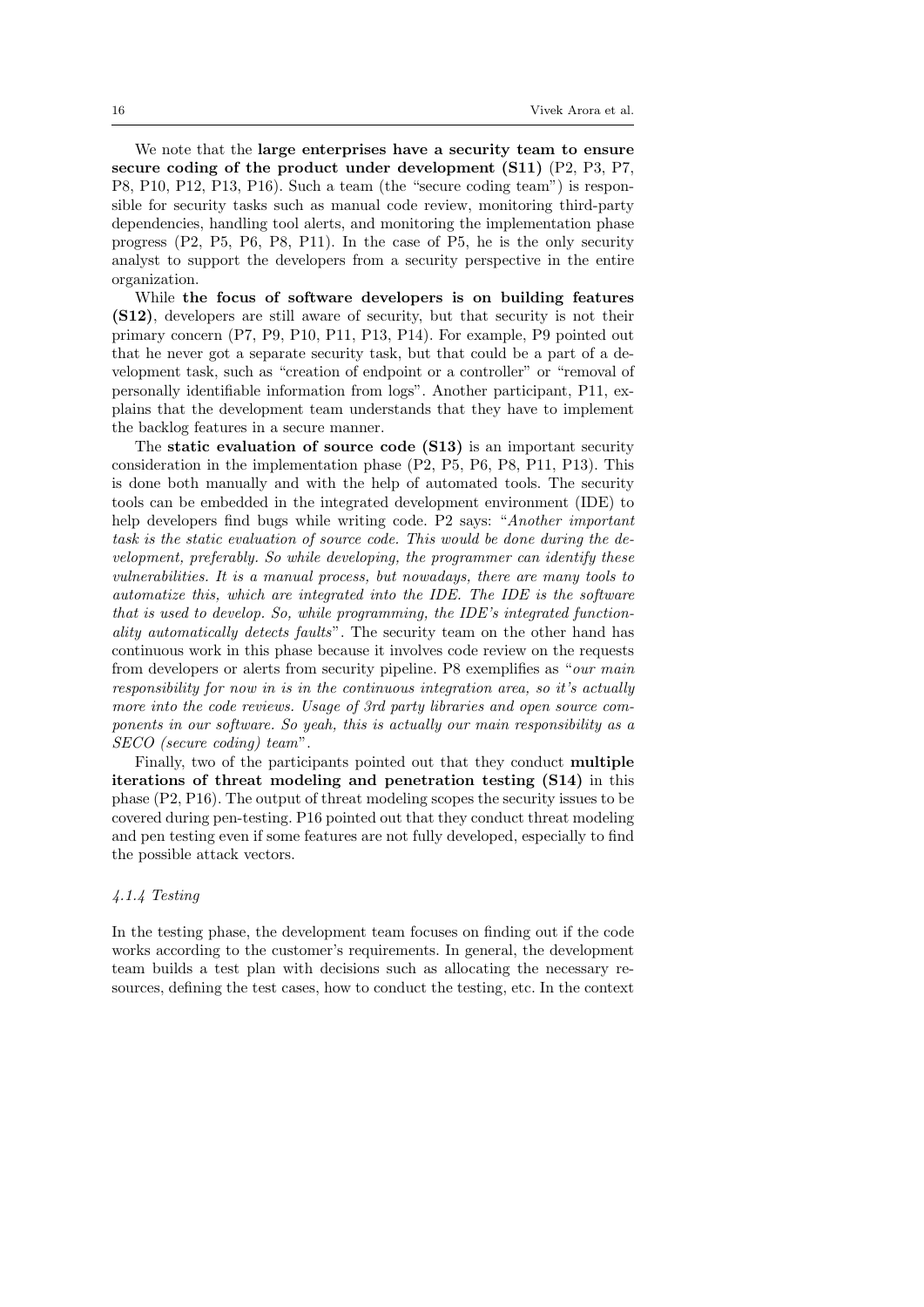of security testing, it consists of static and dynamic testing. Both static and dynamic testing can have a manual and automated approach.

The participants pointed out several security considerations in the testing phase, including vulnerability scanning, secure code review, threat modeling, penetration testing, application verification testing, ethical hacking, and using static and dynamic code analysis tools.

We observed that all the participants emphasized the use of security testing tools (S15) in this phase (P1-P16). As discussed for the implementation phase (Section [4.1.3\)](#page-14-1), the security team can embed these tools in the continuous deployment pipeline and the developers' IDE. While the IDE integration helps during the implementation phase, the code scanners and automated test tools in the security pipeline help in the testing phase with automated scanning and testing.

The security issues are identified and prioritized (S16) in the testing phase (P1, P2, P4, P7, P10-P12, P14-P16). The security issues are identified via security tools, manual code review, threat modeling, penetration testing, etc. In practice, this security testing helps the security analyst to target risky parts of code for code review. The code review process, together with OWASP's top 10, helps prioritize the identified security issues. Once the code review report is ready, the security analyst collaborates with the product managers to develop the security controls and mitigation techniques. P16 exemplifies the process as, "We start from threat modeling, usually to try to understand who the actors could be.  $[...]$  We look at the exposed endpoints.  $[...]$ Then we try to understand what is the biggest risk and what are the critical components? Then we tried to map out attack vectors, how malicious users could inject all kinds of stuff that would go through the application. Then we cherry-pick specific areas in the code because you can't cover everything  $[\dots]$ Then, I categorize it by OWASP top 10, and give practical suggestions to mit*igation*  $\ldots$ ".

The use of penetration testing is generally ad-hoc for critical features (S17). Seven participants mention penetration testing during the interviews (P1-P3, P11, P12, P14, P16). The outcome of the code review in threat modeling helps to scope the application for penetration testing. Penetration testing involves more manual effort, and it is usually the last manual check before release. Participant P11, an information security architect, defines penetration testing as one of the security products available for the development teams. P11 explains: "Because penetration tests are requested ad-hoc in a queue based mechanism where on a certain month, there are 10 critical applications in the organization which want their publicly exposed changes or features on their websites tested. It could be a month where only one of such applications is ready to release a major security-relevant feature." .

#### <span id="page-16-0"></span>4.1.5 Operations & Maintenance

In the context of security the operations and maintenance phase is mainly about security incident management and application deployment.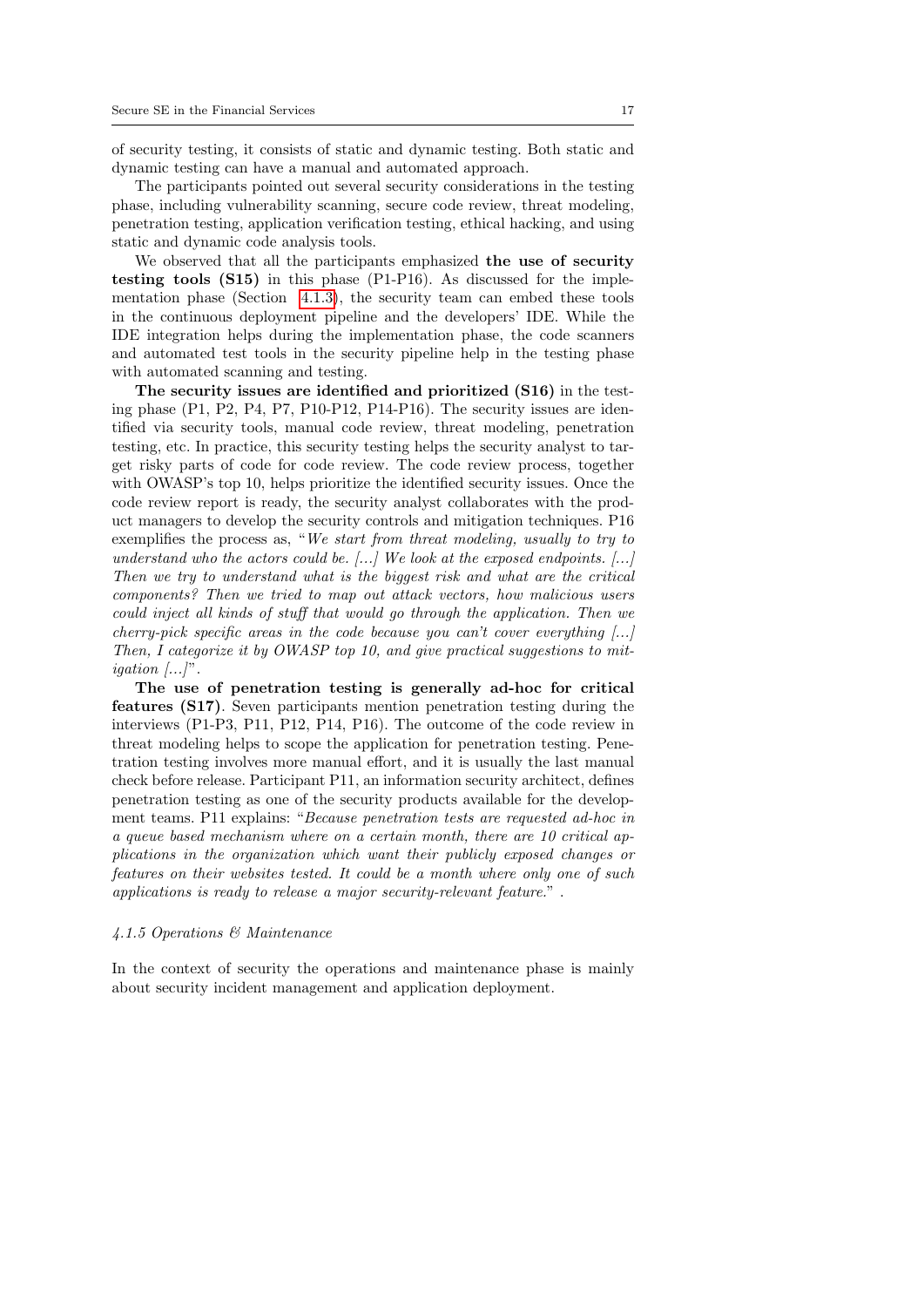In our interviews, we observed the financial services companies having an incident management process to handle the reported security incidents (S18) (P1-P16). The incident management process has a step-by-step approach to handle security incidents. Once the incident is identified, the priority is to contain the incident (P1, P15). We note a high use of different tools such as Confluence, ServiceNow, Power BI dashboard, and JIRA, supporting the tracking of the incident.

Not all security incidents are severe to require a high level of attention. In other cases, though, such incidents are big enough to need a dedicated person to monitor the incident's handling from start to end. Such a highpriority incident or cyber-attack is taken as a crisis by the financial services companies. According to P2 and P16, organization should have a plan of action (playbook) to handle security incidents (S19). Moreover, according to P2, the plan should be granulated by the type of attack of the incident (e.g., ransomware, denial of service). P2 exemplifies: "First, what you do is identify the type of incident. Then you start using these playbooks  $[a]$ plan of action], depending on the attack. For example, a playbook for a Denial of Service attack is different from one for ransomware and is different for a non-authorized intrusion, which caused a loss of data. For each of these, it is defined how to act".

The financial services companies also have multiple levels of assignment and escalation (S20) for handling security incidents, such as incident monitoring, data extraction, threat modeling, forensics, and recovery experts (P11, P15, P16). P11 mentions that for critical issues, they have a concept of the emergency lane for quick response: "If a new vulnerability comes out on the web or the Internet, for example, there was recently Citrix and DNS related very high severity vulnerabilities for which patches or mitigation was also released. You need to pick them in what we call emergency lanes.".

The documentation of the vulnerabilities (S21) that are observed in the system is also an important event during security incident management (P3, P5-P7, P9-P11, P13). We observe different responses on the comprehension of security report documentation. P5 mentioned that there is no formal way of documenting security vulnerabilities and P13 emphasizes the need for auditable documentation for backtracking. According to the participants P6, P7, P10, and P11, security reports are not easily comprehended by other teams (S22), such as developers. For example, P7 reported them as often too big to comprehend, and P6 points out that sometimes developers cannot comprehend why a bug is tagged as a security bug. P6 exemplifies as, "In many cases it's not quite clear to the developers why this is wrong.  $[\dots]$ Why is this Patch from a security point of view? (tagged as security bug)".

Another aspect of reporting is the post-mortem of security incidents, where the technical analysis of the incident is communicated along with the recommendation for improving the overall security posture of the organization. P2 mentioned a real-life example of handling ransomware. Such a security incident requires many days of teamwork at multiple levels (technical, tactical, and strategic). It may bring big organizational changes and attitudes towards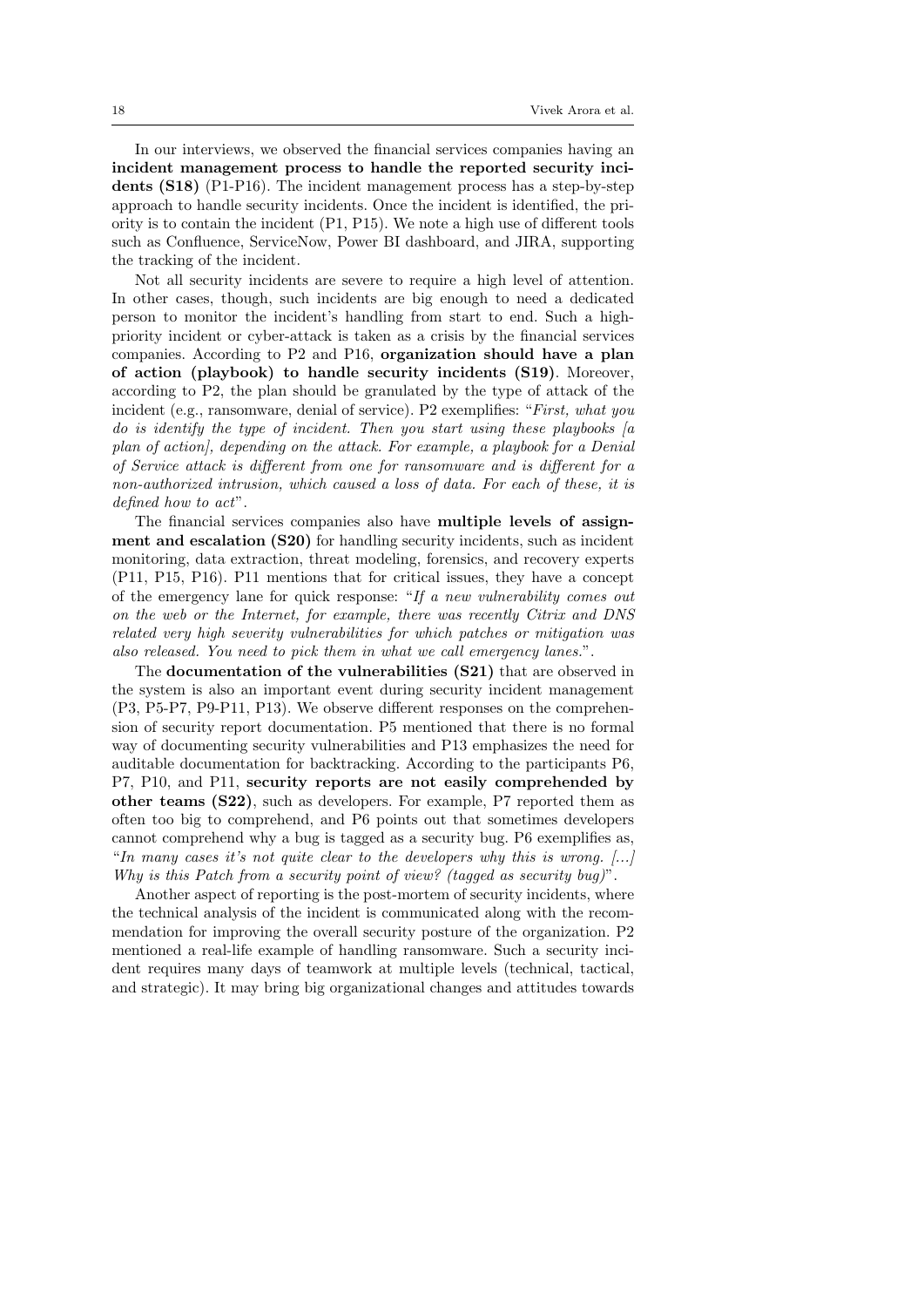software security. P2 says: "In the end, security incidents leave you with many lessons learned both for the organization and individuals".

Finally, two participants (P1, P2) mentioned that application deployment in the production environment is equally important as security testing (S23). The application deployment defines the environment constraints and security measures to protect the application against potential attacks and monitor the application. The infrastructure (e.g., firewall, VPN, application proxy) of the company also plays a role in protecting the application. For example, P2 explains: "[...] Same for the deployment, there is a strict process that needs to be followed before deploying any application. Once we are in production, we have services to monitor the application. For example, a well-known product is Akamai. It provides different security stages; one of those is the anti-DDOS, which prevents distributed denial-of-service attacks on the internet. It also provides the services of  $GWAVA$ , which is a web application firewall. On different levels of the application, we place rules to be able to recognize possible attacks."

#### <span id="page-18-0"></span>4.2 Ensuring Security (RQ2)

This section discusses the real-life security practices that software practitioners and their teams adopted to ensure security. We identified a total of 23 security practices (numbered as SP1 to SP23) that we group into six higher-level categories as shown in the Table [3.](#page-19-0) These categories emerged as a consequence of grouping similar security practices. For example, the category "Security as a Service" contains the security practices, which are the security services offered by the security team to developers.

The six categories are: 1) The reporting  $&$  security posture (SP1) category groups the participants' responses that discuss the security posture or indicate the reporting to monitor the security posture; 2) The organizational framework and process category (SP2 to SP6) groups the participants' responses representing a framework or a process within the organization that everybody adheres to ensure security; 3) The security guidelines category (SP7 to SP10) groups the practices participants use to conduct their daily-routine securely; 4) The security as a service category (SP11 to SP20) groups the security practices which are offered as a service or product by the security team (or expert); 5) The prioritizing security category (SP21) lists one practice, and involves prioritizing security-related activities in their current project; finally 6) the collaboration category (SP22 to SP23) groups the practices related to the collaboration among software practitioners.

In the following we present each category with identified security practices in detail and highlight the participants' key factual descriptions.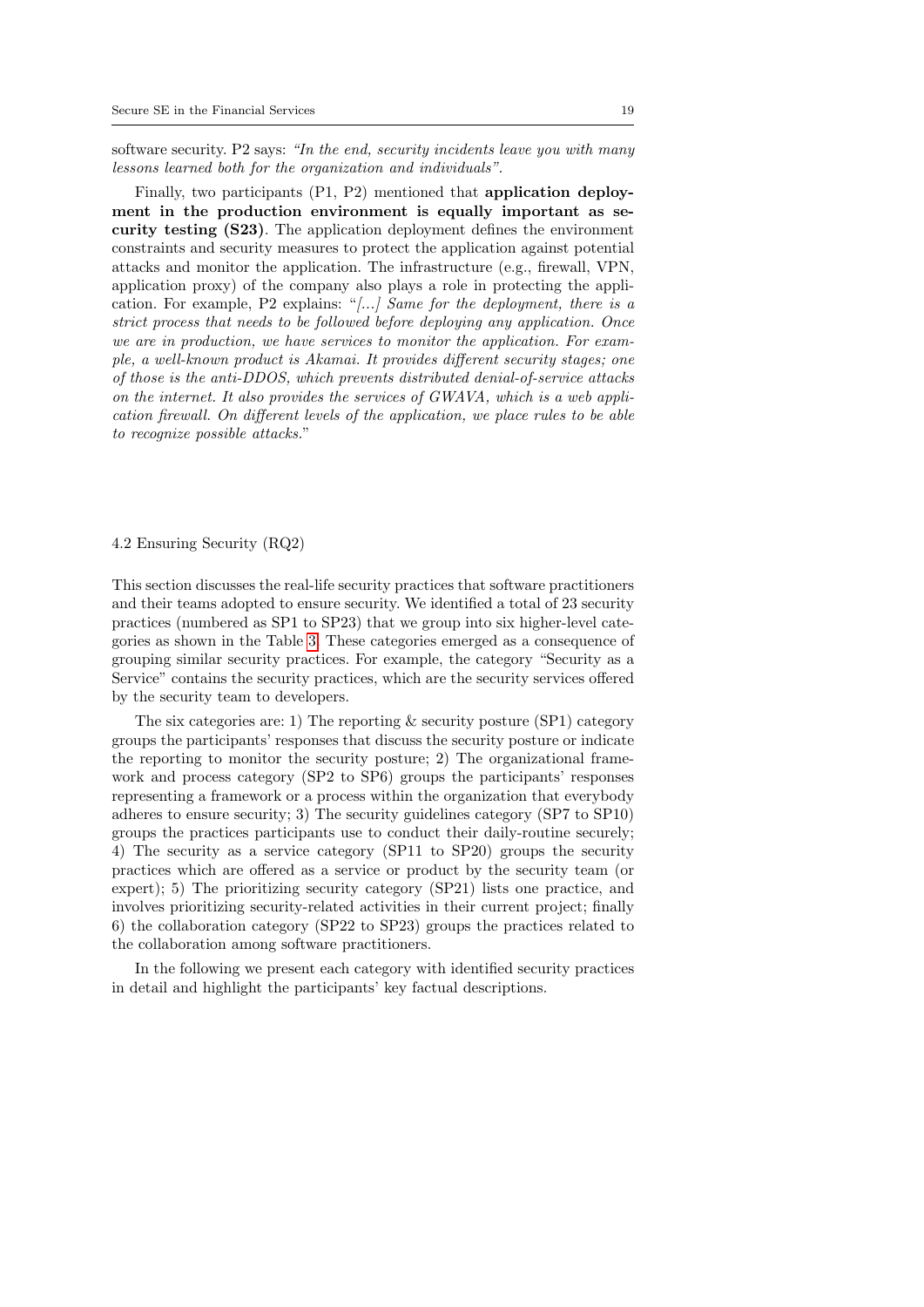<span id="page-19-0"></span>

| ID                | <b>Security Practice</b>                                                       | Participants                                                       |  |
|-------------------|--------------------------------------------------------------------------------|--------------------------------------------------------------------|--|
|                   | Reporting & security posture                                                   |                                                                    |  |
| SP1               | Monitor and act to ensure a good security posture.                             | P6, P7, P9, P11-P16                                                |  |
|                   | Organizational framework and process                                           |                                                                    |  |
| ${\rm SP2}$       | Create a framework for organizational security needs.                          | P3, P4, P12, P14-P16                                               |  |
| SP <sub>3</sub>   | Have an organization level security awareness program.                         | P4, P8, P10, P12-P16                                               |  |
| SP4               | Coach developers to become security champions within                           | P7, P11, P16                                                       |  |
|                   | the development team.                                                          |                                                                    |  |
| SP5               | Include security in sprint planning.                                           | P6,P16                                                             |  |
| $_{\mathrm{SP6}}$ | Create an incident management process.                                         | $P1-P16$                                                           |  |
|                   | Security guidelines                                                            |                                                                    |  |
| SP7               | Identify the security requirements and applicable industry                     | P3, P7, P9, P10, P12-                                              |  |
|                   | best practices.                                                                | P14                                                                |  |
| SP8               | Leverage the <i>OWASP</i> (top $10^9$ , <i>OWASP ASVS</i> <sup>10</sup> , Cor- | P2, P4, P5, P8, P10,                                               |  |
|                   | $nucopia11$ resources.                                                         | P12, P15, P16                                                      |  |
| SP9               | Follow the third-party's framework-specific security                           | P9, P13                                                            |  |
|                   | guidelines.                                                                    |                                                                    |  |
| SP10              | Define clear internal security guidelines.                                     | P3, P4, P9, P13, P14,                                              |  |
|                   |                                                                                | P15                                                                |  |
|                   | Security as a service                                                          |                                                                    |  |
| SP11              | Create a security pipeline to incorporate security tools,                      | $P6-P10$                                                           |  |
|                   | checkpoints, and controls.                                                     |                                                                    |  |
| SP12              | Perform static and dynamic analysis on code by leveraging                      | P1-P16                                                             |  |
|                   | automated tools.                                                               |                                                                    |  |
| SP <sub>13</sub>  | Manage and monitor security vulnerabilities for the sup-                       | P6-P8, P11, P13                                                    |  |
|                   | ported software artifacts.                                                     |                                                                    |  |
| SP14              | Manage and monitor third-party libraries for security vul-                     | P <sub>4</sub> , P <sub>5</sub> , P <sub>8</sub> , P <sub>14</sub> |  |
|                   | nerabilities.                                                                  |                                                                    |  |
| SP15              | Perform secure code review to identify security flaws in                       | P2-P8, P10-P13, P16                                                |  |
|                   | code.                                                                          |                                                                    |  |
| SP16              | Perform regular risk assessments to identify risk factors.                     | P7, P11, P12, P14, P15                                             |  |
| SP17              | Perform threat modeling to identify the attack vectors                         | P2-P5, P7, P10, P11,                                               |  |
|                   | and weak areas in code.                                                        | P <sub>14</sub> -P <sub>16</sub>                                   |  |
| SP18              | Perform pen-testing for deeper inspection.                                     | P1-P3, P11, P12, P14,                                              |  |
|                   |                                                                                | P16                                                                |  |
| SP <sub>19</sub>  | Perform forensics on traces left after a security incident.                    | P4                                                                 |  |
| SP20              | Monitor the security indicators and identify the indicator                     | P1, P4                                                             |  |
|                   | of compromise.                                                                 |                                                                    |  |
|                   | Prioritizing security                                                          |                                                                    |  |
| SP21              | Prioritize the security-related activities at the organiza- P3, P5-P8, P11-P14 |                                                                    |  |
|                   | tion and project level.                                                        |                                                                    |  |
|                   | Collaboration                                                                  |                                                                    |  |
| SP22              | Security team should maintain a good rapport with other                        | P1, P4, P6, P13, P15,                                              |  |
|                   | teams.                                                                         | P <sub>16</sub>                                                    |  |
| SP23              | Teamwork and team dynamics are important for security.                         | P2, P4, P5, P7, P8,                                                |  |
|                   |                                                                                | P11, P16                                                           |  |

Table 3 The security practices used in the financial services domain.

## <span id="page-19-1"></span>4.2.1 Reporting and Security Posture

The security team monitor and act to ensure a good security posture (SP1) (P6, P7, P9, P11-P16). The security posture is an indicator of the health of the organization's overall security. Reporting helps monitor software development projects' compliance and the organization's current state of security or security posture. P11 explains: "We provide oversight on the security posture by identifying security issues or vulnerabilities in the organization's IT landscape through various products  $(...)$ ". P11 further mentions that their security teams support more than 3000 applications. Based on the team's reporting requirements, there are different reporting levels (such as detailed, aggregated,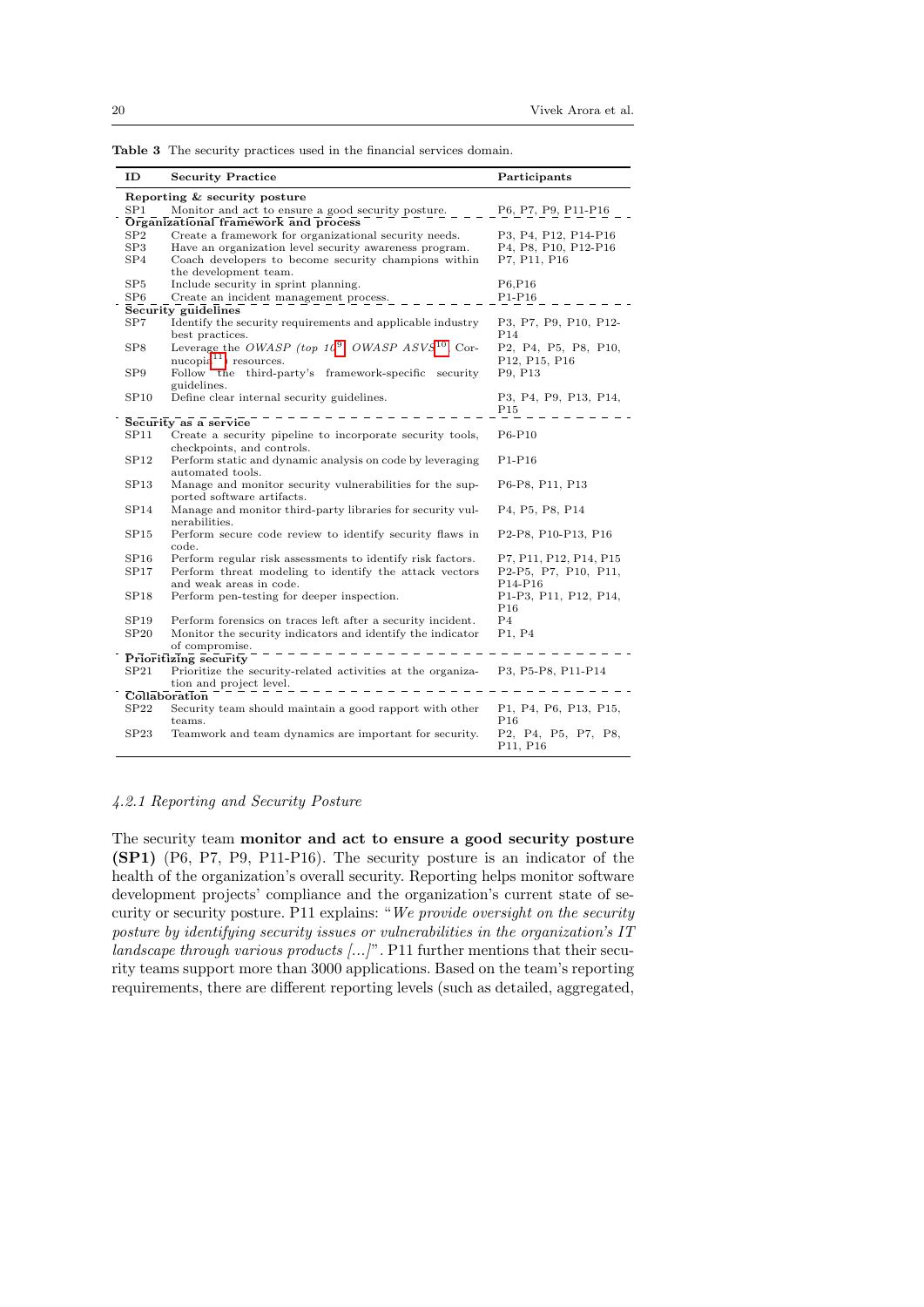and overview) and reporting channels for each team. The regulations or compliance for the financial service companies are high (P6, P7, P12-P16). P16 explains: "in a bank there is no shortage of compliance. I would say in a bank; there is more compliance than actual coding going on." P16 also points out that General Data Protection Regulation (GDPR<sup>[12](#page-20-0)</sup>) has also diverted the attention of managers and executives towards the security posture of the applications. During our discussion, the participants pointed out that the security posture of the organization depends on many factors, such as the number of security issues, security issues per cluster, incident response time, the severity of the security issue, affected servers, type of vulnerabilities, affected applications, top security defaulters, cause of vulnerabilities, vulnerability trends, etc.

#### <span id="page-20-2"></span>4.2.2 Organizational Framework and Process

We observed that the real-life day-to-day software development practices in the financial services technology are conducted in an agile manner. According to P2, agile methodologies allow easy integration by delegating security to security teams. On the other hand, one of the difficulties we observe is that the agile methods can be too fast to incorporate security fully (challenge Ch3, discussed in Section [4.5\)](#page-32-0).

However, while agile methodologies can easily integrate security concerns, a strong security framework is still required. In our interviews, many participants point out their existing organizational framework (SP2) for security needs (P3, P4, P12, P14-P16). P12 pointed out that the first thing they do to ensure security is to have a coherent architectural framework for security. The framework incorporates the priorities, goals, risks, internal security guidelines, compliance requirements, and other organizational security requirements (P3, P4, P14). P16 describes his organization as agile bottom-up and has a well-defined security framework: " $[company]$  is very unique  $[...]$  we're struc-tured like Spotify<sup>[13](#page-20-1)</sup> so we're the first and maybe the only bank in the world that is agile from the bottom up. We have independent squads and then tribes. A tribe is a kind of division.  $[\dots]$  each tribe should be self-sufficient and they should have their own security architects and security operations and security pipelines.".

Participants (P4, P8, P10, P12-P16) pointed out that they are part of an organizational level security awareness program (SP3) either as a participant or contributor. Such programs offer periodic events where security vulnerabilities and good security practices are discussed. Organizations have a budget allocated for such activities (P8). P14, a product owner and a data scientist, pointed out that constantly communicating security topics helps to raise security awareness within the organization. P16 pointed out that training programmers is a must for security, and he is currently driving this initiative in his organization. He emphasized that he makes the training activities a fun

<span id="page-20-0"></span><sup>12</sup> https://eur-lex.europa.eu/eli/reg/2016/679/oj

<span id="page-20-1"></span><sup>13</sup> https://www.atlassian.com/agile/agile-at-scale/spotify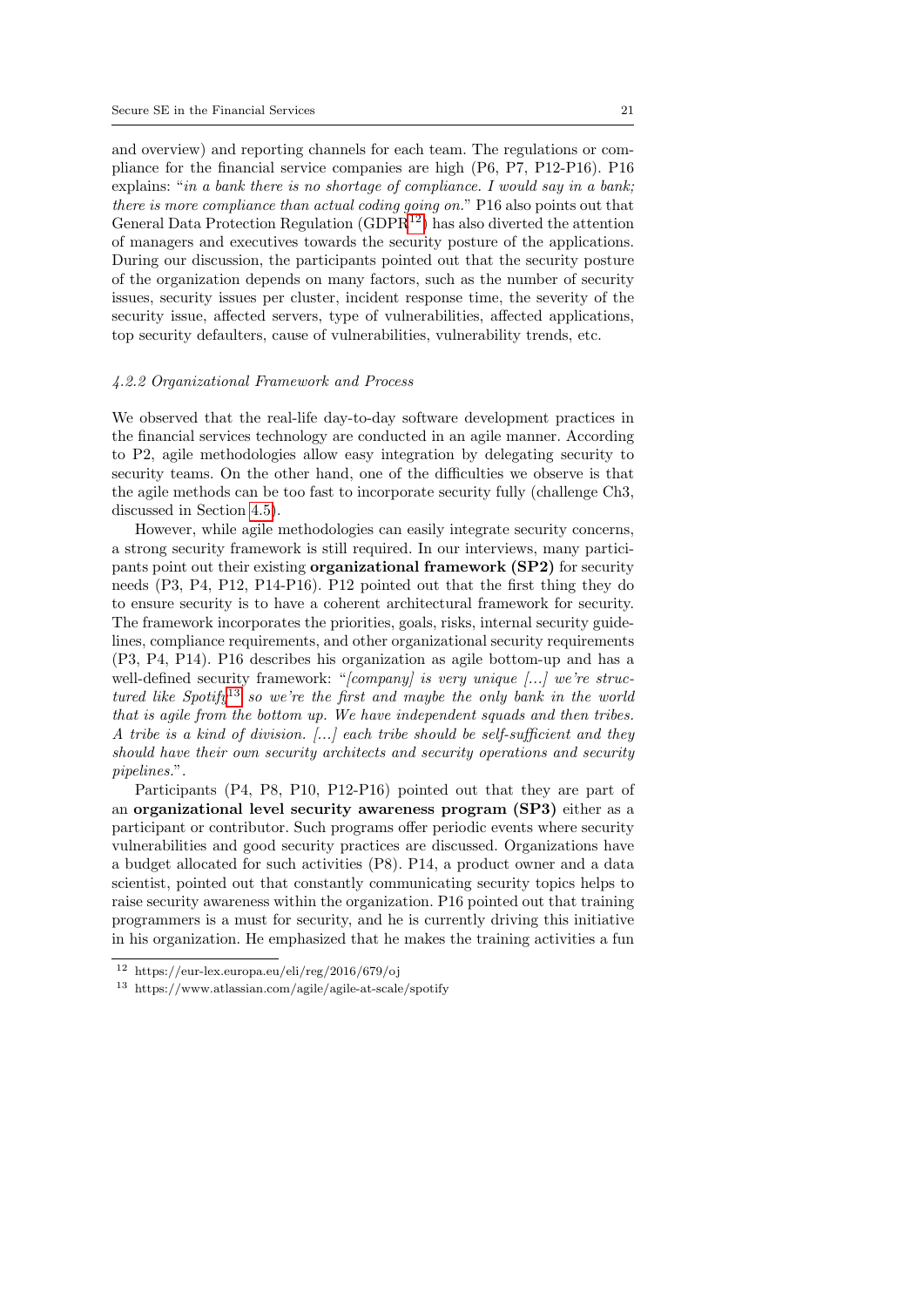event for developers: "If I don't stir the wrenches, they won't cooperate, and they'll just think I'm another compliance nuisance and treat me as such. So what I do is, aside from training them, I do fun activities. At the end of the training, they must hack a casino and win points [...]"

Participants (P7, P11, P16) mentioned the concept of a security champion, where one or more senior programmers are trained to become the security champion for the team. A security champion within the development team (SP4) acts as a bridge between the security team and developers. Some of the security champion's responsibilities include being first point of contact for security issues for developers, conducting secure code reviews, applying defensive programming techniques, and being the liaison of the team with the security architect (or security team). The concept of security champion supports the security considerations S7 (Section [4.1.2\)](#page-13-1) and S12 (Section [4.1.3\)](#page-14-1) because developers can focus on feature development and security team gets a direct point of contact within development team. P16, in particular, currently provides the necessary training for developers to become security champions. He further pointed out that the basic application security training for the security champion role is just for a few days, but it is a continuous learning process to establish a common language with the security team.

Two participants (P6, P16) pointed out that they always have some space for security in the sprint planning (SP5). According to P6, this is a good way to integrate security in the process. A post-sprint security audit is another way to include security (P16). Integrating security in the development process can help to support security considerations and challenges in SDLC, such as, S6 (Section [4.1.1\)](#page-12-0), S22, S23 (Section [4.1.5\)](#page-16-0), and Ch6 (Section [4.5\)](#page-31-0) etc. According to P6, this could be an investment in the team members to learn security. He explains: " $\ldots$  within our Sprint planning and continuous workload, we try to always integrate a part which just purely has to do with security with the with improvements and research. [...] it can be just an investment in the team members [...]".

Finally, participants (P1-P16) mentioned the incident management process (SP6) (discussed in S18, Section [4.1.5\)](#page-16-0), which involves assigning the priority to the reported incidents, responding and solving based on the assigned priority, and allocating the necessary technical and management resources. The incident management process's goal is to avoid or limit the possible damage due to a security breach. Additionally, the lessons learned while handling the security incidents help the organization prepare better for future incidents.

### <span id="page-21-0"></span>4.2.3 Security Guidelines

12 participants pointed out various security guidelines they follow to ensure security.

Software practitioners put efforts into identifying the security requirements (SP7) (discussed in S5, Section [4.1.1\)](#page-12-0) that apply to their projects (P3, P7, P9, P10, P12-P14). Once the requirements are identified, security consid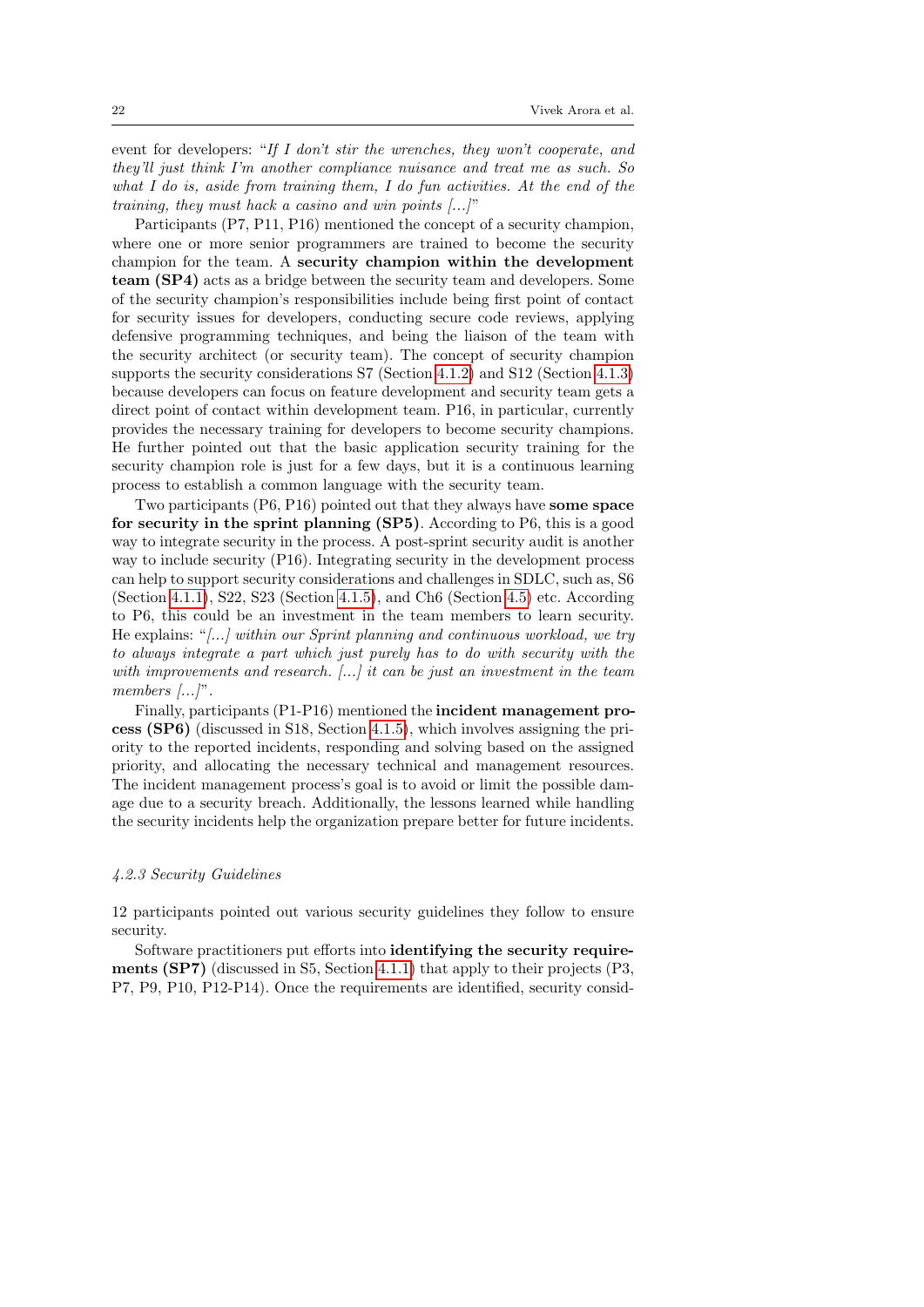erations can be discussed and adopted to help in other phases of software development.

In our interviews, the OWASP resources and guidelines were leverage by almost all the participants (SP8) (P2, P4, P5, P8, P10, P12, P15, P[16](#page-22-2)). More specifically, the OWASP top  $10^{14}$  $10^{14}$  $10^{14}$ , OWASP ASVS<sup>[15](#page-22-1)</sup>, Cornucopia<sup>16</sup> as well as other resources related to application security guidelines, and secure coding practices. According to the participants, such resources help them in protecting themselves against popular security vulnerabilities.

Two participants (P9, P13) pointed out the third-party frameworkspecific guidelines (SP9) in case the application makes use of a framework with published security practices. For example, P9 pointed out that their application uses the Spring framework, and their internal security guidelines recommended to adhere to Spring security guidelines.<sup>[17](#page-22-3)</sup>

Along the same lines, many participants (P3, P4, P9, P13, P14, P15) point that well-defined internal security guidelines (SP10) help them to ensure security. Participants provided many aspects where security guidelines are followed, such as handling application logs for personal information, handling customer and company data, data collection from internal or external teams, or documentation during a collaboration (e.g., security checks for projects in different phases of development). The security team expertise is utilized by developers in different phases of SDLC (e.g. S8, Section [4.1.2\)](#page-13-1) and an ambiguity can invite conflicting scenarios. For example, P4 shared a scenario where the product owner reaches out to the security team to white-list some security vulnerabilities so that product release is not blocked and promises the security team that vulnerability will be immediately looked into post-release. If a security vulnerability is exploited, the business will come back to the security team asking why the identified issue was not fixed. This is one reason organizations need to define clear internal security guidelines, and everyone should adhere to them. The security guidelines ensure that at least critical security vulnerabilities are detected before reaching production (P4).

## <span id="page-22-4"></span>4.2.4 Security as a Service

In our interviews, we observed that security teams operate as consultants (P6-P8, P10, P11, P13). For example, the participants P7, P10, and P13 point out that they invite the security teams during the different development activities (e.g., software design and architecture level discussions) for their inputs on security-related issues or explore the security aspects. Similarly, P6 and P11 point out that their role is less related to development but more on the consulting side. P11, an information security architect, says, "We don't manage applications; we are independent assurers.". He further explains that his

<span id="page-22-0"></span><sup>14</sup> https://owasp.org/www-project-top-ten/

<span id="page-22-1"></span><sup>15</sup> https://owasp.org/www-project-application-security-verification-standard/

<span id="page-22-2"></span><sup>16</sup> https://owasp.org/www-project-cornucopia/

<span id="page-22-3"></span><sup>17</sup> https://docs.spring.io/spring-security/site/docs/5.0.x/reference/html5/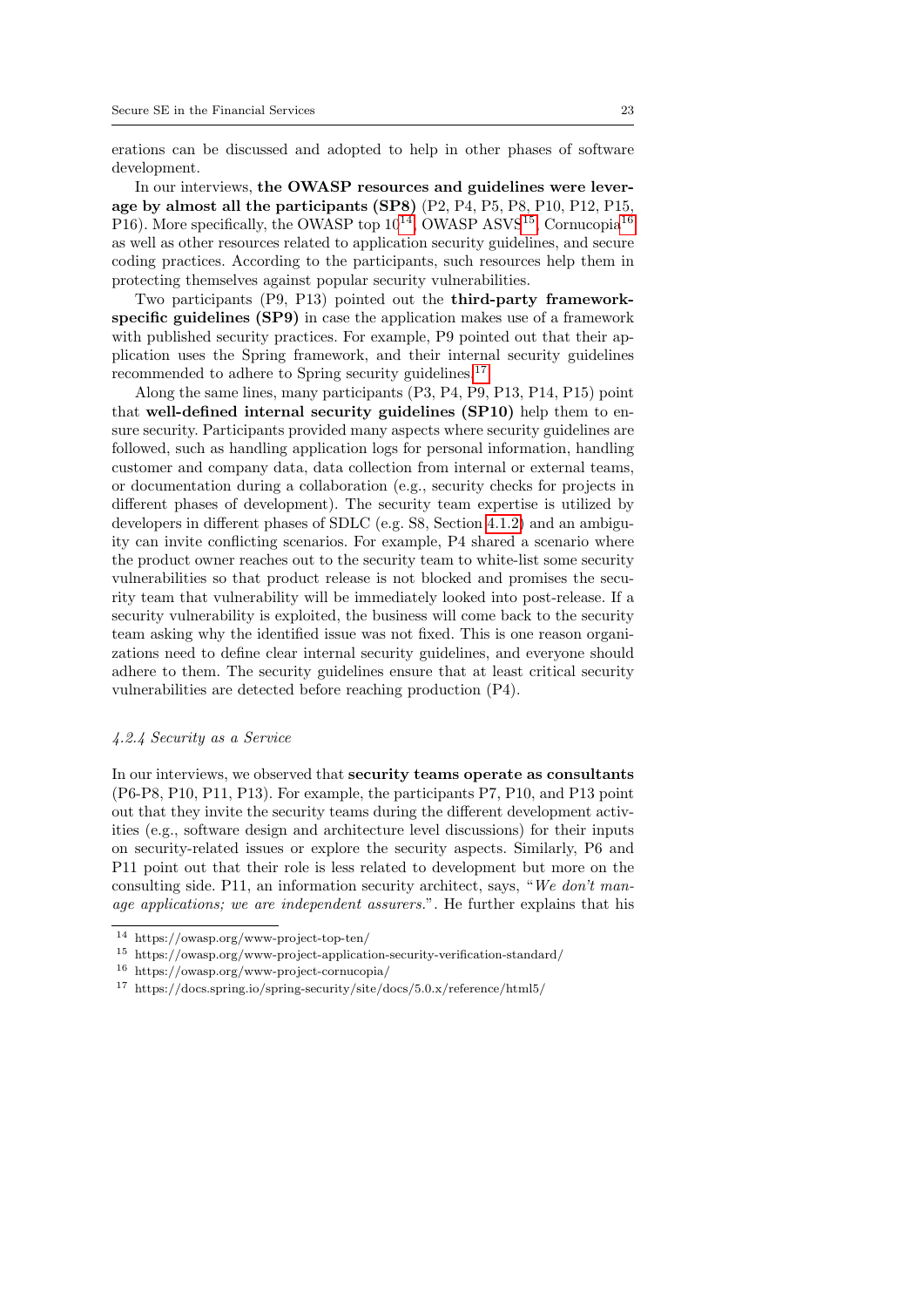team supports thousands of applications in the organization, but they are not involved in developing or managing the applications. We can infer from the data that security teams, in general, offer security as a service to other teams. Overall we observed in our discussions that the security team is approached for security issue's advice, e.g., "is this a good way to do it?", approval for tools and code, permission issues, data exposure issues, etc. We categorize those security practices as "security as a service".

The software practitioners use the security pipeline (SP11) for various security related activities (e.g. implementing security checkpoints) (P6-P10). A security pipeline is a well-designed CI/CD workflow to include security practices and tools. The automation and integration of development-related activity within the standard pipeline allows the security team to support and manage multiple projects in different development phases. For example, security testing primarily depends on automated tools (S15, Section [4.1.4\)](#page-15-0). P8 explains: "our responsibility is to make sure that our applications are actually not vulnerable to such a known vulnerability. This is where we make sure that we, for example, build up certain custom rules or customization in the standard pipeline (CI/CD workflow) and the software development process to detect this kind of issue as early as possible  $[...]$ .

The security infrastructure to support applications (sometimes in large numbers) requires both manual and automated efforts. We observe a high dependency on automated tools (S13, S15 discussed in Sections [4.1.3](#page-14-1) and [4.1.4\)](#page-15-0). The participants highlighted more use of static analysis tools (P1-P16) compared to dynamic analysis tools (P1-P4, P6, P7, P11, P12, P14) (SP12). Many important aspects of security assurance, such as bad security practices, compliance, and validating general security practices, depend on the organization's static analysis capabilities. For example, P1 explains: "Under static (analysis) would fall revising the source code with an automatic tool, to check for general security practice, but also checking for compliance with the banks' requirements.." We observed that nine participants mention the use of dynamic application security testing (DAST) tools to ensure security. According to P2, dynamic analysis tools are not fully automated and need manual intervention to validate the results.

Many participants (P6-P8, P11, P13) pointed out the role of the security team in vulnerability management (SP13) of supported software artifacts. This involves the identification and classification of security vulnerabilities (manual and automated), continuous monitoring, and improving custom rules within security tools to detect vulnerabilities. Software developers and the security teams, monitor and handle security alerts generated from the security pipeline. Participants pointed out security tools such as vulnerability scanners and vulnerability reporting tools, are part of the vulnerability management process. They also customize and configure the tools according to project requirements (P6-P8). According to P6, vulnerability management is part of continuous maintenance (Section [4.1.5\)](#page-16-0). When there is some new vulnerability to handle, his team create custom rules for the security tools. These custom rules are also monitored for false-positives (P7). If some rule gives too many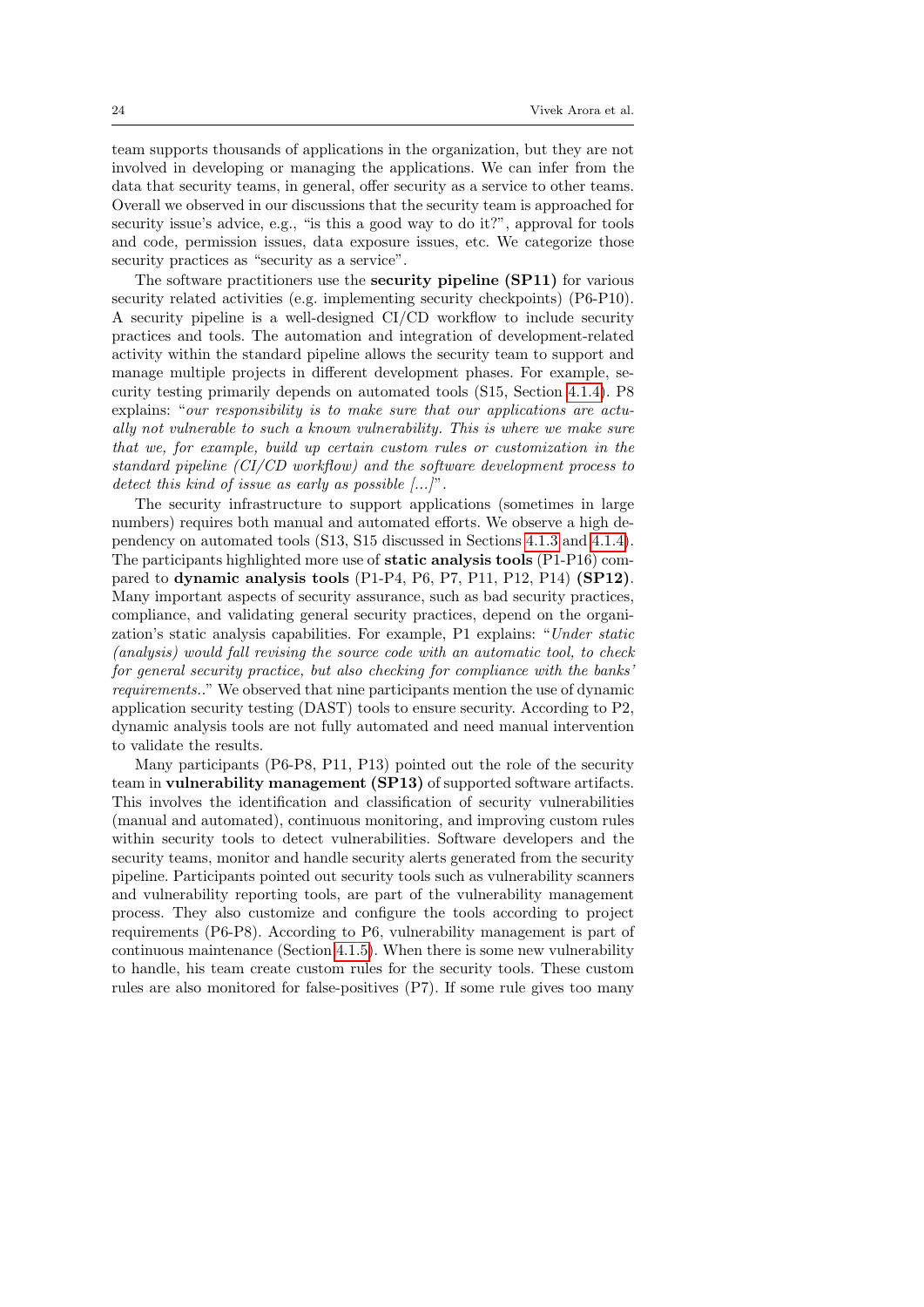false positives, developers lower the severity or get approval to remove the rule (P7).

The management and monitoring of third-party libraries for security vulnerabilities (SP14) is also one of the major activities of the security team (P4, P5, P8, P14). According to P4: "SCA (software composition analysis) tools are a great way to accompany this. [...] Your own software could be very secure, but if you call other libraries, such as a jquery, and it is an older version, or there is some other vulnerability in that library, that means that your software is now also vulnerable".

The security team performs secure code reviews (SP15) (manually and automated) (P2-P8, P10-P13, P16) to identify security flaws in the code. P13, a developer, explains: "You don't select your reviewers. If it's security-related, at least one of the reviewers will be somebody from the security team". Static evaluation of source code is an important security consideration (S11, S13 in Section [4.1.3\)](#page-14-1) in financial services companies. Participants mentioned that manual secure code review is conducted on the pull-requests. The pull request is accepted or rejected, or additional comments are provided by the security expert (P5, P7, P12). The static analysis tools help to analyze the code automatically and generate alerts. Security team also reviews the post-automation alerts for existing or new security vulnerabilities (P8).

The security team performs risk assessments (SP16) (P7, P11, P12, P14, P15) of the supported software artifacts. Risk assessment considers the threat model (S14 in Section [4.1.3\)](#page-14-1) and application/platform-specific factors (e.g., ranking or priority) (S6 in Section [4.1.1\)](#page-12-0) to identify the security controls for mitigation. P11 explains: "some are on the assessment side of the risk, based on some industry-standard frameworks like IRAM  $2^{18}$  $2^{18}$  $2^{18}$  where you take into account the threat model or profile of a certain application or certain platform and then based on that you arrive at the kinds of controls that should be in place and how effective those security controls are  $[\dots]$ ".

Some of the security activities performed by security team such as, threat modeling  $(S10, S14$  and  $S16$ , in Section [4.1.2,](#page-13-1) [4.1.3](#page-14-1) and [4.1.4\)](#page-15-0)  $(SP17)$ , risk assessment and penetration testing (S17, Section [4.1.4\)](#page-15-0) (SP18) depend on each other. The output of threat modeling help assess the associated security risks, and secure code review during the threat modeling provides the potential code sites to target during penetration testing (P16).

One of the participants pointed out the forensics analysis (SP19) by the security team for deeper investigations (S20 in Section [4.1.5\)](#page-16-0) on a security incident (P4). The forensic analysis involves detailed investigation to find the root-cause and consequences of a security incident. P4 explains: "We have forensic analysts, who are the ones that face the identification of the traces the attacker left within the system. [...] Then we have another team that takes care of the recovery. So let's say they have attacked me, and my systems are out of service, how can I recover to return to the operation? It is a mix of different profiles  $[\ldots]$ ".

<span id="page-24-0"></span> $^{18}\,$  https://www.securityforum.org/tool/information-risk-assessment-methodology-iram2/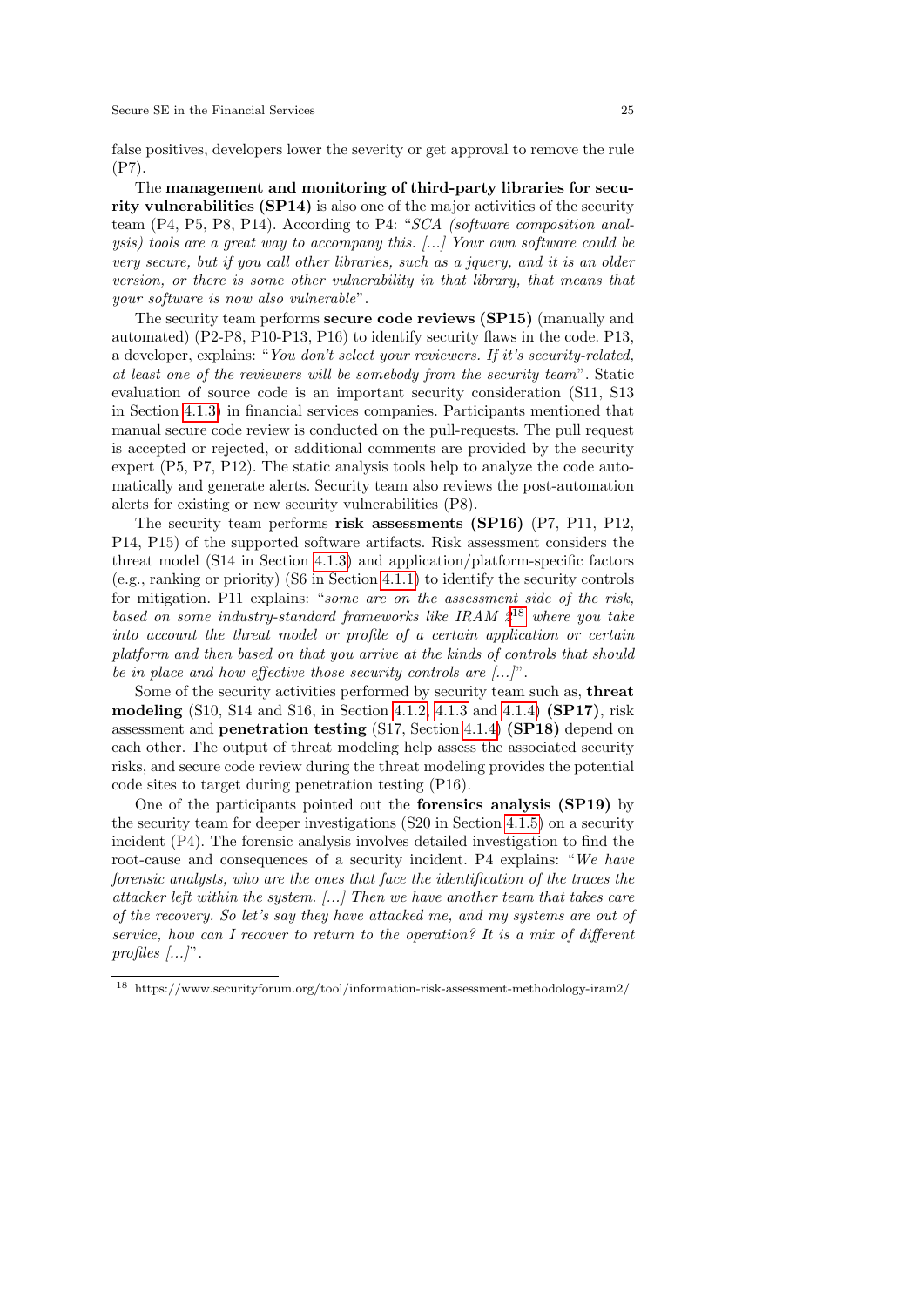The security activities are increased or decreased according to security indicators (P1, P4, P16). The security team monitors the security indicators (SP20) for the supported applications to assess the overall security and progress. P4 explains: "There are some indicators that you want to monitor to be able to keep track of the security progress. At first, these are very basic, e.g., how many applications are connected to my security tool, how many vulnerabilities do we detect every sprint, what is the level of [...] that we need for every application? Now you have these indicators, and as soon as you see them rising, it is time to increase security."

#### 4.2.5 Prioritizing Security

In our interviews, we observed that security-related priorities (SP21) are discussed at two levels. First, prioritizing security-related activities (S1 and S6 in Section [4.1.1\)](#page-12-0), such as identifying security requirements, secure code review, and security testing. Second, the prioritization of the security issues (S18 in Section [4.1.5\)](#page-16-0).

The teams' decisions on security-related activities are taken collectively during meetings (P5, P7, P9, P10, P12, P13). We note that a few stakeholders have more power to decide the teams' priorities, such as the technical lead, the product owner, or the security head (P5, P7, P9, P13). In other words, they can decide on undertaking a security activity (e.g., threat modeling) or completely skip it based on the circumstances (e.g., workload, release date, etc.). P7 explains: "[...] the priorities are set by the team. So in the refinement, we have a clear discussion about what is 1 what is 2. And it's not only security (team) that decides. It's basically normally the business value which decides, and security is considered as business value for us".

The prioritization of security issues depends on the technical and organizational factors:

Technical factors: The priority at the technical level is either assigned automatically by the security tools or manually by evaluating the type, exploitability, and risk associated with the security issues (P8, P10, P11, P13). The security tools dispatch the found security vulnerabilities and assign the priority based on a pre-defined configuration. P8 explains: " $[...]$  depending on the criticality and the risk, for instance, we have two issues or two vulnerabilities that we would like to address across the whole development [...] a vulnerability, if it got exploited in the wild, then it might just have very minimal information disclosure. However, on another issue, if it would get exploited in the wild, it will reveal private information. So based on the assessment of the risks and also the type of vulnerabilities, we put the priority on there".

Organizational factors: The factors such as release date of the project, application ranking, issue assigner, and compliance are measured at the organizational level. These factors also contribute to deciding how the security issues will be handled (P3, P6, P7, P11). A project near the release date has more priority for the stakeholders, such as the product owner, program man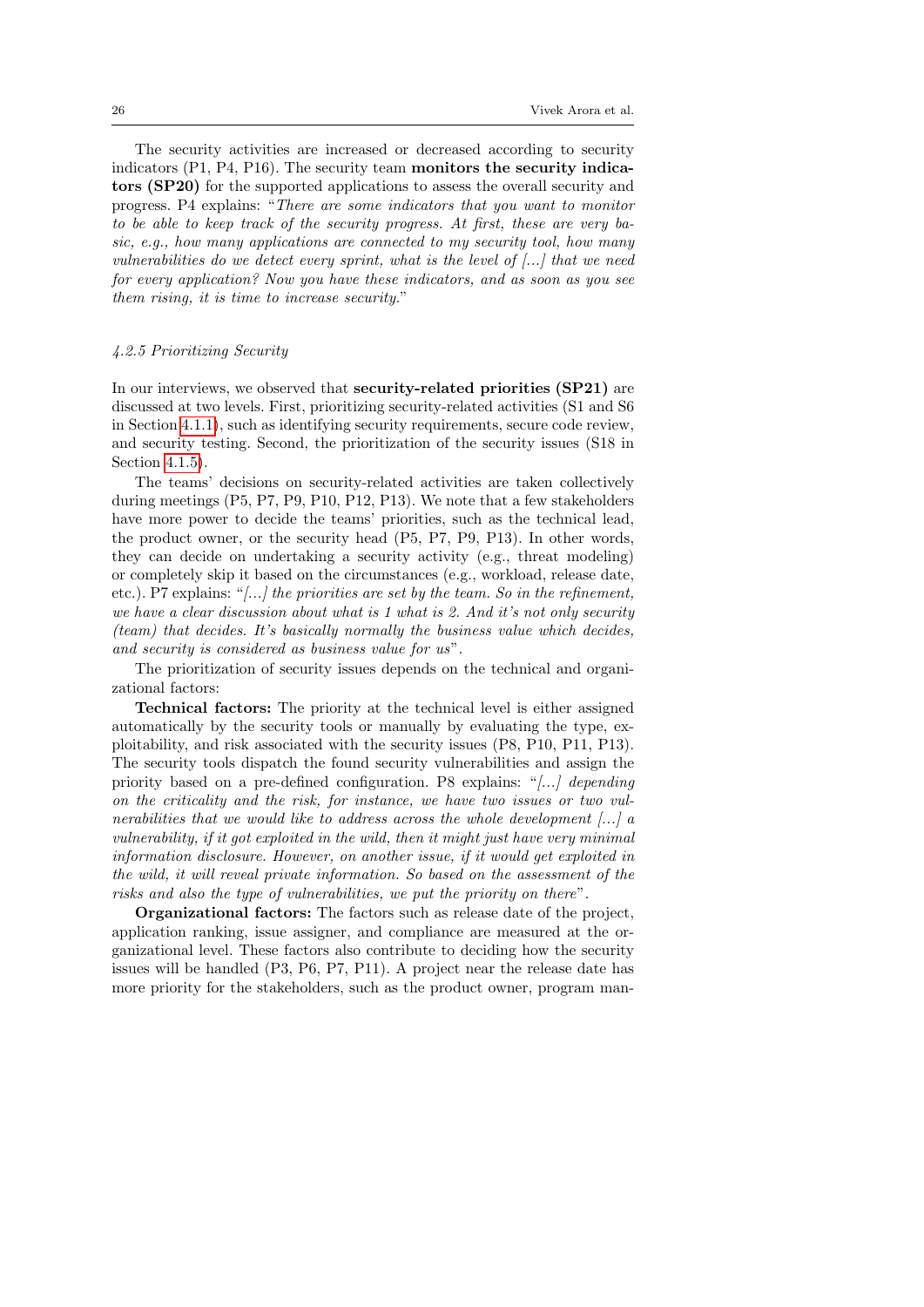ager, etc. P3 mentions that he needs to give quick attention to vulnerabilities during release time.

Similarly, some applications or parts of the applications may be more critical for security. In such cases, the application's issues are given more priority over others. For example, the pen testing team will prioritize the tasks related to the application's front-end components rather than back-end components (P11).

Finally, prioritizing security issues also depend on the assigner of the security issues. The developers are the main customer for the security team; therefore, developers' tasks are prioritized first (P6). The escalation potential of the security issues also provides a priority boost. P13 pointed out that some tasks can become a high priority if not attended in a short time; hence they need to be prioritized over others.

#### <span id="page-26-0"></span>4.2.6 Collaboration

Developers are the main customers for the security team. Therefore, ensuring security requires effective collaboration among different roles and teams (P1, P3, P4, P6, P10-P13, P16)).

Communication skills are fundamental for security teams, leading to better collaboration and knowledge transfer with the development team (SP22) (P1, P4, P6, P13, P15, P16). Moreover, the social skills build a rapport with developers and help to share knowledge effectively. P4, a cyber-security manager explains: "As soon as the security team abuses this power and uploads thousands of requirements, the development team will see the security team as the police that doesn't help them but causes them to fall behind on everything." Carefully explaining the consequences of specific security breaches is important to make developers more confident about the solution (P16).

Teamwork and team dynamics are important for security (SP23) (P2, P4, P5, P7, P8, P11, P16). Large enterprises have many security teams (secure coding team, penetration testing team, etc.), and they need to collaborate to ensure security. Security is not just a technology or tool; people and processes are part of it as well (P2). Security needs a high amount of manual collaboration, and there are challenges with it. P7 explains: "At the design time, there is a lot of communication [...] there is always a challenge because [...] there can be differences of opinion." P11 pointed out that the pen testing team needs threat-based scoping as input to be effective, provided by the team responsible for threat modeling of the application in question. P8 expands on a collaboration challenge within the security teams. He pointed out that each security team is doing their tests, but complete visibility (on findings or assessment) from all the teams is lacking.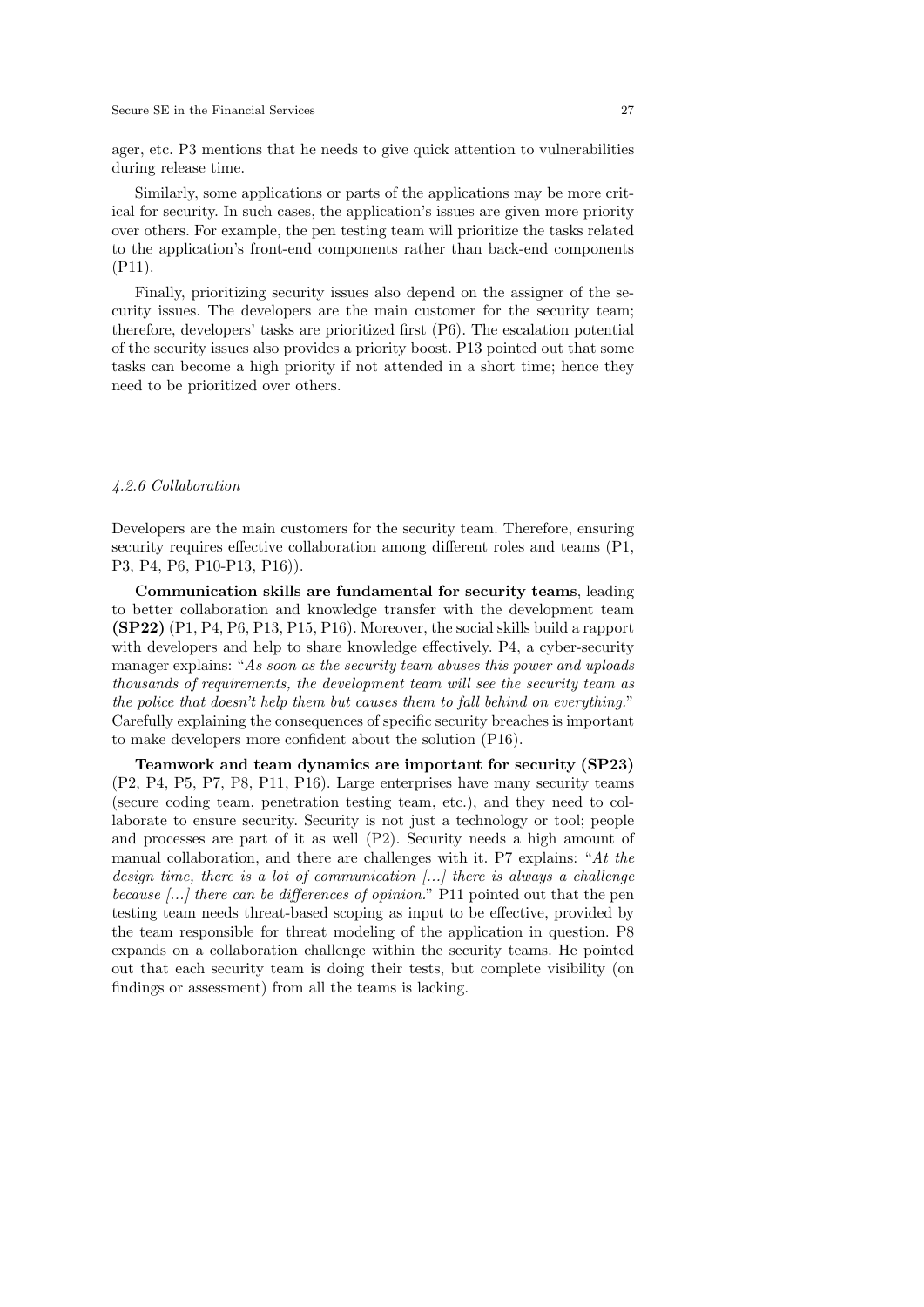## 4.3 Security Tools (RQ3)

In our interviews, participants mentioned a plethora of different tools with numerous capabilities, e.g., static and dynamic analysis, Active Directory-based authentication, single sign-on, patch-aware scanning, information verification, scanning of secrets, docker image scanning, software composition analysis capabilities. In this section, we discuss the the current limitations of security tools in the context of financial services. Table [4](#page-27-0) shows a summary of our findings.

|  |  |  | <b>Table 4</b> Security tool's benefits, selection and limitations |
|--|--|--|--------------------------------------------------------------------|
|  |  |  |                                                                    |

<span id="page-27-0"></span>

| ΙD             | Observation                                       | Participants             |  |  |  |
|----------------|---------------------------------------------------|--------------------------|--|--|--|
| Limitations    |                                                   |                          |  |  |  |
| L1             | High false-positive rate                          | P2-P5, P7, P8, P11, P16  |  |  |  |
| L2             | Fine tuning requirements                          | P1, P4, P7, P8, P16      |  |  |  |
| L3             | Integration capabilities                          | P1, P3, P4, P6, P11, P15 |  |  |  |
| L <sub>4</sub> | Lack of root-cause and intuitiveness capabilities | P4, P6, P8, P16          |  |  |  |
| L5             | Non-functional requirements in security tools     | P3, P5, P6, P8, P9, P16  |  |  |  |

#### <span id="page-27-1"></span>4.3.1 Security tool's limitations

In the following, we present the key factual description by the participants on the security tools' limitations.

High number of false-positives (L1): Several participants (P2-P5, P7, P8, P11, P16) point out that false positives are one of their great concerns when using automated security tools. This is one of the pain areas, especially for security engineers and developers, as a lot of time is invested in handling false positives (P7). P7 pointed out that developers at his company often spend around 5% of their time dealing with false-positives, which collectively translates to a large number of person-hours a month. We also observed that the security experts are more frustrated with the high false-positive rates. P4 mentions that when you first run the tool out of, e.g., 200 alarms, only 40 may be legitimate. Moreover, a big code base amplifies the number of alerts by many folds. P16 explains: "You can have static code analysis running on the code while you're still coding it in your IDE, such as Visual Studio or IntelliJ. And then you can get suggestions, but they are highly inaccurate. We found out without mentioning vendor names that they reached 96.6% false positives."

Fine-tuning the tools (L2): The security tools require a good amount of effort for their initial fine-tuning (P1, P4, P7, P8, P16). P8 pointed out that fine-tuning is required for almost all the static analysis tools available in the market. In a large enterprise, the threats are monitored daily, and fine-tuning of security tools is a continuous process (P1). According to P16, no organization has fine-tuned the security tools because code changes are quick, and finetuning these tools becomes impossible. P16 explains: "[...] no organization is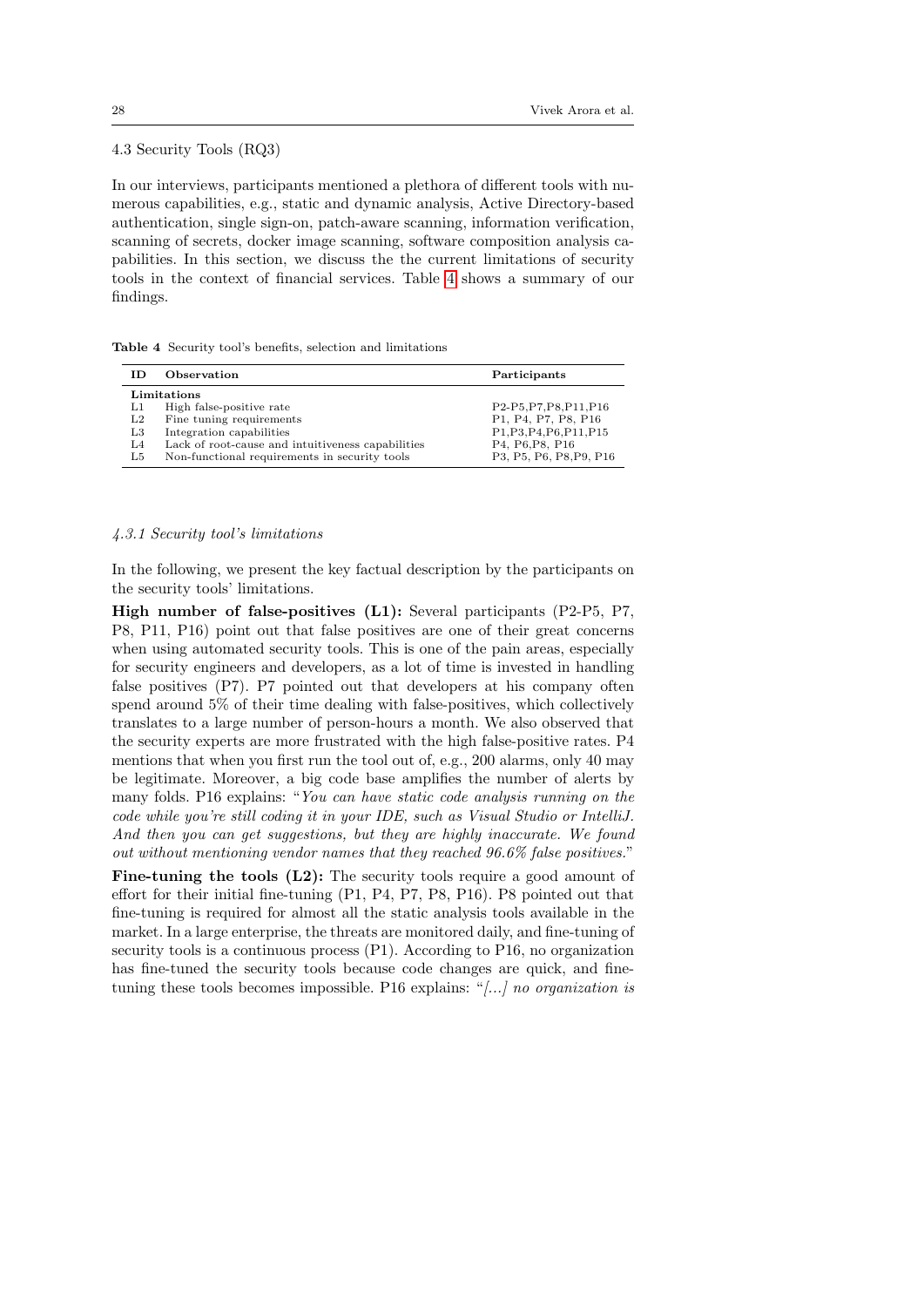able to fine-tune these tools because if you have over 1000 programmers, it's not scalable because you have 10s of projects and each project needs its own fine-grained policy on the tool that is used centrally, and as they change the code and frameworks being used, they need to keep updating the policy of the tooling, and so it's set to fail."

Integration capabilities (L3): Tools may have good technical ability, but they may not follow the industry standards. Hence, the integration capability is a concern (P1, P3, P4, P6, P11, P15). Security tools can help detect security vulnerabilities; however, the developer(s) of these tools may overlook the integration needs. The integration requirement can be in the context of business tools (e.g., Confluence<sup>[19](#page-28-0)</sup>), development pipeline, development environment, etc., as pointed by P4 and P1. P11 explains: "[...] certain tool spits out vulnerabilities and marks them based on their industry knowledge in a certain category. Whereas that categorization is not in line with your organizational structure, organizational contracts, and it also doesn't allow you to customize it.".

The root-cause and the intuitiveness of the tools (L4): Participants P4, P6, P8, and P16 point out the need for more accurate and intuitive (user friendly) security tools. P16 pointed out that software composition analysis tools may tell you if there is a vulnerability; however, they are incapable of further digging to help the practitioners know where the vulnerable code is being used in the application. Similarly, P8 pointed out that tools should be intuitive to help find repeated patterns and easy to automate for new security bugs: "So any tool which can be very intuitive to automate, to write wrappers around (customer rules) [...]. We start noticing a pattern of some kind, and then we add some piece of code to automate that process [...] kind of just taking chunks out of the manual work you have to do.".

Non-functional requirements in security tools (L5): In our interviews, participants seemed unhappy with the way tools are implemented (P3, P5, P6, P8, P9, P16). Participants reported the concerns related to the base framework (P5), scalability (P8, P16), reliability (P6), efficiency or execution time, and run-time issues (P9, P3). P3 seemed unhappy with the way tooling is built by utilizing multiple frameworks. Similarly, P9 questioned the trustworthiness of Sonarqube because of runtime issues. P8 pointed out scalability as one of their biggest concerns. A tool may fulfill the functional requirement, but it will only be useful when it can scale well as the code base grows.

## <span id="page-28-1"></span>4.4 Learning and Resources (RQ4)

Learning and improving security knowledge is recurrent need among software teams. This section discusses the different learning activities and resources that software practitioners and their team have been using to keep up-to-date with the latest security practices. Table [5](#page-29-0) shows the participants who pointed

<span id="page-28-0"></span><sup>19</sup> https://www.atlassian.com/software/confluence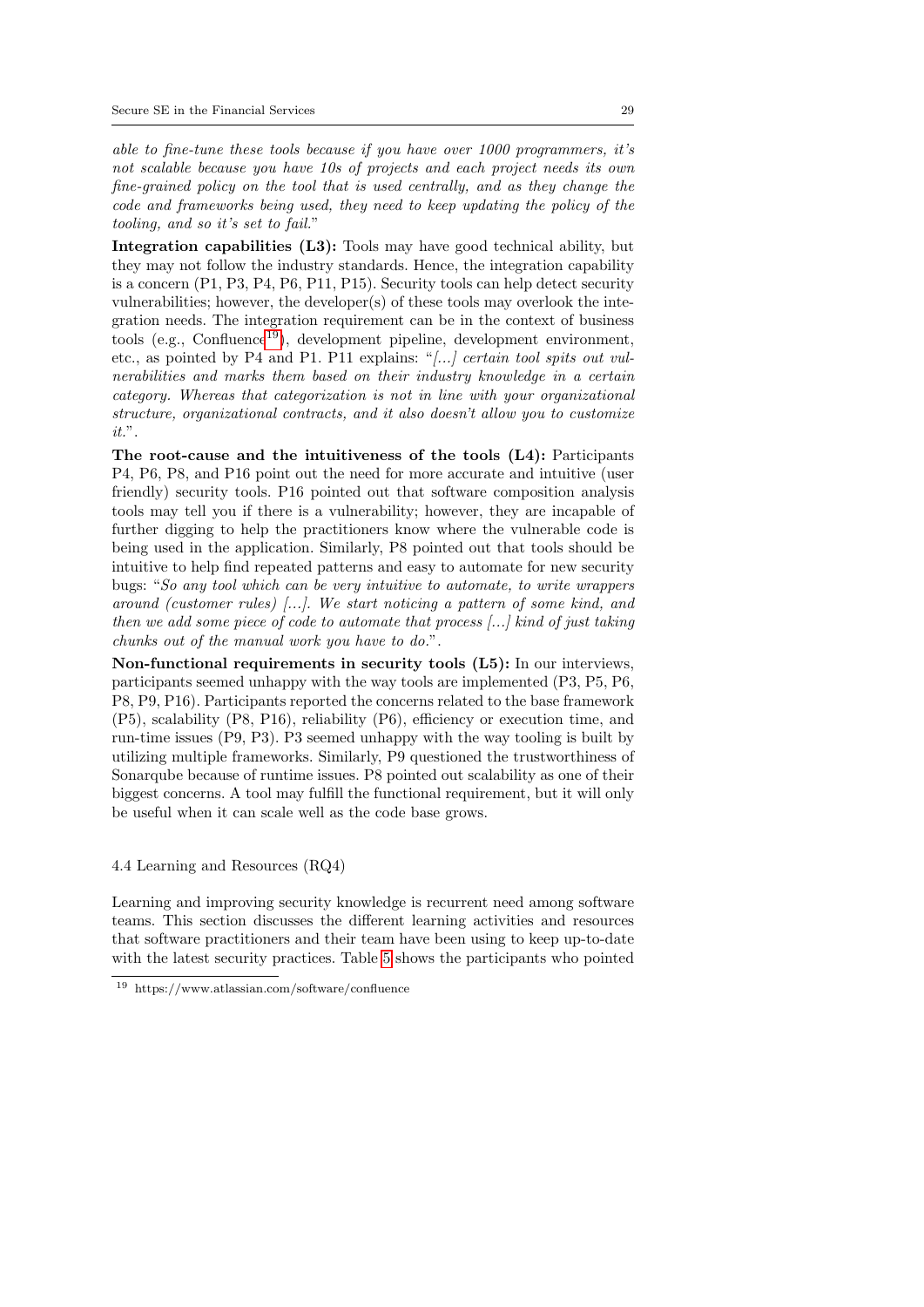out the resources they use while working on security tasks or preparing for the security.

|  |  |  |  | <b>Table 5</b> Learning and Resources |
|--|--|--|--|---------------------------------------|
|--|--|--|--|---------------------------------------|

<span id="page-29-0"></span>

| ID               | Learning strategy or resource         | Participants                                     |  |  |
|------------------|---------------------------------------|--------------------------------------------------|--|--|
| Security tasks   |                                       |                                                  |  |  |
| $_{\rm R1}$      | Local team and colleagues             | P5, P6, P8, P10, P12, P16                        |  |  |
| R <sub>2</sub>   | Google Search                         | P3, P5, P8, P10, P12                             |  |  |
| R3               | Documentation and Knowledge bases     | P3, P6, P8, P13                                  |  |  |
| R4               | OWASP                                 | P10, P13, P16                                    |  |  |
| R5               | StackOverflow                         | P <sub>10</sub>                                  |  |  |
| R6               | SecurityFocus                         | P <sub>16</sub>                                  |  |  |
| R7               | Programming language crash courses    | P <sub>16</sub>                                  |  |  |
| R8               | Security blogs                        | P5                                               |  |  |
| <b>Readiness</b> |                                       |                                                  |  |  |
| R9               | Security training                     | P1-P3, P6-P8, P10-P15                            |  |  |
| <b>R10</b>       | Professional certifications           | P1, P2, P6, P7, P8, P11, P15                     |  |  |
| <b>R11</b>       | Capture the flag (CTF) events.        | P2, P6, P8, P10, P11                             |  |  |
| R <sub>12</sub>  | Self-learning (e.g. setting up a lab) | P1, P14, P16                                     |  |  |
| <b>R13</b>       | Security news                         | P <sub>2</sub>                                   |  |  |
| <b>R14</b>       | Security awareness campaign           | P1                                               |  |  |
| R <sub>15</sub>  | Books/articles                        | P <sub>2</sub> , P <sub>5</sub> , P <sub>6</sub> |  |  |
| <b>R16</b>       | Security conferences                  | P11                                              |  |  |

The first order of help for security-related issues or tasks is the local team and colleagues (R1) (P5, P6, P8, P10, P12, P16). This makes collaboration (SP22, SP23, SP24 in Section [4.2.6\)](#page-26-0) between the colleagues a must for resolving the security issues faster. P12 exemplifies: "First, of course, I talk to my colleagues. See if somebody has the knowledge. If that fails, I Google like everybody else".

Freely searching on the internet is also a popular practice among practitioners. Apart from Google Search (P3, P5, P8, P10, P12) (R2), participants point out the use of internal and external documentation and knowledge bases (P3, P6, P8, P13) (R3), OWASP (P16) (R4), stackoverflow<sup>[20](#page-29-1)</sup> (P10) (R5), the securityfocus website<sup>[21](#page-29-2)</sup> (P16) (R6), programming languages crash courses for secure code review (P16)  $(R7)$ , and security blogs (P5)  $(R8)$ .

Security training (R9) (P1-P3, P6-P8, P10-P15) and professional certifications  $(R10)$   $(P1, P2, P6, P7, P8, P11, P15)$  are among the most preferred methods for readiness. Participants named the  $SANS^{22}$  $SANS^{22}$  $SANS^{22}$ , Udemy<sup>[23](#page-29-4)</sup>, and Pluralsight<sup>[24](#page-29-5)</sup> online training platforms  $(P1, P2, P3, P8, P11)$ , the CASS, AWS, ISC, and CISSP professional certifications, and the OWASP (discussed in SP7 in Section [4.2.3\)](#page-21-0) as highly recommended online resources for learning application security. Based on the role and responsibilities of the software practitioners, these choices of training and certification differ. P2 explains:

<span id="page-29-1"></span><sup>20</sup> https://stackoverflow.com/

<span id="page-29-2"></span><sup>21</sup> https://securityfocus.com

<span id="page-29-3"></span><sup>22</sup> https://www.sans.org/

<span id="page-29-4"></span><sup>23</sup> https://www.udemy.com/

<span id="page-29-5"></span><sup>24</sup> https://www.pluralsight.com/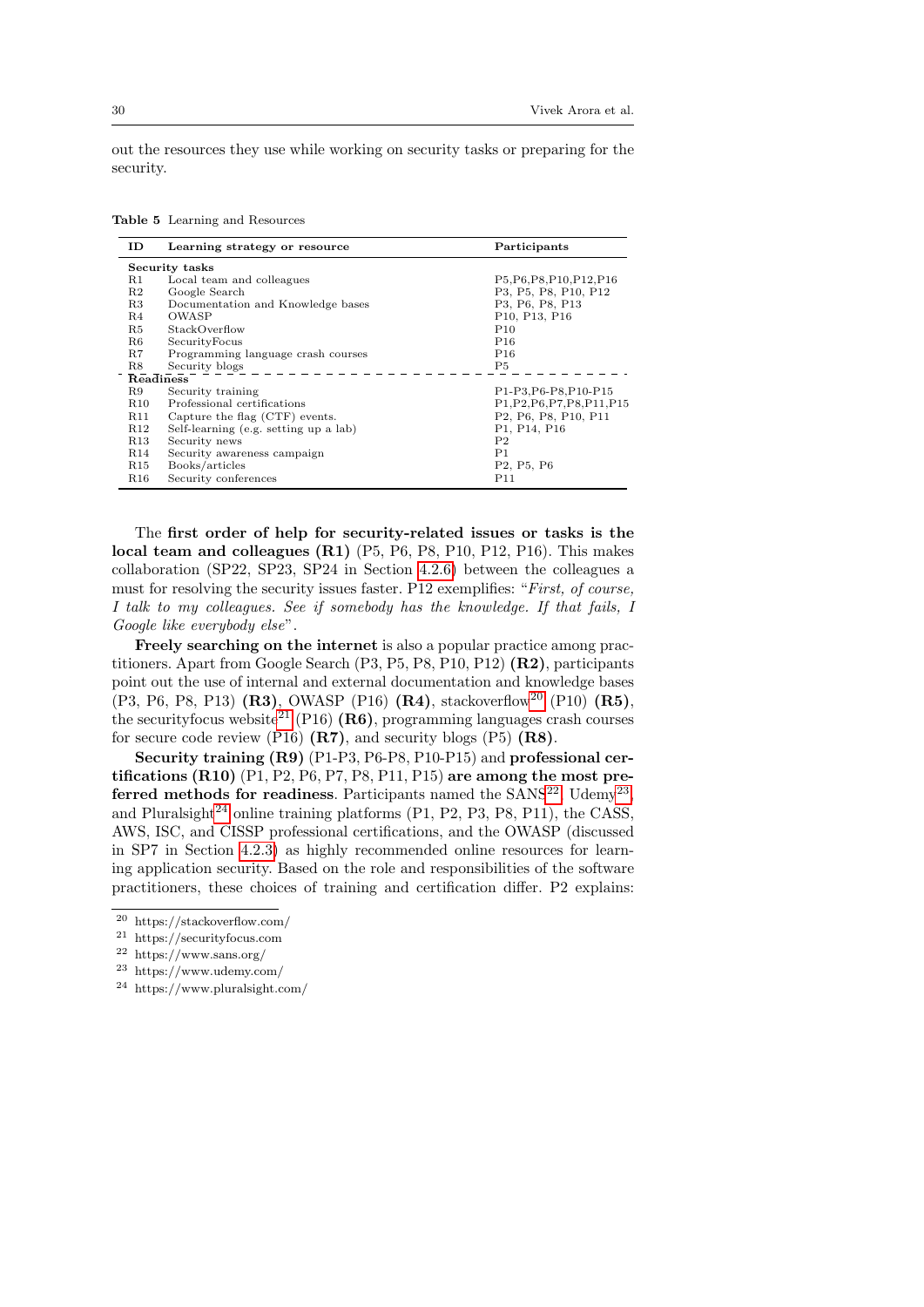"There are good courses and organizations that hand out great certificates, one of them is  $(ISC)$ . They have good certifications, e.g.,  $CISSP$ . [...] Nowadays, the manufacturers permit these certifications, e.g., an AWS specialist is not only an AWS specialist about the components and functionalities anymore, but also on how to make secure architectures, how to secure the components in this cloud/environment". Participants also mentioned that their organizations have a budget for training and often buy enterprise level (or multi-user) subscriptions of these online training resources (P1-P3, P7, P8, P10, P11, P15). P8 explains: "[...] we have the personal budget, and you define it together with your manager, where you actually would like to take, for example, offensive security training or e-learn security training, whatever training that you would like to follow and you just get a budget approval  $[...]$ ".

Apart from online training, the participants pointed out the internal and external classroom training for preparation of security in advance, where experienced security experts deliver the internal or external training (P1, P6-P8, P10-P15). P14 pointed out that security training is provided within the company, and one should be aware of what kind of training is required to keep oneself updated. One of the participants (P6) pointed out that you can always request a demonstration or presentation from colleagues (SP22, SP23 in Section [4.2.6.](#page-26-0) He explains: "You always have the option of requesting a presentation from your teammates if we feel that one team member has some knowledge in some area which the rest of the team lacks. [...] We can just ask him to give a presentation, then to keep us in the loop."

The capture-the-flag (CTF) security events are also a valuable resource to build an advanced security skill-set (R11) (P2, P6, P8, P10, P11). A CTF event generally includes a series of challenges of different degrees and requires the participants to apply different skill-sets to solve. These events, along with some training such as  $OSCE^{25}$  $OSCE^{25}$  $OSCE^{25}$ ,  $OSCP^{26}$  $OSCP^{26}$  $OSCP^{26}$  are to improve the skill-set for advanced levels of security. P11 explains: "If you want to be an advanced penetration tester, you need to make sure that you are sending those penetration testers to those kinds of training, making sure they have enough time to participate in capture the flag in tournaments or do OSCP or OSCE kind of certifications.".

Finally, participants also affirm that self-learning (e.g., setting up a lab) (R12) (P1, P14, P16), security news (R13) (P2), security awareness campaigns (R14) (P1), books/articles (R15) (P2, P5, P6), and security conferences (R16) (P11) are also good resources to keep the software practitioners informed and updated on new developments in the field of software security. For example, P1 mentioned that his company runs the awareness campaign, "We have different ways. We have an awareness campaign. Also, virtually, we send emails with information." and P2 pointed out that security news can help prepare for security, "What I always do, is read the

<span id="page-30-0"></span><sup>25</sup> https://help.offensive-security.com/hc/en-us/articles/360046801331-OSCE-Exam-Guide

<span id="page-30-1"></span> $^{26}$ https://help.offensive-security.com/hc/en-us/articles/360040165632-OSCP-Exam-Guide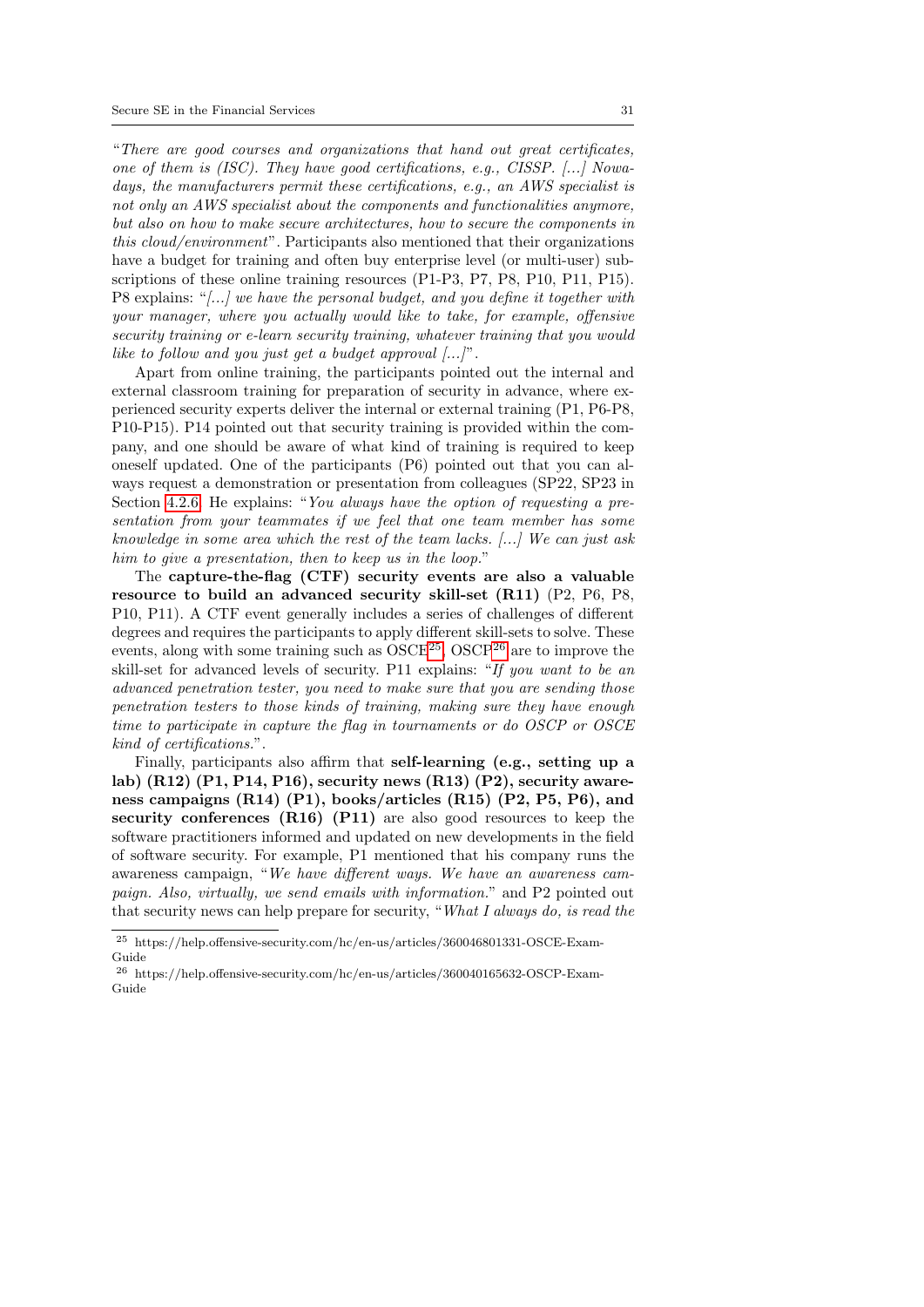most recent security news.  $[\ldots]$  I think that the literature gives you many ideas and provides you with a lot of information, which will be useful.  $[\ldots]$  And this information can be found at anonymous sources. Nowadays, there is  $MISP^{27}$  $MISP^{27}$  $MISP^{27}$ (Malware Information Sharing Platform).".

## <span id="page-31-0"></span>4.5 Challenges in Applying Security (RQ5)

The variety of security considerations in different phases of SDLC brings about challenges in applying security. In our interviews, participants provided insight into the challenges encountered while applying security to their current project. In the following, we list (Table [6\)](#page-31-2) the main security challenges that software development teams face in financial services.

Table 6 Challenges in applying security

<span id="page-31-2"></span>

| ΙD             | Challenge                                             | Participants              |
|----------------|-------------------------------------------------------|---------------------------|
| $\mathrm{Ch}1$ | The proliferation of third-party libraries.           | P6, P12, P16              |
| $\mathrm{Ch}2$ | Handling blocker security vulnerabilities (CVEs).     | P6, P7, P10-P13           |
| Ch3            | Agile methods are too fast to incorporate security.   | P4, P6, P15, P16          |
| $\rm Ch4$      | Organizations' culture and attitude towards security. | P4, P13, P15              |
| $\mathrm{Ch5}$ | Changing requirements.                                | P7, P10, P12, P1          |
| Ch6            | Following the security guidelines.                    | P4, P6, P8, P13, P15, P16 |
| $\rm Ch7$      | Release-time security workload.                       | P1, P6, P8                |

Proliferation of third-party libraries and their management (Ch1): In our interviews, participants P6, P12, P16 point out the security challenges with third-party libraries. We infer from the data that the core of this challenge is developers pulling and selecting the libraries (sometimes multiple versions of the same library) based on their requirements to deliver features faster (O12 in Section [4.1.3\)](#page-14-1). The proliferation of third-party libraries may lead to outdated libraries and build time issues, which further causes the delay in product release and patch management. Participant P12 explains: "One of the thorniest problems that I have encountered both at a previous company and current is the proliferation of libraries that developers pull-in".

Moreover, without a careful selection of third-party libraries, libraries that contain vulnerabilities might be inserted in the product. As P16 observed, while there are tools (known as software composition analysis tools) that can help in detecting such vulnerable dependencies, such tools are helpful just with detection; they do not help developers with how the vulnerable version is being used, and investigating it involves manual work. P16 explains: "The software composition analysis tools, the one you use to scan dependencies will give you zero relevant alerts. They'll tell you this dependency might have a vulnerability, but they have no idea how you're using it in your application, so they can't tell you if there is or is not an attack vector due to this dependency."

<span id="page-31-1"></span><sup>27</sup> https://www.misp-project.org/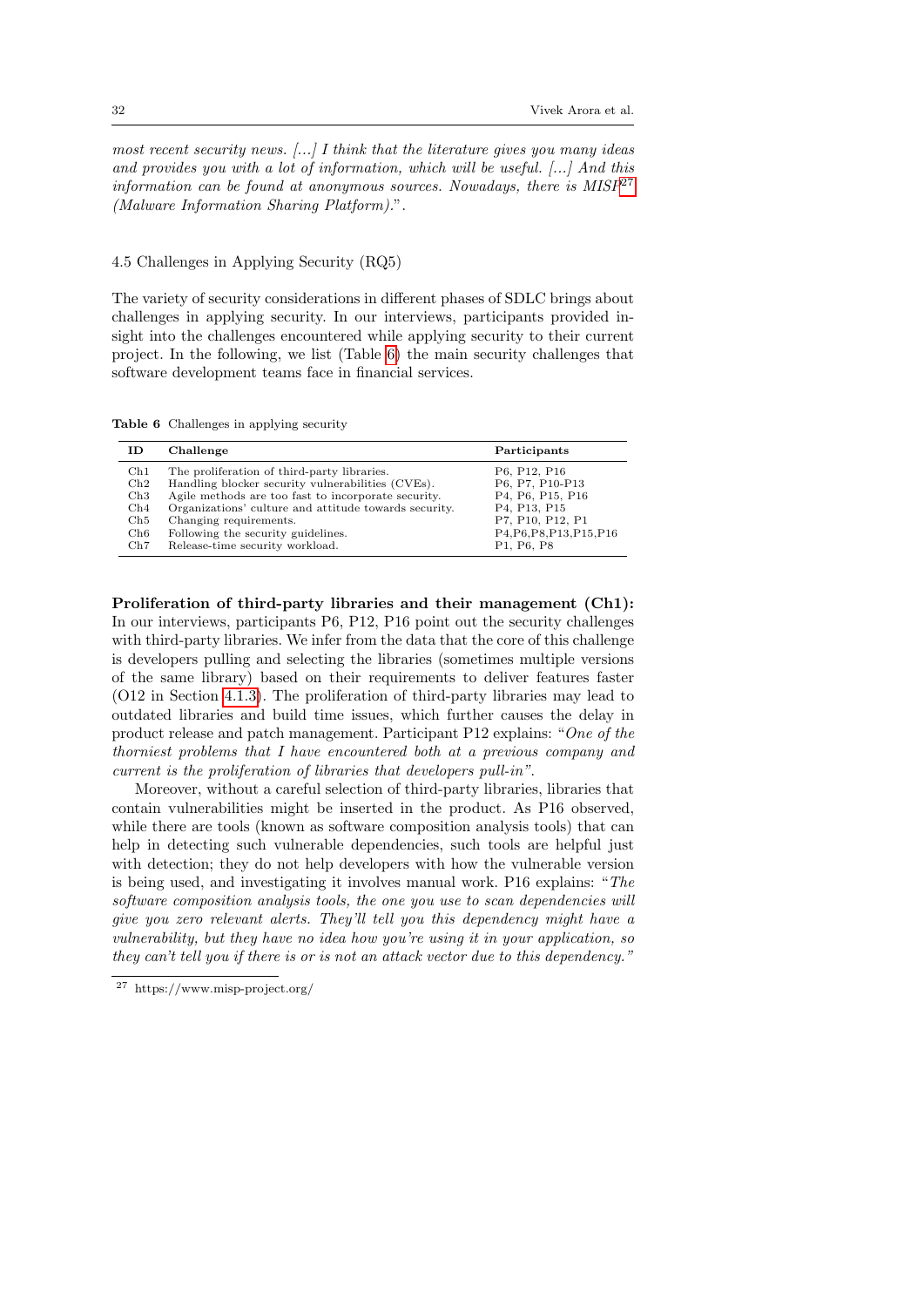Blocker CVEs (Ch2): Participants P6, P7, P10-P13 point out the blocker CVEs as another major challenge. A security vulnerability is called a blocker CVE if it blocks any development activity. Blocker CVEs may result in blocking product releases, changes in individual and team's priorities and functioning, and even changes in the product's overall architecture.

Participants P6, P10, P11, P13 emphasize the change in priorities due to blocker CVEs. According to them, the security team needs to make sure that a blocker CVE becomes the developers priority, even if it requires stopping the feature development. P6, a security analyst explains: " $[...]$  given the sensitivity of the areas where that CVE is occurring, we can say  $\left[\ldots\right]$  as a developer, you will fail to proceed. You can no longer proceed with your work until this is 100% fixed. This and this can, of course, hurt productivity a little bit, but it's a necessary evil."

<span id="page-32-0"></span>Agile methods are too fast to incorporate security (Ch3): Participants P4, P6, P15, P16 point out that agile methodologies might be a roadblock in applying security. According to them, the developers are trained for developing features fast, and the whole idea of agile methods is focused on faster delivery. A two-week sprint may deliver the feature; however, incorporating security aspects may "need more than one sprint". P15 mentioned this cultural aspect where security is seen as an external entity and developers have difficulty in finding value in what the security team does. According to P4 the decisionmaking in agile methods goes too fast to incorporate security. P4 says: "This part I have identified in the last three years, especially in the financial sector, we are working on an agile security method. So we were already working with agile methodology when developing. But security was not as fast as this agile way of working.".

Organizations' culture and attitude towards security (Ch4): The organization's culture and priorities may become a challenge in applying security (P4, P13, P15). According to P15, one of the challenges in applying security is the knowledge gap between the roles. For example, the product owner's decision to overrule threat modeling can create a debatable situation with security practitioners, and this is how P15 describes it as a day-to-day job. Therefore, raising awareness about security should be a priority. P4 says: "There are experts, who know how to ensure security. But if there isn't this cultural change within the company, this process doesn't work, or only partially works. I think this is the biggest obstacle."

The security awareness and attitude towards security changes overtime. P13 explains: "[...] the lack of security awareness initially; however, it eventually changes based on the team's attitude." The team's attitude towards security guidelines and incorporating security from the beginning can help avoid such operational challenges later.

Changing requirements (Ch5): The constant changes in requirements are another challenge for the security practitioners, as they need to ensure that security concerns are also addressed (P7, P10, P12, P16). Participants pointed out that the changing requirements can be in the form of new customer scenar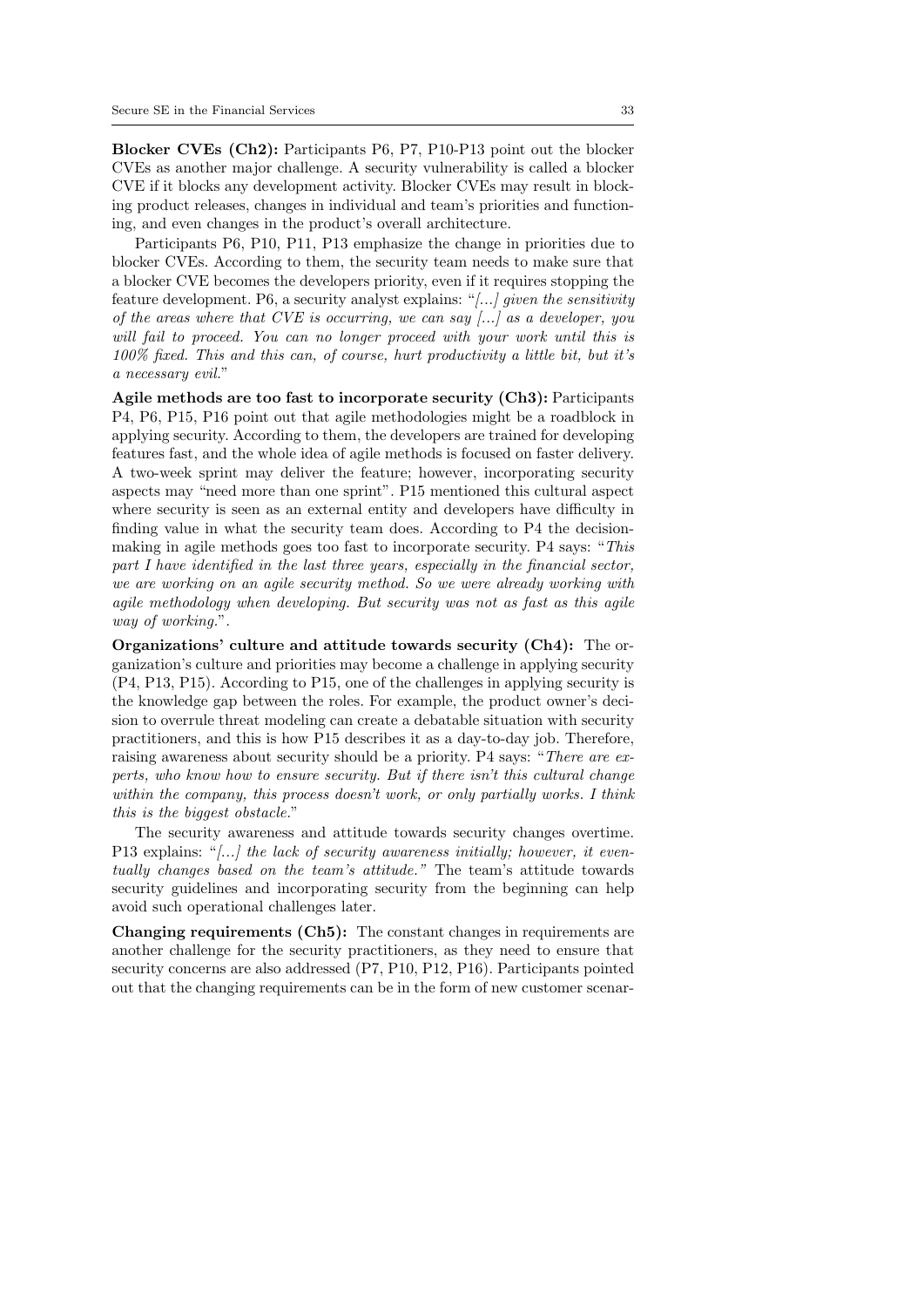ios (therefore, new requirements), scenarios not addressed during planning and design, regression testing, late reactions from stakeholders, the architectural issues because of data flow, etc.

Architectural issues often have more priority over other types of security issues and such issues can generate new product requirements (P10, P12). For example, a major change of architecture/design (e.g., saving personally identifiable information) requires encryption (a new requirement) and in-memory data management (while keeping the processing time as short as possible – yet another new requirement).

Sometimes the customers' expectations may require organizations to demonstrate a higher standard for security assurance as a provider. P12 pointed out that some of their customers are big companies with their own security assurance policies. This demands incorporating the new customer requirements based on their security policies. P12 explains: "[...] you have to realize our customers are always big corporate, so it's always large. International banks, petrochemical companies, pharmaceuticals. It's always complicated by the companies [...] (because) they have very stringent security policies, and we have to show that we comply with them."

Following security guidelines (Ch6): Security guidelines often exist (SP10 in Section [4.2.3\)](#page-21-0), but are not followed properly or are too ambiguous to follow (P4, P6, P8, P13, P15, P16). For example, developers overlooking the latest versions of third-party libraries they use or not knowing about existing vulnerabilities in libraries they use, is a matter of failing to comply with security guidelines (P6, P8). Participant P6 pointed out the challenges related to following the security guidelines while working with developers: "[...] why would the developers do such things (not following the guidelines)? And why would they be using such vulnerable pieces of code and outdated dependencies? [...] the security parts can become just some green checks you have to get on a pipeline and not something you actively try to achieve or something that you actively try to get done." Moreover, P4 pointed out the scenario where the security guidelines exist, but become unusable. He explains: "[...] there is a security test of type X, but there is no adequate order in which they are executed because we didn't establish one in the guidelines. [...] they are established, but on a higher level, and therefore ambiguous. So, in the end, if I have activities and vague or ambiguous guidelines, I don't apply any order to the activities. It is practically as if we didn't have the guidelines in the first place.".

Release-time workload (Ch7): Participants P1, P6, P8 point out the increase in workload at release time, which also changes the existing priorities. The security team with limited resources has work items from multiple projects, and a sudden burst in work items from one or more projects due to approaching release-time affects other projects. P6 explains: "For instance, if it happens that several teams have a release, we need to process many items on their end and it can disrupt. It can disrupt a little bit the rest of the projects we are working on.". Participant P1 even affirms that these disruptions may create trust issues between the developers and the security experts because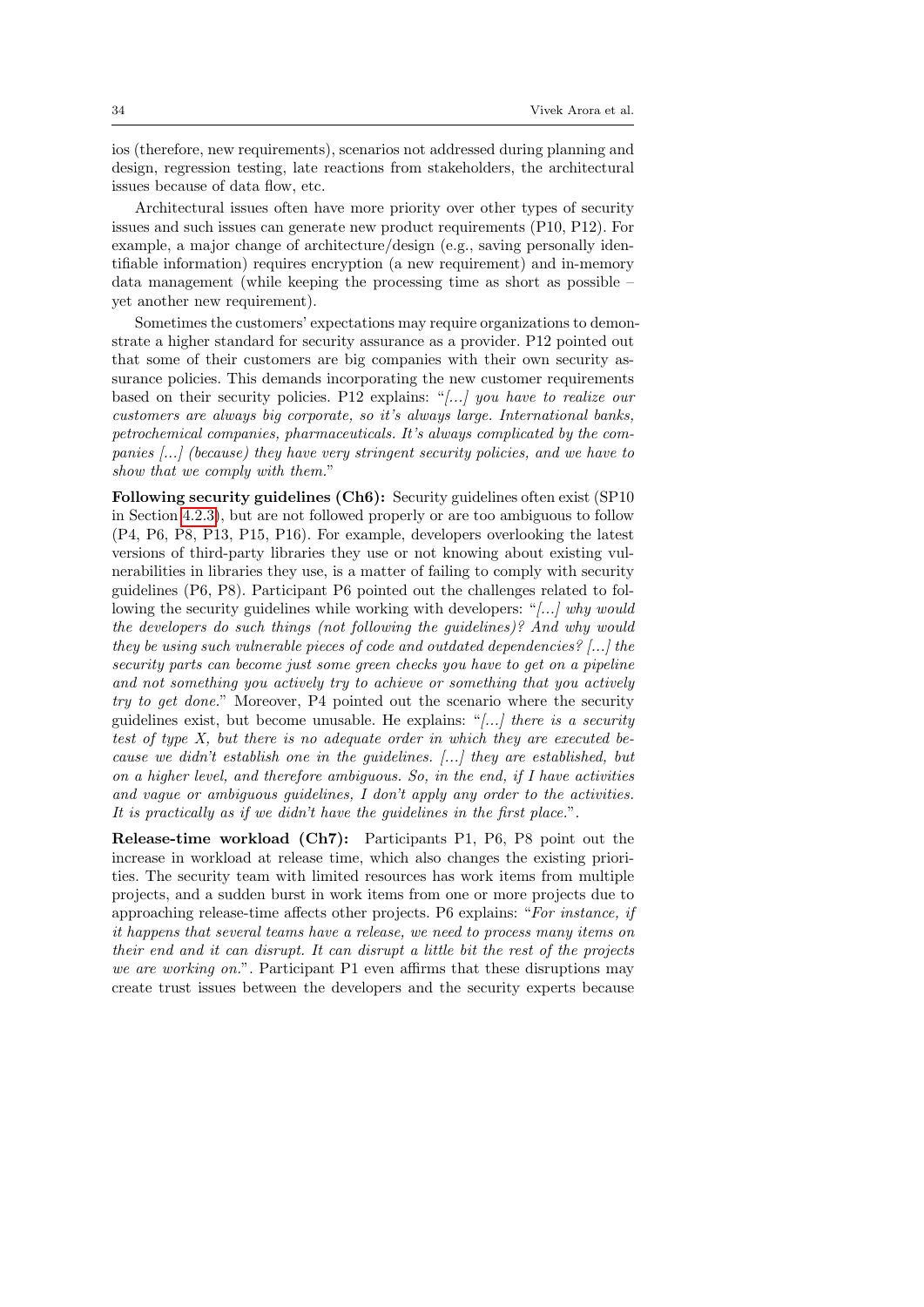workload may not allow security engineers to address developer's security related tasks.

#### 5 Discussion

5.1 Recommendation to Practitioners

Need to understand positioning of security in agile processes. We observed a mismatch between the way agile processes work and the need for security. Most of the modern software development is agile in nature. Incorporating software security requirements in a traditional agile process may not be as natural (Ch3 and Ch4 in Section [4.5\)](#page-31-0).

Other researchers have looked into the ways to fit security assurance into agile methods or vice-versa. The meeting of software assurance and agile development is yet to happen. Earlier work on agile security assurance explored the large gap between security assurance methods and agile methods [\[15,](#page-38-6) [17\]](#page-38-7). For a long time, the work on integrating agile methods and security assurance has been theoretical [\[6\]](#page-38-19). The proposed solutions of bending agile methods to integrate security such as feature driven development (FDD) [\[53\]](#page-40-17) has security limitations mainly because security is treated as a non-functional requirement [\[24\]](#page-39-5). Other approaches [\[12,](#page-38-8) [17\]](#page-38-7) of including security assurance methods into agile development methods result in additional workload for developers.

The delegation of security to the security team (Section [4.2.4\)](#page-22-4) and collaboration (Section [4.2.6\)](#page-26-0) does fit the agile template but not without causing roadblocks for the software development (Ch2 and Ch6 in Section [4.5\)](#page-31-0). We argue that more research is required to identify when and how to incorporate secure software engineering practices in agile processes without causing roadblocks for development. Based on our findings, our current recommendation for software teams is to reserve an appropriate amount of time to identify the security requirements in all the development phases and to address the security backlog with priority.

Collaboration and team dynamics are key in ensuring security. The compliance requirements and maintaining a good security posture are the priority in financial services companies (SP1 in Section [4.2.1\)](#page-19-1). Our results show that ensuring security demands a high degree of collaboration (S3, S4, S5, S7, S8, S18, S20, S21 in Section [4.1,](#page-11-1) SP2-SP4, SP23-SP24 in Section [4.2,](#page-18-0) R1, R10 in Section [4.4\)](#page-28-1). The amount of time spent from reporting security incidents up to their fix is large, and it requires collaboration from experts of different domains. Moreover, during the software system development, a good amount of collaboration, especially between the development and security teams, happens. Oueslati et al. conducted the literature review to identify the challenges of secure development using agile methods and identified "Collaboration" as one of the challenges [\[41\]](#page-39-19). On the same line, Kanniah et al. identified the "Collaboration between the security experts, developers and other stakeholders"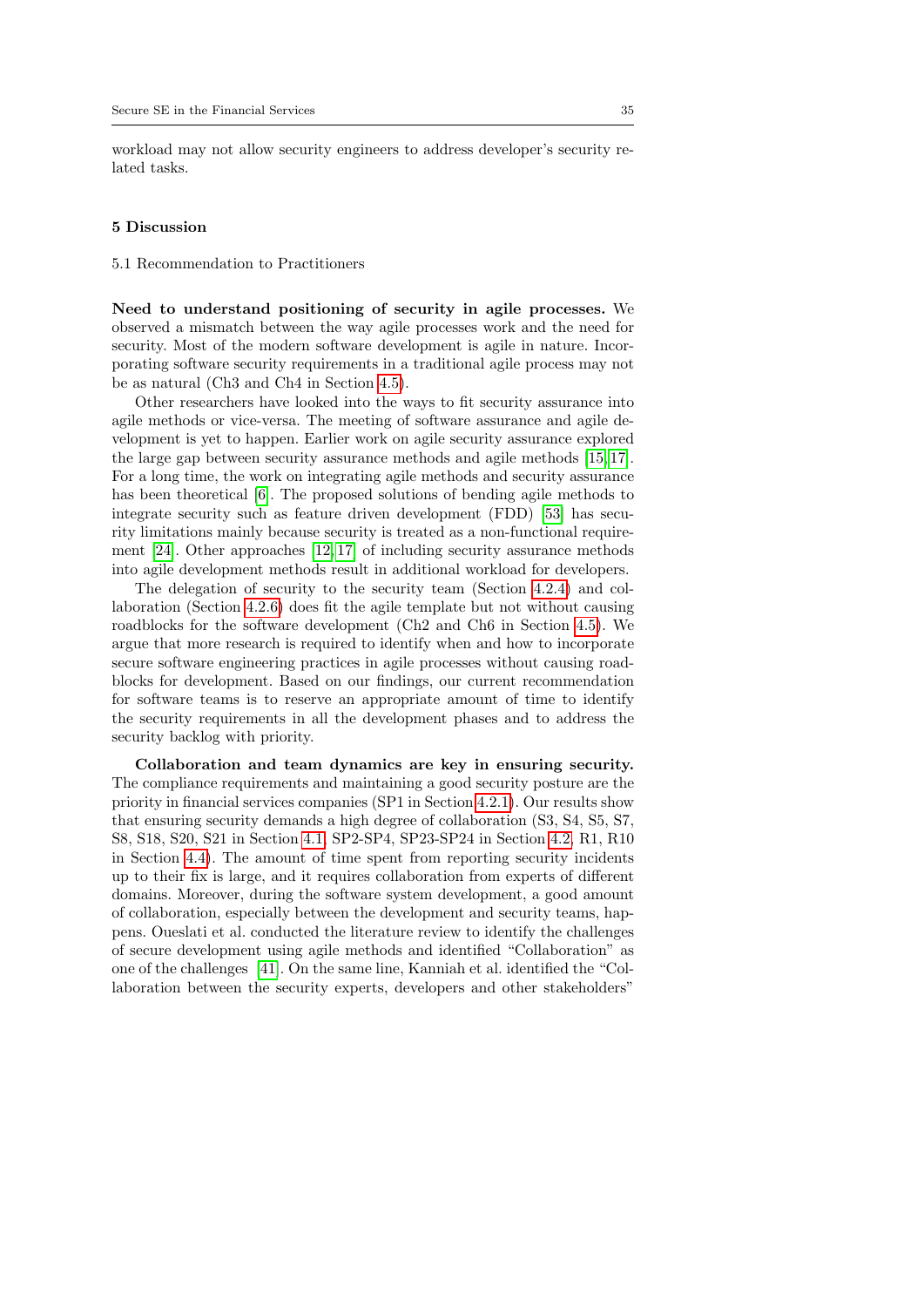as one of the factors affecting the secure software development practices in the literature review [\[35\]](#page-39-20). On the positive side, the need for collaboration matches with the agile manifesto [\[5\]](#page-38-20) which states that collaboration should be prioritized. Collaboration and team dynamics are equally important as the technical aspects of software security. We believe that organizations investing in collaborative infrastructure and team dynamics (for managing security incidents) are likely to benefit in solving security-related issues faster and maintaining good security posture.

Awareness of security concerns is growing across the spectrum. On a positive note, our interviewees pointed out that the overall state of security has improved in the last decade, as far as financial services companies are concerned. According to them, customers are more aware of the security concerns, and organizations understand that security is a continuous process. Additionally, the end-user should understand the difference between security technologies and secure development. A lack of understanding can give a false notion of security, i.e., "*putting the application behind the firewall*" or the attitude of "I don't need more security because my application has never been attacked in the past, so it is secure". We nevertheless argue that building such awareness (SP2 in Section [4.2.2\)](#page-20-2) among all the stakeholders should be seen as an on-going process that never stops.

## 5.2 Recommendation to Researchers and Educators

Tool inaccuracy remains one of the biggest challenges. As we observed, security assurance in financial services is highly dependent on automated tools (O13 in Section [4.1.3,](#page-14-1) O15 in Section [4.1.4\)](#page-15-0). However, our results show that such tools are still of limited use and accuracy (L1, L2, L4 in Section [4.3.1\)](#page-27-1). For example, one of the participants (P16), who has 24 years of professional experience, pointed out that tools are highly inaccurate. This is the reason human intervention is required for code review.

The software engineering community has been investing in software security research, and this paper only reinforces the need for such investments. We suggest researchers to partner up with financial services companies as they are in clear need of such tools. Finally, there is a lot of investment from financial services companies in the tool section process because a major part of software assurance depends on automated tools. Collaborating on a common platform or being part of an initiative such as  $OpenSSF^{28}$  $OpenSSF^{28}$  $OpenSSF^{28}$  can benefit all, especially from security tooling.

Security training must be a continuous process Our results show that "learning security on-the-job" is a common practice for software engineers (R1-R9 in Section [4.4\)](#page-28-1). We have seen companies that have employees dedicated to train other developers on security-related skills (R9, R11 in Section [4.4\)](#page-28-1);

<span id="page-35-0"></span><sup>28</sup> https://openssf.org/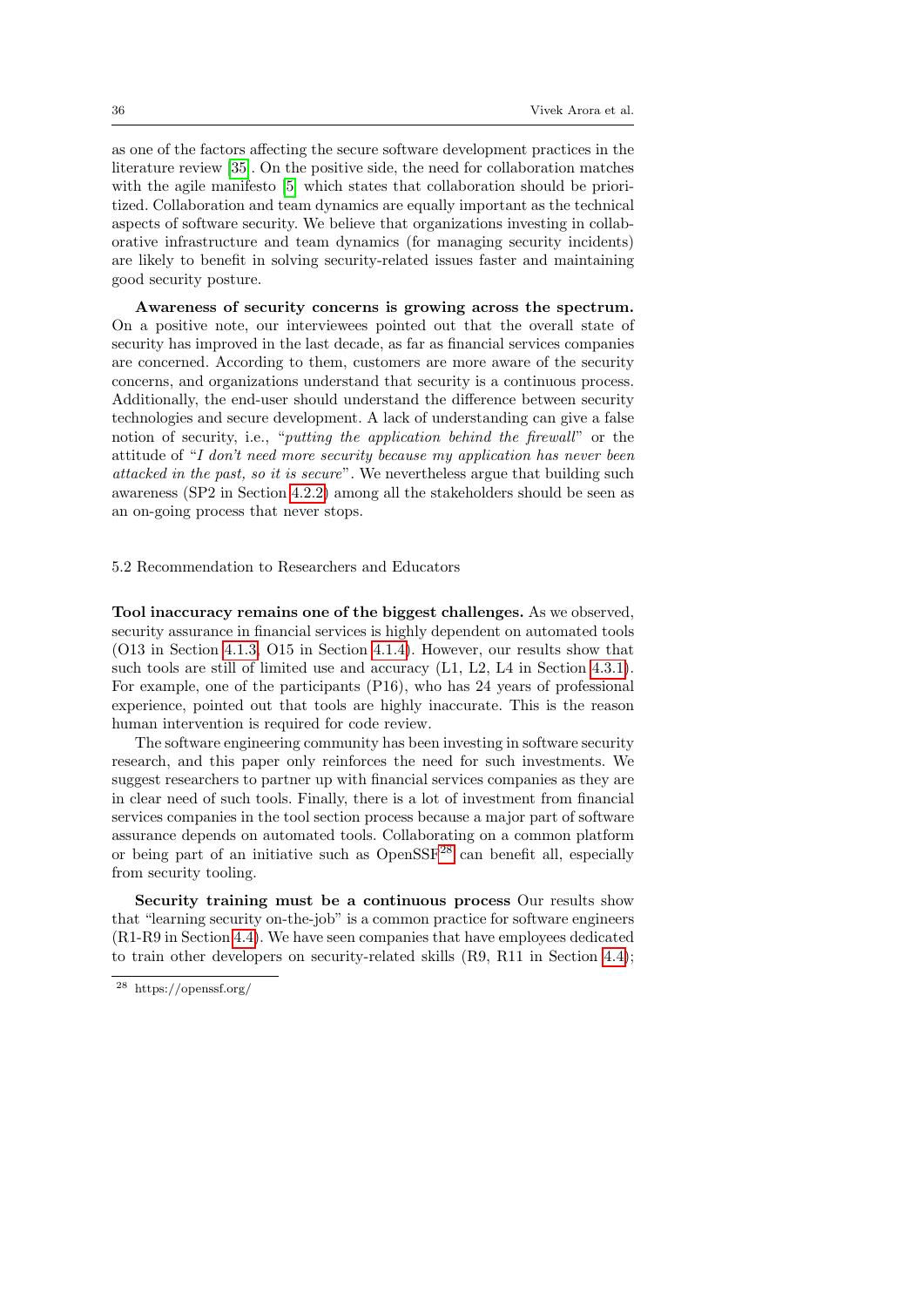other companies have dedicated security champions whose goal is to bridge the gap between the security and the development team (SP3 in Section [4.2.2\)](#page-20-2).

Gasiba et al. [\[27\]](#page-39-21) conducted a survey to identify the developers' awareness and compliance to secure coding guidelines. The result of the survey is a set of 11 action items for the practitioners focusing on general issues (e.g. management collaboration, security awareness) and secure coding guidelines (SCG) mostly referring to practitioners' lack of security knowledge (e.g. keeping upto-date with latest technology, not to use SAST in replacement of SCG). We see this as a clear opportunity for researchers and educators to develop and deliver training based on the identified industry requirements.

#### 6 Threats to validity

This section discusses the possible threats to validity and the action we took to mitigate them.

#### 6.1 Threats to Internal Validity

In the scope of this paper, threats to internal validity mostly stem from the interview protocol we propose and the qualitative analysis of the semi-structured interviews we performed.

As we explained in our methodology section, all the authors collectively prepared the interview protocol. We also conducted a mock interview with a developer who had past software development experience, and improved the protocol based on the feedback we got from the developer as well as our own observations of how the interview went. In practice, we observed participants being very willing to share their current challenges and practices. Therefore, we have no reason to believe that our interview protocol led participants to focus more on one topic or another or to talk, or to favor one specific practice over another.

Most of the qualitative analysis was performed by the first author of this paper. We acknowledge that the analysis may reflect, even unconsciously, the first author's views on software security. For transparency, we make the readers aware that the first author is an expert in the area of software security and had ten years of industry experience at Microsoft India. To mitigate this bias as much as possible the analysis was reviewed by the second and third authors of this paper. In addition, we make our code book available in our online appendix [\[7\]](#page-38-18).

#### 6.2 Threats to External Validity

In the case of this research, threats to external are mostly related to whether our results generalize to other financial services companies.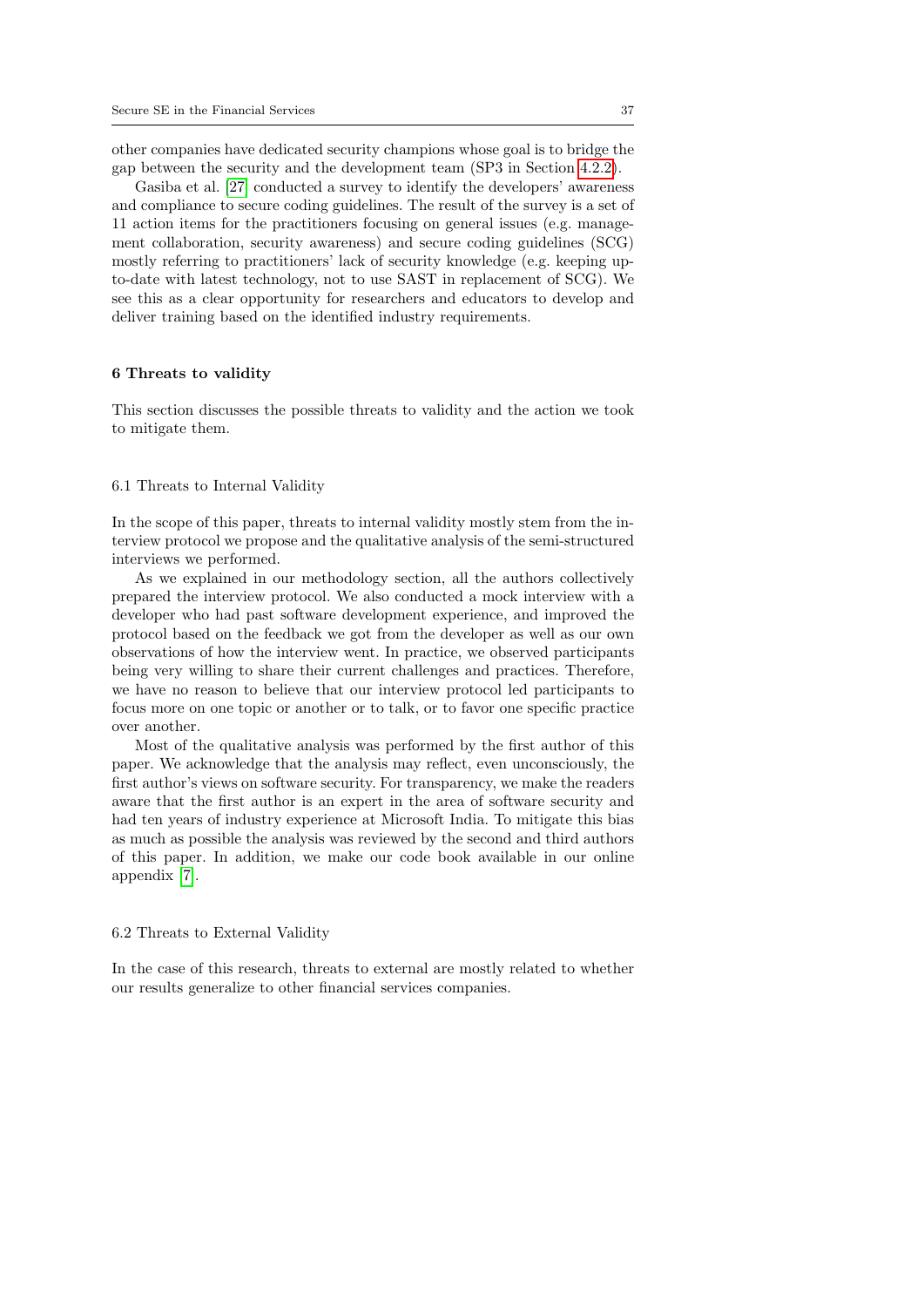The participants in our study come from varied financial companies, spread over three continents but mostly in Europe and South America. Most of the companies in our dataset have more than 250 employees, although our sample also contains small and medium companies. The participants themselves are also highly experienced (4 to 32 years) and experts in their profession.

Nevertheless, we see two possible threats. First, participants were selected via convenience sampling (i.e., via the professional network of the authors). In other words, this sample may be biased towards specific views in software security in ways we can not predict. After 16 interviews, authors agreed that saturation of information was achieved. Nevertheless, we do not argue that our findings are representative of all types of financial services companies out there, and more replications are needed. We explicitly describe the sample of participants and companies we interviewed (see Table [1\)](#page-8-0), hoping that readers will be able to establish relationships between the context we study here and the context they are inserted into.

## 7 Conclusion

Ensuring that software systems are secure is a challenging and yet fundamental part of modern software engineering. Understanding how practitioners have been handling security concerns in the wild is a stepping stone towards improving the state-of-practice. This paper describes the contemporary security considerations and practices in the financial services industry after interviewing 16 software practitioners from 11 financial services companies in 3 continents.

Our results show how security is integrated into the different stages of the software development life cycle (S1-S23), the security practices that practitioners apply to ensure the security of the software systems they build (SP1-SP23), the key limitations of today's security tools (L1-L5), the different internal initiatives and resources that practitioners use to learn, share, and address security issues (R1-R16), and finally the current challenges they face in applying security (Ch1-Ch7).

Our results emphasize the need to rethink the role of security in agile processes, encourage collaboration and team dynamics to handle security well. Our results also indicate that security tools remain crucial, yet today's tools' accuracy is insufficient. Lastly, as security is a field where systems are under constant attack, continuous learning and training must be a top priority for both industry and academia.

We hope this paper will bring the software development community one step further in securing their software systems. We believe that any software development company can learn from the security initiatives we observed in the financial services.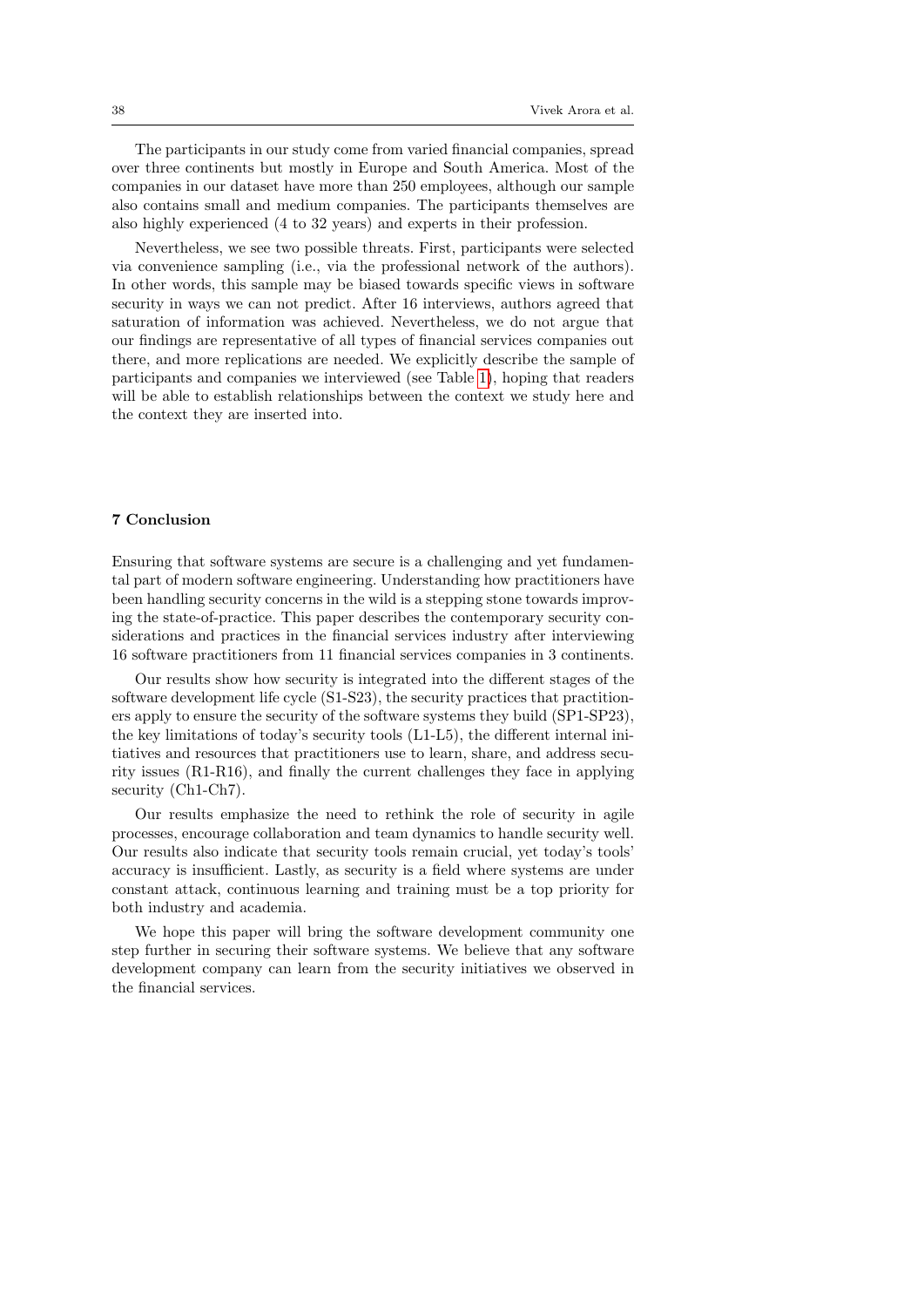#### References

- <span id="page-38-14"></span>1. Y. Acar, M. Backes, S. Fahl, D. Kim, M. L. Mazurek, and C. Stransky. You Get Where You're Looking for: The Impact of Information Sources on Code Security. In Proceedings - 2016 IEEE Symposium on Security and Privacy, SP 2016, 2016.
- <span id="page-38-17"></span>2. Y. Acar, M. Backes, S. Fahl, D. Kim, M. L. Mazurek, and C. Stransky. You get where you're looking for: The impact of information sources on code security. In  $\it 2016$  IEEE Symposium on Security and Privacy (SP), pages 289–305. IEEE, 2016.
- <span id="page-38-1"></span>3. Y. Acar, S. Fahl, and M. L. Mazurek. You are Not Your Developer, Either: A Research Agenda for Usable Security and Privacy Research Beyond End Users. Proceedings - 2016 IEEE Cybersecurity Development, SecDev 2016, pages 3–8, 2017.
- <span id="page-38-15"></span>4. Y. Acar, C. Stransky, D. Wermke, C. Weir, M. L. Mazurek, and S. Fahl. Developers Need Support, Too: A Survey of Security Advice for Software Developers. In Proceedings - 2017 IEEE Cybersecurity Development Conference, SecDev 2017, pages 22–26, 2017. 5. Manifesto for agile software development. <http://agilemanifesto.org/>.
- <span id="page-38-20"></span><span id="page-38-19"></span>6. A. Alnatheer, A. M. Gravell, and D. Argles. Agile security issues: An empirical study. In Proceedings of the 2010 ACM-IEEE International Symposium on Empirical Software Engineering and Measurement, ESEM '10, New York, NY, USA, 2010. Association for Computing Machinery.
- <span id="page-38-18"></span>7. V. Arora, E. Larios-Vargas, M. Aniche, and A. Van Deursen. "Secure Software Engineering in the Financial Services" Appendix: https://figshare.com/s/5761fca83afdc1f675d0, 2021.
- <span id="page-38-9"></span>8. H. Assal and S. Chiasson. Security in the software development lifecycle. In Fourteenth Symposium on Usable Privacy and Security ({SOUPS} 2018), pages 281–296, 2018.
- <span id="page-38-10"></span>9. H. Assal and S. Chiasson. "Think secure from the beginning": A survey with software developers. Conference on Human Factors in Computing Systems - Proceedings, 2019.
- <span id="page-38-4"></span>10. T. Ayalew, T. Kidane, and B. Carlsson. Identification and evaluation of security activities in agile projects. In Proceedings of the 18th Nordic Conference on Secure IT Systems - Volume 8208, NordSec 2013, page 139–153, Berlin, Heidelberg, 2013. Springer-Verlag.
- <span id="page-38-12"></span>11. N. Ayewah, W. Pugh, D. Hovemeyer, J. D. Morgenthaler, and J. Penix. Using static analysis to find bugs. IEEE software, 25(5):22–29, 2008.
- <span id="page-38-8"></span>12. L. b. Othmane, P. Angin, H. Weffers, and B. Bhargava. Extending the agile development process to develop acceptably secure software. IEEE Transactions on Dependable and Secure Computing, 11(6):497–509, 2014.
- <span id="page-38-13"></span>13. D. Baca, K. Petersen, B. Carlsson, and L. Lundberg. Static code analysis to detect software security vulnerabilities-does experience matter? In 2009 International Conference on Availability, Reliability and Security, pages 804–810. IEEE, 2009.
- <span id="page-38-16"></span>14. R. Balebako and L. Cranor. Improving app privacy: Nudging app developers to protect user privacy. IEEE Security Privacy, 12(4):55–58, 2014.
- <span id="page-38-6"></span>15. S. Bartsch. Practitioners' perspectives on security in agile development. In 2011 Sixth International Conference on Availability, Reliability and Security, pages 479–484, 2011.
- <span id="page-38-11"></span>16. M. Beller, R. Bholanath, S. McIntosh, and A. Zaidman. Analyzing the state of static analysis: A large-scale evaluation in open source software. In 2016 IEEE 23rd International Conference on Software Analysis, Evolution, and Reengineering (SANER), volume 1, pages 470–481, 2016.
- <span id="page-38-7"></span>17. K. Beznosov and P. Kruchten. Towards agile security assurance. In Proceedings of the 2004 Workshop on New Security Paradigms, NSPW '04, page 47–54, New York, NY, USA, 2004. Association for Computing Machinery.
- <span id="page-38-2"></span>18. R. Biddle, S. Chiasson, and P. C. Van Oorschot. Graphical passwords: Learning from the first twelve years. ACM Computing Surveys (CSUR), 44(4):1–41, 2012.
- <span id="page-38-3"></span>19. G. Boström, J. Wäyrynen, M. Bodén, K. Beznosov, and P. Kruchten. Extending xp practices to support security requirements engineering. In Proceedings of the 2006 international workshop on Software engineering for secure systems, pages 11–18, 2006.
- <span id="page-38-0"></span>20. W. Conklin and G. Dietrich. Secure software engineering: A new paradigm. In 2007 40th Annual Hawaii International Conference on System Sciences (HICSS'07), pages 272–272. IEEE, 2007.
- <span id="page-38-5"></span>21. N. Davis, W. Humphrey, S. T. Redwine, G. Zibulski, and G. McGraw. Processes for producing secure software. IEEE Security Privacy, 2(3):18–25, 2004.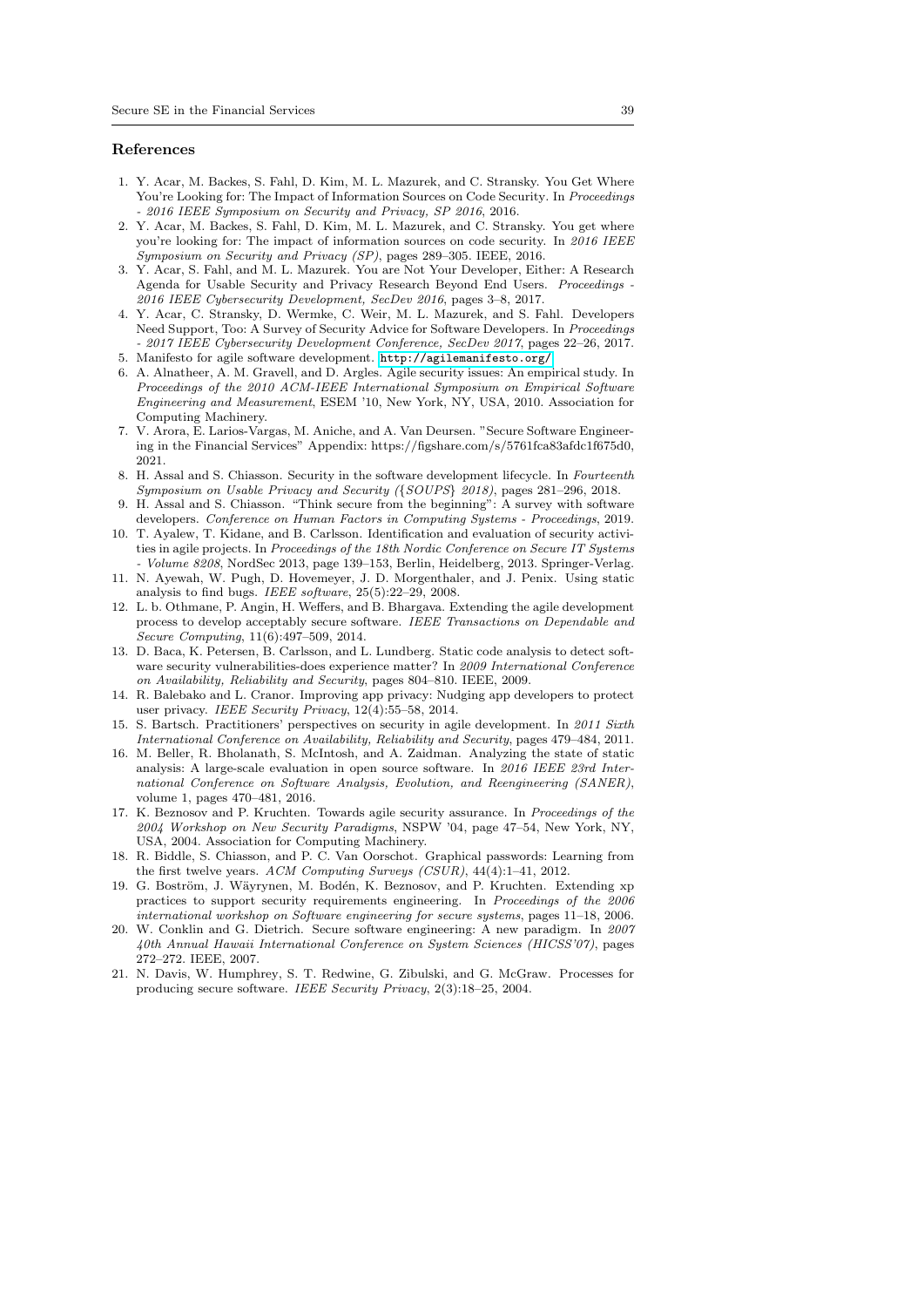- <span id="page-39-9"></span>22. D. Delmas and J. Souyris. Astrée: From research to industry. In Proceedings of the  $14th$ International Conference on Static Analysis, SAS'07, page 437–451, Berlin, Heidelberg, 2007. Springer-Verlag.
- <span id="page-39-18"></span>23. E. Fernandez-Buglioni. Security patterns in practice: Designing secure architectures using software patterns. John Wiley & Sons, Nashville, TN, 2013.
- <span id="page-39-5"></span>24. A. Firdaus, I. Ghani, and S. R. Jeong. Secure feature driven development (sfdd) model for secure software development. Procedia - Social and Behavioral Sciences, 129:546– 553, 2014. 2nd International Conference on Innovation, Management and Technology Research.
- <span id="page-39-8"></span>25. I. Flechais, M. A. Sasse, and S. M. V. Hailes. Bringing security home: A process for developing secure and usable systems. In Proceedings of the 2003 Workshop on New Security Paradigms, NSPW '03, page 49–57, New York, NY, USA, 2003. Association for Computing Machinery.
- <span id="page-39-3"></span>26. S. Garfinkel and R. Miller. Johnny 2: a user test of key continuity management with s/mime and outlook express. In Symposium on Usable Privacy and Security, 2005.
- <span id="page-39-21"></span>27. T. E. Gasiba, U. Lechner, M. Pinto-Albuquerque, and D. Mendez. Is secure coding education in the industry needed? an investigation through a large scale survey, 2021.
- <span id="page-39-16"></span>28. B. Glaser. The discovery of grounded theory : strategies for qualitative research. Aldine Publishing, Chicago, 1967.
- <span id="page-39-2"></span>29. M. Green and M. Smith. Developers are not the enemy!: The need for usable security apis. IEEE Security Privacy, 14(5):40–46, Sep. 2016.
- <span id="page-39-11"></span>30. M. Harman and P. O'Hearn. From start-ups to scale-ups: Opportunities and open problems for static and dynamic program analysis. In 2018 IEEE 18th International Working Conference on Source Code Analysis and Manipulation (SCAM), pages 1–23. IEEE, 2018.
- <span id="page-39-14"></span>31. H. H. Hiller and L. Diluzio. The interviewee and the research interview: Analysing a neglected dimension in research\*. Canadian Review of Sociology/Revue canadienne de sociologie, 41(1):1–26, 2004.
- <span id="page-39-17"></span>32. O. Holsti. Content Analysis for the Social Sciences and Humanities. Addison-Wesley Publishing Company, 1969.
- <span id="page-39-15"></span>33. S. E. Hove and B. Anda. Experiences from conducting semi-structured interviews in empirical software engineering research. In Software metrics, 2005. 11th ieee international symposium, pages 10–pp. IEEE, 2005.
- <span id="page-39-12"></span>34. B. Johnson, Y. Song, E. Murphy-Hill, and R. Bowdidge. Why don't software developers use static analysis tools to find bugs? In 2013 35th International Conference on Software Engineering (ICSE), pages 672–681. IEEE, 2013.
- <span id="page-39-20"></span>35. S. L. Kanniah and M. N. Mahrin. A review on factors influencing implementation of secure software development practices. International Journal of Computer and Systems Engineering, 10(8):3032–3039, 2016.
- <span id="page-39-4"></span>36. S. Komanduri, R. Shay, P. Kelley, M. Mazurek, L. Bauer, N. Christin, L. Cranor, and S. Egelman. Of passwords and people: measuring the effect of password-composition policies. In Conference on Human Factors in Computing Systems, 2011.
- <span id="page-39-10"></span>37. D. Marjamäki. Cppcheck: a tool for static  $c/c++$  code analysis, 2013.
- <span id="page-39-7"></span>38. G. S. Matharu, A. Mishra, H. Singh, and P. Upadhyay. Empirical study of agile software development methodologies: A comparative analysis. SIGSOFT Softw. Eng. Notes,  $40(1):1-6$ , Feb. 2015.
- <span id="page-39-6"></span>39. Microsoft security development lifecycle practices. [https://www.microsoft.com/en-us/](https://www.microsoft.com/en-us/securityengineering/sdl/practices) [securityengineering/sdl/practices](https://www.microsoft.com/en-us/securityengineering/sdl/practices).
- <span id="page-39-0"></span>40. Nvd - statistics. [https://nvd.nist.gov/vuln/search/statistics?form\\_type=Basic&](https://nvd.nist.gov/vuln/search/statistics?form_type=Basic&results_type=statistics&search_type=all) [results\\_type=statistics&search\\_type=all](https://nvd.nist.gov/vuln/search/statistics?form_type=Basic&results_type=statistics&search_type=all).
- <span id="page-39-19"></span>41. H. Oueslati, M. M. Rahman, and L. b. Othmane. Literature review of the challenges of developing secure software using the agile approach. In 2015 10th International Conference on Availability, Reliability and Security, pages 540–547, 2015.
- <span id="page-39-1"></span>42. Owasp top ten web application security risks — owasp. [https://owasp.org/](https://owasp.org/www-project-top-ten/) [www-project-top-ten/](https://owasp.org/www-project-top-ten/).
- <span id="page-39-13"></span>43. O. Pieczul, S. Foley, and M. E. Zurko. Developer-centered security and the symmetry of ignorance. In Proceedings of the 2017 New Security Paradigms Workshop, NSPW 2017, page 46–56, New York, NY, USA, 2017. Association for Computing Machinery.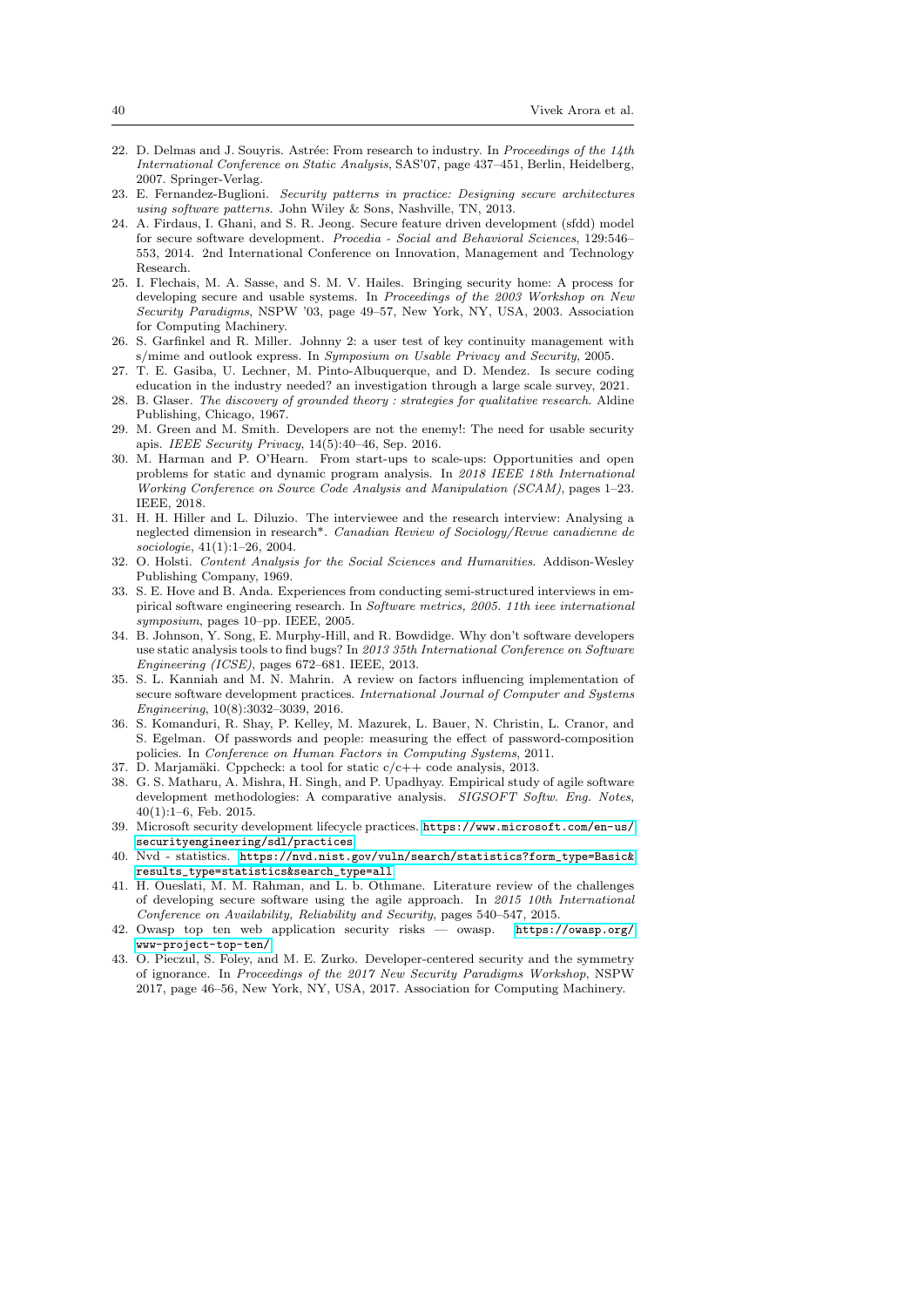- <span id="page-40-9"></span>44. G. Piskachev, L. N. Q. Do, and E. Bodden. Codebase-adaptive detection of securityrelevant methods. In Proceedings of the 28th ACM SIGSOFT International Symposium on Software Testing and Analysis, ISSTA 2019, page 181–191, New York, NY, USA, 2019. Association for Computing Machinery.
- <span id="page-40-7"></span>45. K. Rindell, S. Hyrynsalmi, and V. Leppänen. A comparison of security assurance support of agile software development methods. In Proceedings of the 16th International Conference on Computer Systems and Technologies, CompSysTech '15, page 61–68, New York, NY, USA, 2015. Association for Computing Machinery.
- <span id="page-40-8"></span>46. K. Rindell, S. Hyrynsalmi, and V. Leppänen. Aligning security objectives with agile software development. In Proceedings of the 19th International Conference on Agile Software Development: Companion, XP '18, New York, NY, USA, 2018. Association for Computing Machinery.
- <span id="page-40-4"></span>47. S. Ruoti, J. Andersen, S. Heidbrink, M. O'Neill, E. Vaziripour, J. Wu, D. Zappala, and K. Seamons. "we're on the same page": A usability study of secure email using pairs of novice users. In Conference on Human Factors in Computing Systems, 2016.
- <span id="page-40-5"></span>48. S. Ruoti, N. Kim, B. Burgon, T. van der Horst, and K. Seamons. Confused johnny: When automatic encryption leads to confusion and mistakes. In *Proceedings of the* Ninth Symposium on Usable Privacy and Security, SOUPS '13, New York, NY, USA, 2013. Association for Computing Machinery.
- <span id="page-40-10"></span>49. C. Sadowski, J. Van Gogh, C. Jaspan, E. Soderberg, and C. Winter. Tricorder: Building a program analysis ecosystem. In 2015 IEEE/ACM 37th IEEE International Conference on Software Engineering, volume 1, pages 598–608, 2015.
- <span id="page-40-2"></span>50. J. H. Saltzer and M. D. Schroeder. The protection of information in computer systems. Proceedings of the IEEE, 63(9):1278–1308, 1975.
- <span id="page-40-0"></span>51. Top 25 software errors — sans institute. [https://www.sans.org/](https://www.sans.org/top25-software-errors) [top25-software-errors](https://www.sans.org/top25-software-errors).
- <span id="page-40-6"></span>52. S. Sheng, L. Broderick, C. Koranda, and J. Hyland. Why johnny still can't encrypt: evaluating the usability of email encryption software. In Symposium on Usable Privacy and Security, 2006.
- <span id="page-40-17"></span>53. M. Siponen, R. Baskerville, and T. Kuivalainen. Integrating security into agile development methods. In Proceedings of the 38th Annual Hawaii International Conference on System Sciences, pages 185a–185a. IEEE, 2005.
- <span id="page-40-13"></span>54. M. Tahaei and K. Vaniea. A survey on developer-centred security. In 2019 IEEE European Symposium on Security and Privacy Workshops (EuroS PW), pages 129– 138, 2019.
- <span id="page-40-16"></span>55. E. Thomas and J. K. Magilvy. Qualitative rigor or research validity in qualitative research. Journal for specialists in pediatric nursing, 2011.
- <span id="page-40-14"></span>56. T. W. Thomas, M. Tabassum, B. Chu, and H. Lipford. Security during application development: An application security expert perspective. In Proceedings of the 2018 CHI Conference on Human Factors in Computing Systems, CHI '18, page 1–12, New York, NY, USA, 2018. Association for Computing Machinery.
- <span id="page-40-12"></span>57. S. Türpe. Point-and-shoot security design: Can we build better tools for developers? In Proceedings of the 2012 New Security Paradigms Workshop, NSPW '12, page 27–42, New York, NY, USA, 2012. Association for Computing Machinery.
- <span id="page-40-15"></span>58. D. Votipka, K. R. Fulton, J. Parker, M. Hou, M. L. Mazurek, and M. Hicks. Understanding security mistakes developers make: Qualitative analysis from build it, break it, fix it. In 29th {USENIX} Security Symposium ({USENIX} Security 20), pages 109–126, 2020.
- <span id="page-40-3"></span>59. A. Whitten and J. D. Tygar. Why johnny can't encrypt: A usability evaluation of pgp 5.0. In Proceedings of the 8th Conference on USENIX Security Symposium - Volume 8, SSYM'99, page 14, USA, 1999. USENIX Association.
- <span id="page-40-11"></span>60. J. Witschey, O. Zielinska, A. Welk, E. Murphy-Hill, C. Mayhorn, and T. Zimmermann. Quantifying developers' adoption of security tools. In Proceedings of the 2015 10th Joint Meeting on Foundations of Software Engineering, pages 260–271, 2015.
- <span id="page-40-1"></span>61. G. Wurster and P. C. van Oorschot. The developer is the enemy. In Proceedings of the 2008 New Security Paradigms Workshop, NSPW '08, page 89–97, New York, NY, USA, 2008. Association for Computing Machinery.